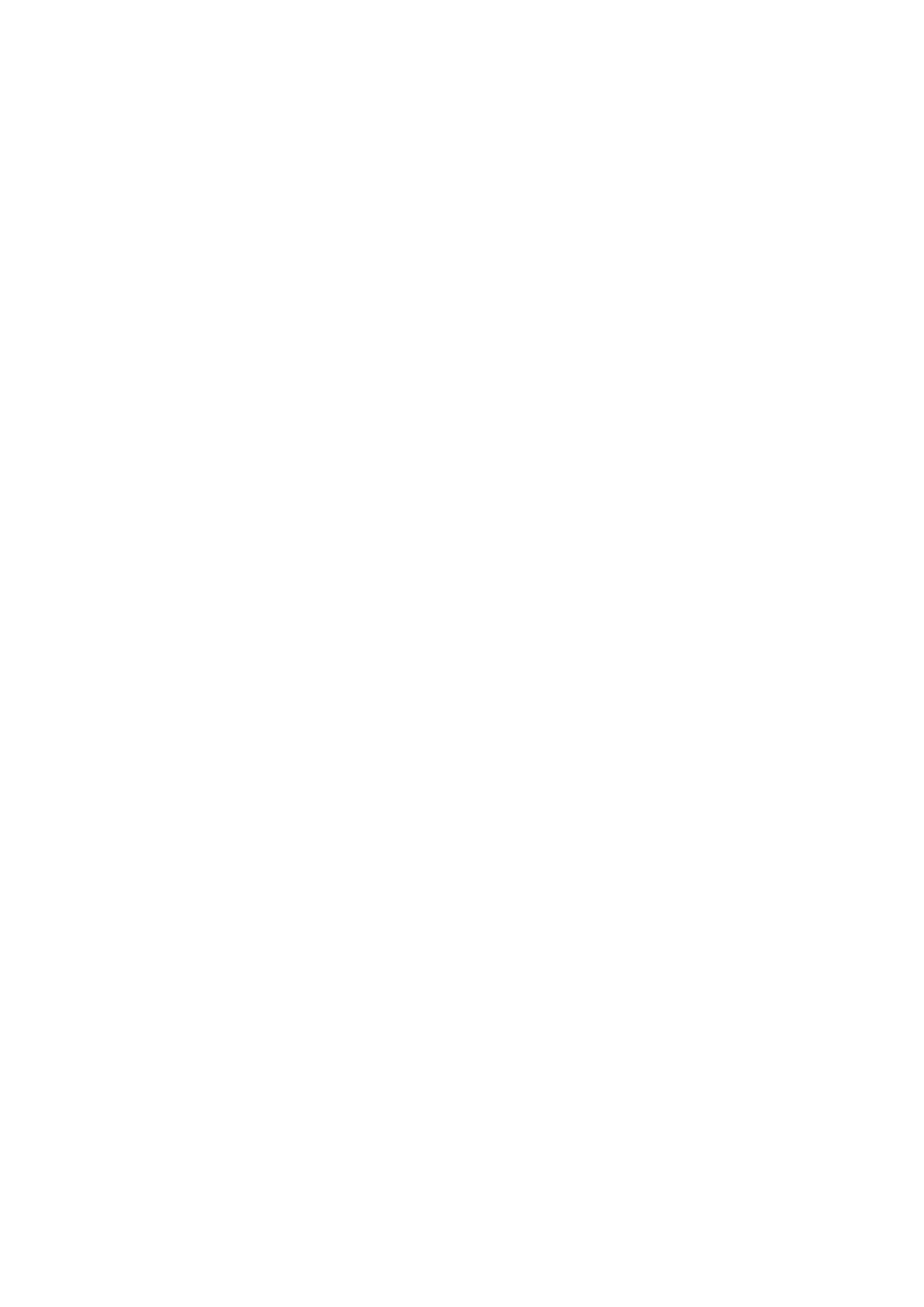# **Disability workforce reporting**

**A consultation produced by the Cabinet Office.** 

**It is also available at [https://www.gov.uk/government/consultations/](https://www.gov.uk/government/consultations/disability-workforce-reporting) [disability-workforce-reporting](https://www.gov.uk/government/consultations/disability-workforce-reporting)**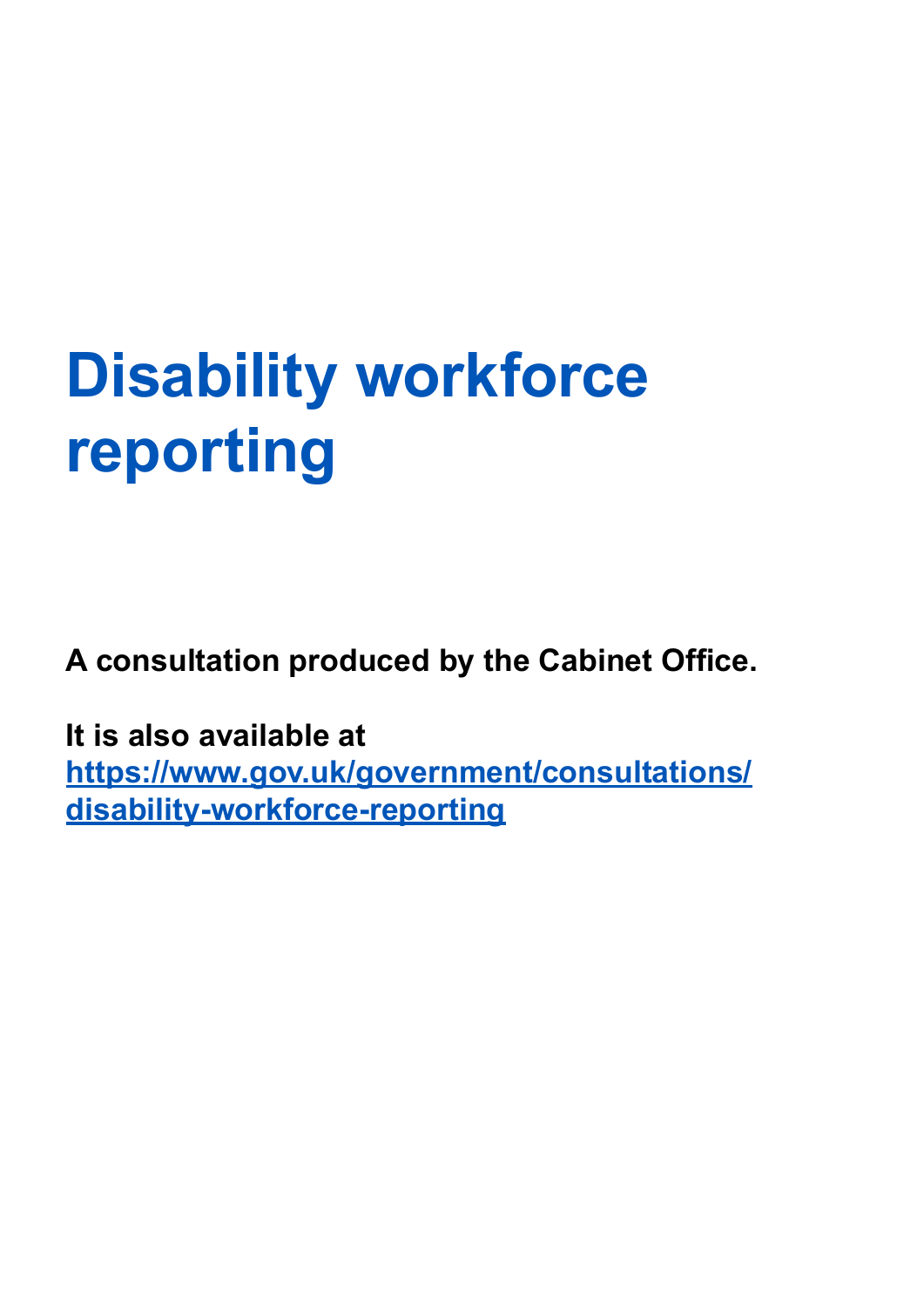# **About this consultation**

| To:                | This consultation is aimed mainly at large<br>employers, representative organisations<br>for large employers, trade unions, disabled<br>people and disabled people's organisations. |
|--------------------|-------------------------------------------------------------------------------------------------------------------------------------------------------------------------------------|
| <b>Duration:</b>   | From 16 December 2021 to 25 March 2022                                                                                                                                              |
| <b>Enquiries</b>   | Disability Workforce Reporting Consultation,                                                                                                                                        |
| <i>(including)</i> | <b>Disability Unit</b>                                                                                                                                                              |
| requests for       | <b>10 Victoria Street</b>                                                                                                                                                           |
| the document       | London                                                                                                                                                                              |
| in an              | SW1H ONB                                                                                                                                                                            |
| alternative        | Tel: 07749 722203 or 07922 384293                                                                                                                                                   |
| format) to:        | Email: dupublications@cabinetoffice.gov.uk                                                                                                                                          |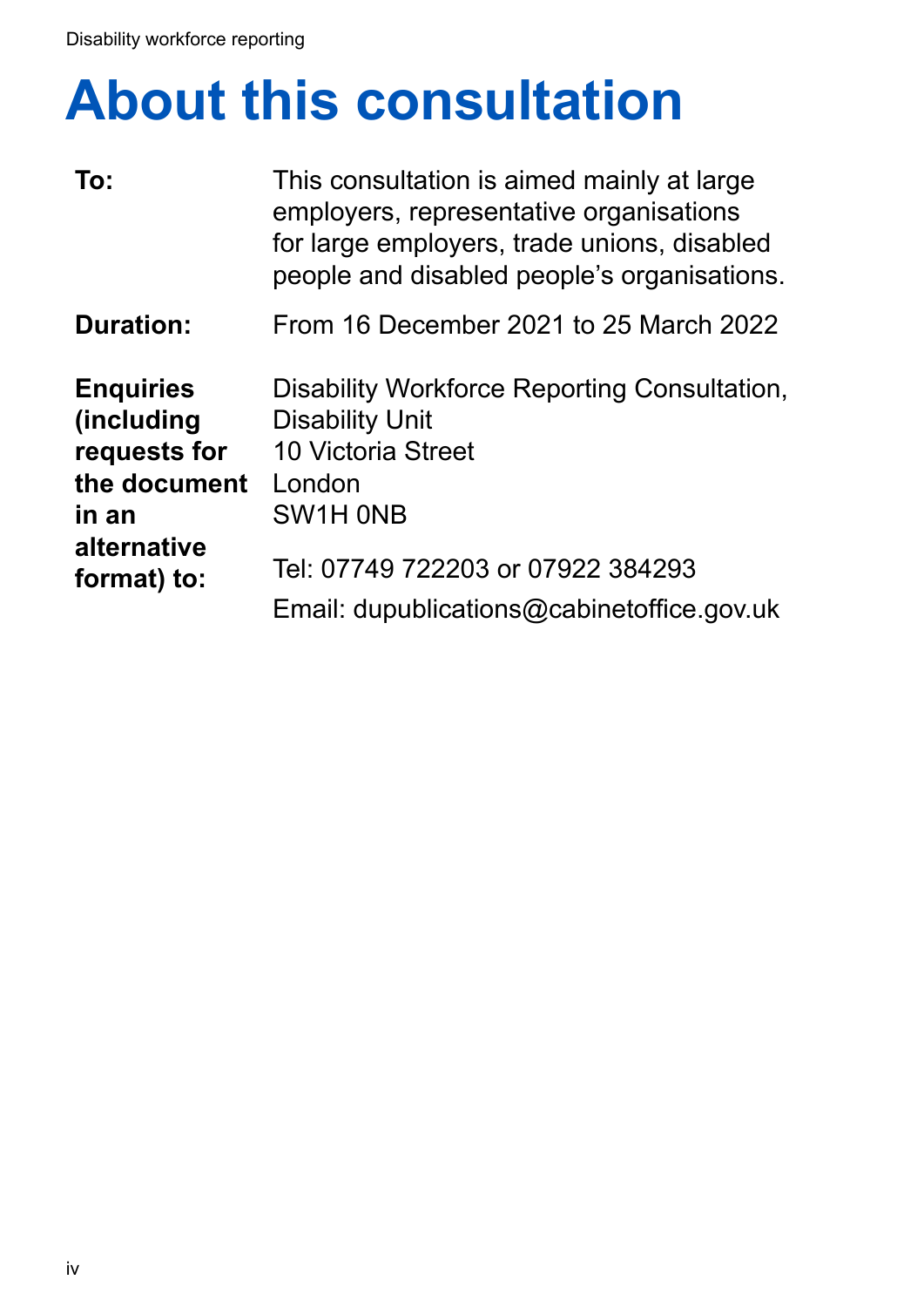| How to<br>respond:                | This consultation includes an online survey<br>version, which can be found at the following<br>link: https://equalityhub.citizenspace.com/<br>disability-unit/disability-workforce-reporting-<br>consultation |  |  |  |  |
|-----------------------------------|---------------------------------------------------------------------------------------------------------------------------------------------------------------------------------------------------------------|--|--|--|--|
|                                   | You can also reply by post or email. Please<br>send your response by 25 March 2022.                                                                                                                           |  |  |  |  |
|                                   | If you respond by post, please send to the<br>following address:                                                                                                                                              |  |  |  |  |
|                                   | Disability Workforce Reporting Consultation,<br><b>Disability Unit</b><br><b>10 Victoria Street</b><br>London<br>SW1H ONB                                                                                     |  |  |  |  |
|                                   | If responding by email, please send to the<br>following email address: dupublications@<br>cabinetoffice.gov.uk                                                                                                |  |  |  |  |
| <b>Additional</b><br>ways to feed | We are holding a series of stakeholder<br>meetings. For further information please<br>in your views: email dupublications@cabinetoffice.gov.uk or<br>ring 07749 722203.                                       |  |  |  |  |
| <b>Response</b><br>paper:         | A response to this consultation exercise is<br>due to be published by 17 June 2022 at:<br>https://www.gov.uk/government/consultations/<br>disability-workforce-reporting                                      |  |  |  |  |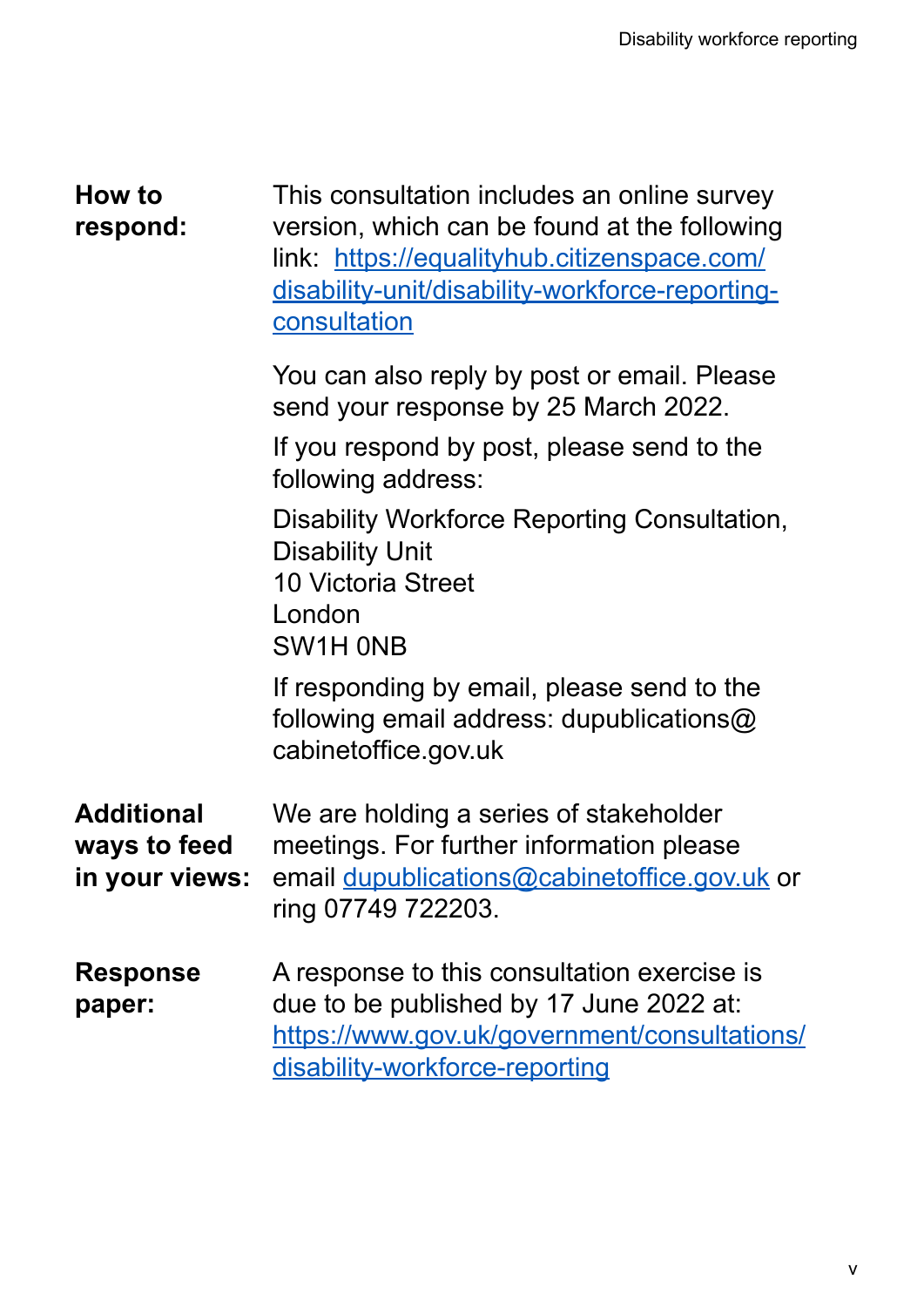# **Contents**

| <b>Foreword</b>                                                                                 | 1              |
|-------------------------------------------------------------------------------------------------|----------------|
| <b>Introduction</b>                                                                             | 4              |
| <b>Background</b>                                                                               | 6              |
| Disability workforce reporting                                                                  | $\overline{7}$ |
| Terminology                                                                                     | 9              |
| Questionnaire                                                                                   | 10             |
| Part 1 - Information about you/your organisation                                                | 10             |
| Section A: Employer demographics                                                                | 10             |
| Section B: Employee demographics                                                                | 14             |
| Part 2 - Employer perspectives                                                                  | 24             |
| Section A: Understanding the current landscape                                                  | 24             |
| Section B: Benefits and barriers to disability<br>workforce reporting                           | 30             |
| Section C: Considerations if mandatory disability<br>workforce reporting were to be implemented | 32             |
| Section D: Alternative approaches                                                               | 36             |
| Part 3 - Employee perspectives                                                                  | 37             |
| Section A: Understanding the current landscape                                                  | 37             |
| Section B: Benefits and barriers to disability<br>workforce reporting                           | 40             |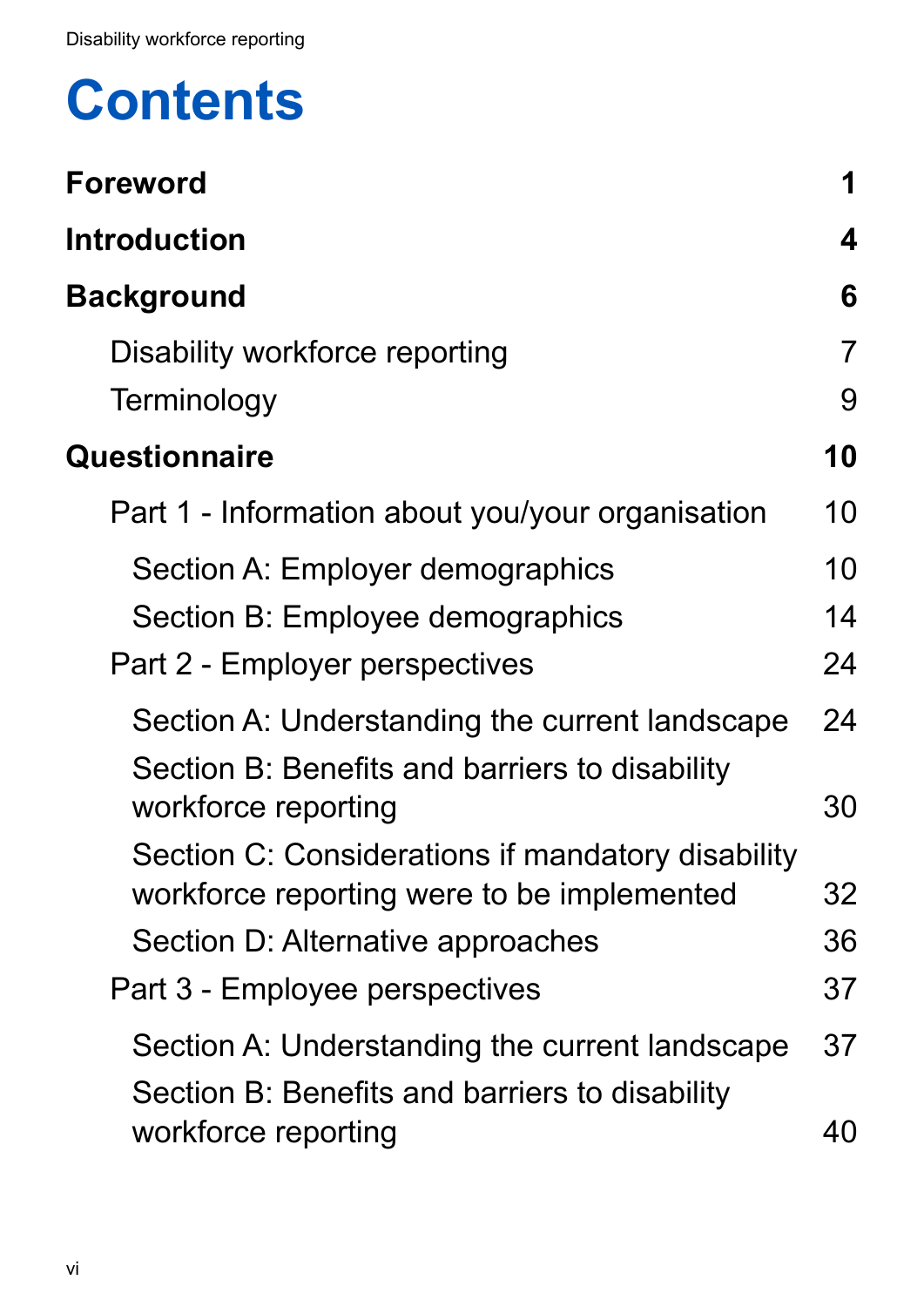| Section C: Considerations if mandatory disability<br>workforce reporting were to be implemented | 41 |
|-------------------------------------------------------------------------------------------------|----|
| Section D: Alternative approaches                                                               | 45 |
| <b>Contact details and how to respond</b>                                                       | 46 |
|                                                                                                 |    |
| <b>Complaints or comments</b>                                                                   | 46 |
| Alternative format versions                                                                     | 46 |
| Confidentiality                                                                                 | 47 |
| <b>Annex A - Privacy Notice for Cabinet Office</b>                                              |    |
| consultations                                                                                   | 48 |
| Your data                                                                                       | 49 |
| Your rights                                                                                     | 50 |
| International transfers                                                                         | 51 |
| Contact details                                                                                 | 51 |
| Complaints                                                                                      | 52 |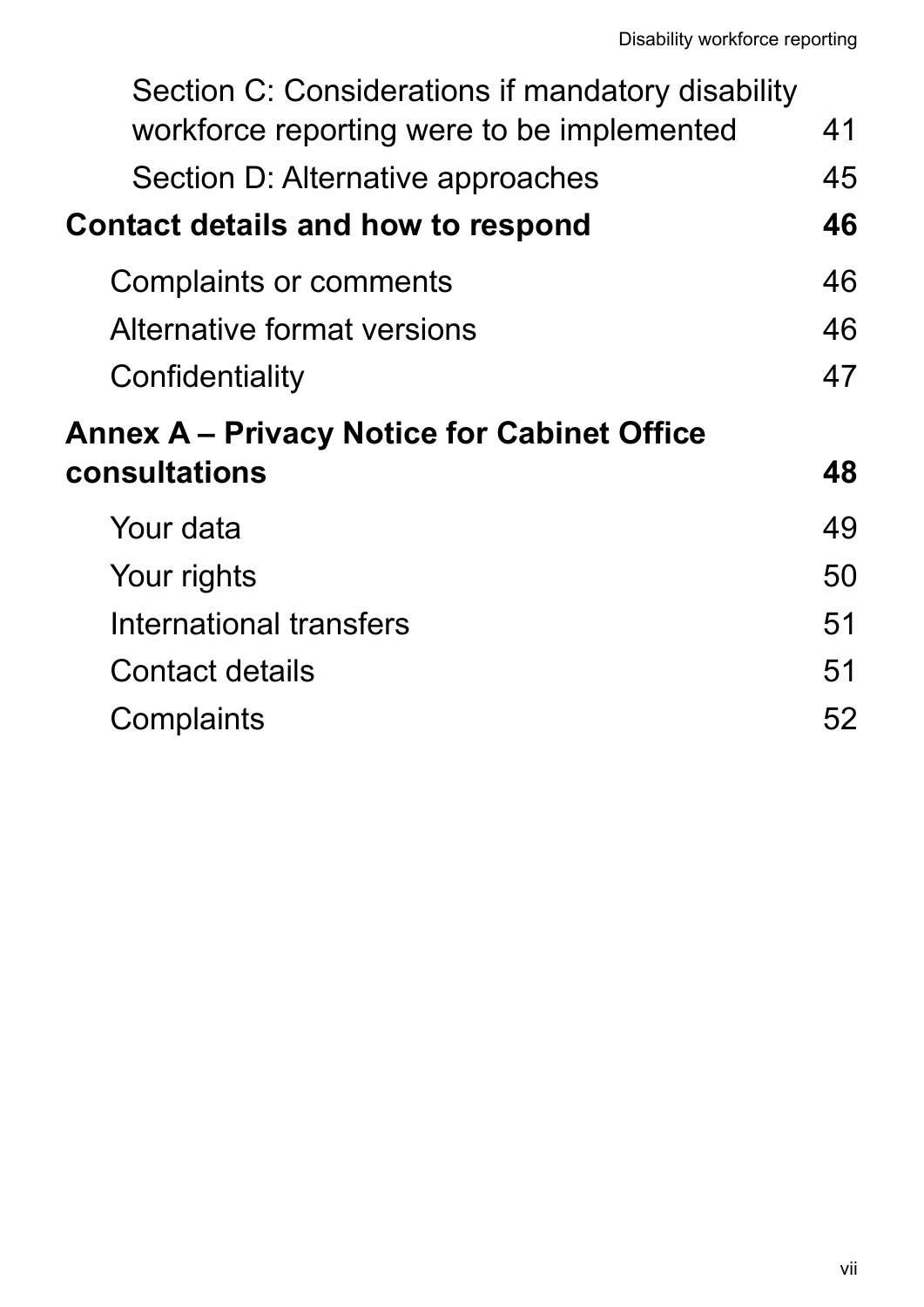<span id="page-7-0"></span>



Our National Disability Strategy, published in July 2021, set out over 100 wide-ranging practical actions to improve the everyday lives and opportunities for disabled people.

The strategy focuses on the issues that disabled people have told us matter most, across all aspects of life.

It can be no surprise that prominent amongst these is to have the same opportunities as anyone else to find a good job with a supportive employer and to be able to progress.

I get this completely. The sense of independence, financial security and personal fulfilment that comes with a good job, for anyone who can and wants to work, is of huge value and importance.

Beyond the benefits for individuals and families, so much talent and potential is too often wasted now. Making the most of disabled people's skills is not just good for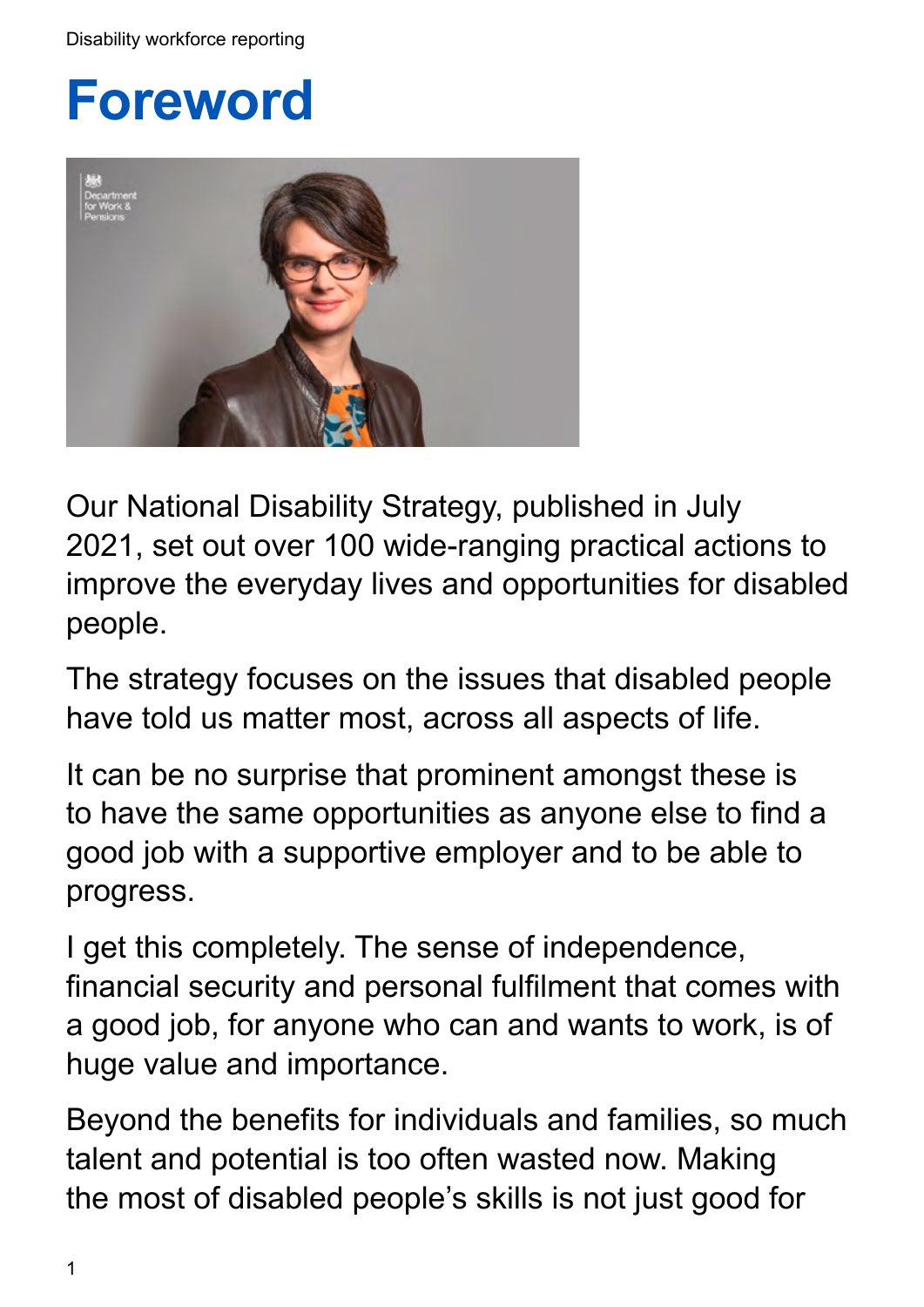employees but also for businesses, with evidence that a more diverse workforce leads to improved financial returns<sup>1</sup>

Yet, despite concerted action, the employment gap for disabled people, whilst reducing, has remained frustratingly high and enduring.

It is a complex challenge that needs tackling in a wide variety of ways. Many of the actions we are taking through the National Disability Strategy will help. For example, our steps to make transport more accessible, to extend education opportunities, and to challenge and change unhelpful perceptions of disabled people in society wherever these exist - and of course, the targeted steps we are taking on employment.

Among these was a commitment to consulting on workforce reporting on disability for large employers and I am delighted to be launching this consultation. Supportive workplaces, where disabled people feel actively valued and able to be open if they wish about additional needs and any issues they may face, are vital to progress. It is also important that employers have the information required to create inclusive workplaces.

We know that views differ on how best to achieve these aims. Through this consultation we want to better understand current good practices and the case to go further than the voluntary approach adopted to date.

<sup>1</sup> McKinsey (2015) https://www.mckinsey.com/business-functions/organization/our-insights/ why-diversity-matters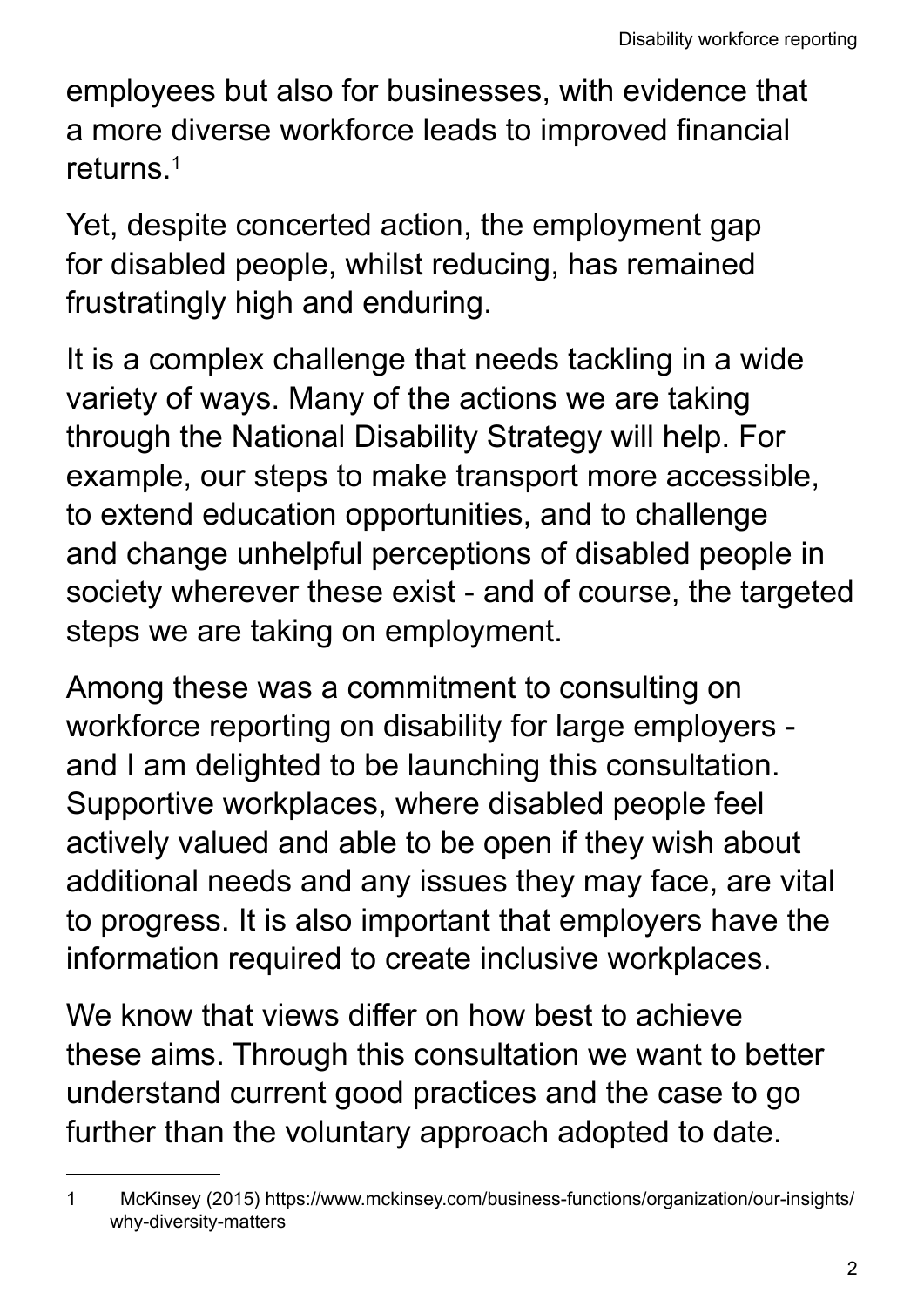I would urge anyone with useful information to share and/ or views to respond.

Childret

Chloe Smith

Minister for Disability, Health and Work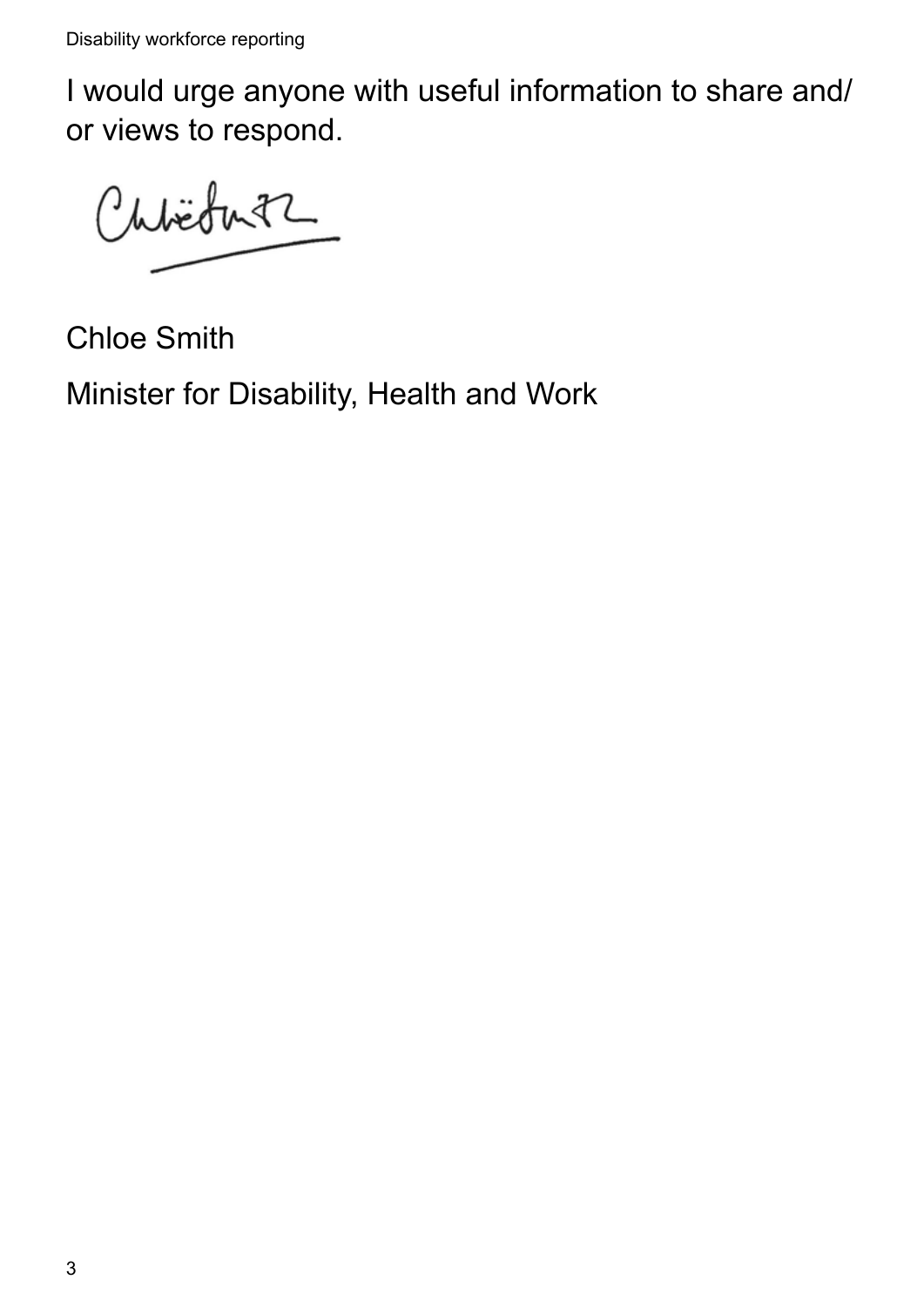# <span id="page-10-0"></span>**Introduction**

This document fulfils the National Disability Strategy commitment to consult on workforce reporting for large employers (250 employees and above) on disability. The consultation is being led by the Disability Unit, in the Cabinet Office, and responds to calls to improve data and transparency on disability in the workforce.

Through this consultation, the government is exploring how best to increase transparency and reporting practices that support the cultural changes required to build a more inclusive society. Reporting on disability within a workforce has the potential to provide an important baseline from which employers can assess the impact of their inclusive practices on the recruitment and retention of disabled people. How we establish this baseline, however, requires careful consideration.

This consultation includes questions on current practice and how workforce reporting on disability might be stepped up, exploring both voluntary and mandatory reporting practices. We are keen to hear from both employers and disabled employees (and their representative groups).

This document is made up of 3 parts:

• part 1 asks for information about you or your organisation, and all respondents should complete this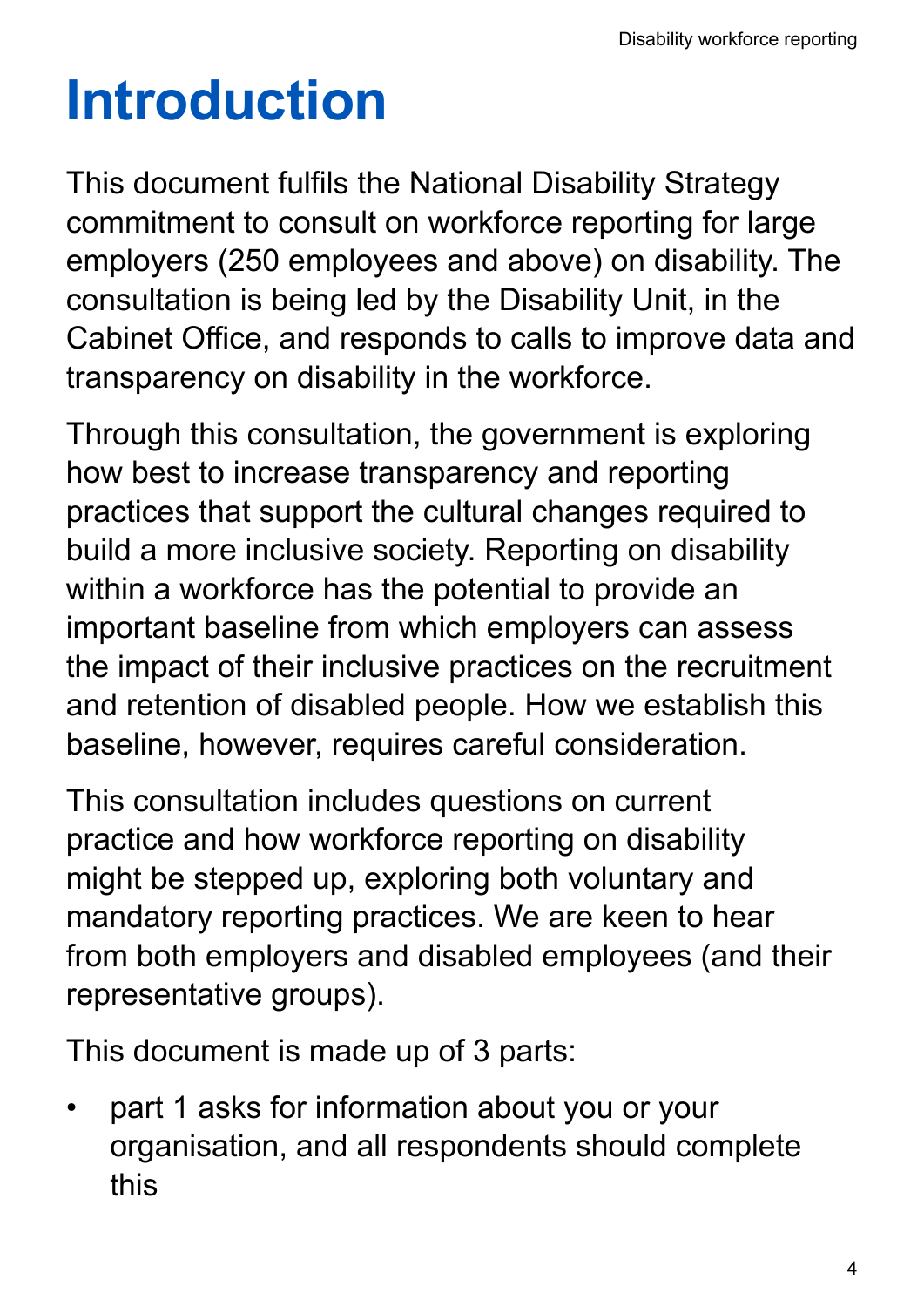- if you are responding from the perspective of an employer, please then answer the questions in part 2
- if you are responding from the perspective of an employee, please answer the questions in part 3

We will use responses to build an evidence base about:

- current reporting practices, and what works well
- the case for and against implementing a mandatory approach to reporting
- how a mandated approach to reporting, if adopted, might be implemented in practice
- if there are alternative approaches that could also be taken to enhance transparency and increase inclusive practices

The consultation is open to organisations and people across the UK, but its primary focus is on Great Britain (England, Scotland and Wales). This is because employment and equality issues are fully devolved in Northern Ireland. A Welsh language summary and consultation paper is available at [https://www.gov.uk/](https://www.gov.uk/government/consultations/disability-workforce-reporting) [government/consultations/disability-workforce-reporting.](https://www.gov.uk/government/consultations/disability-workforce-reporting)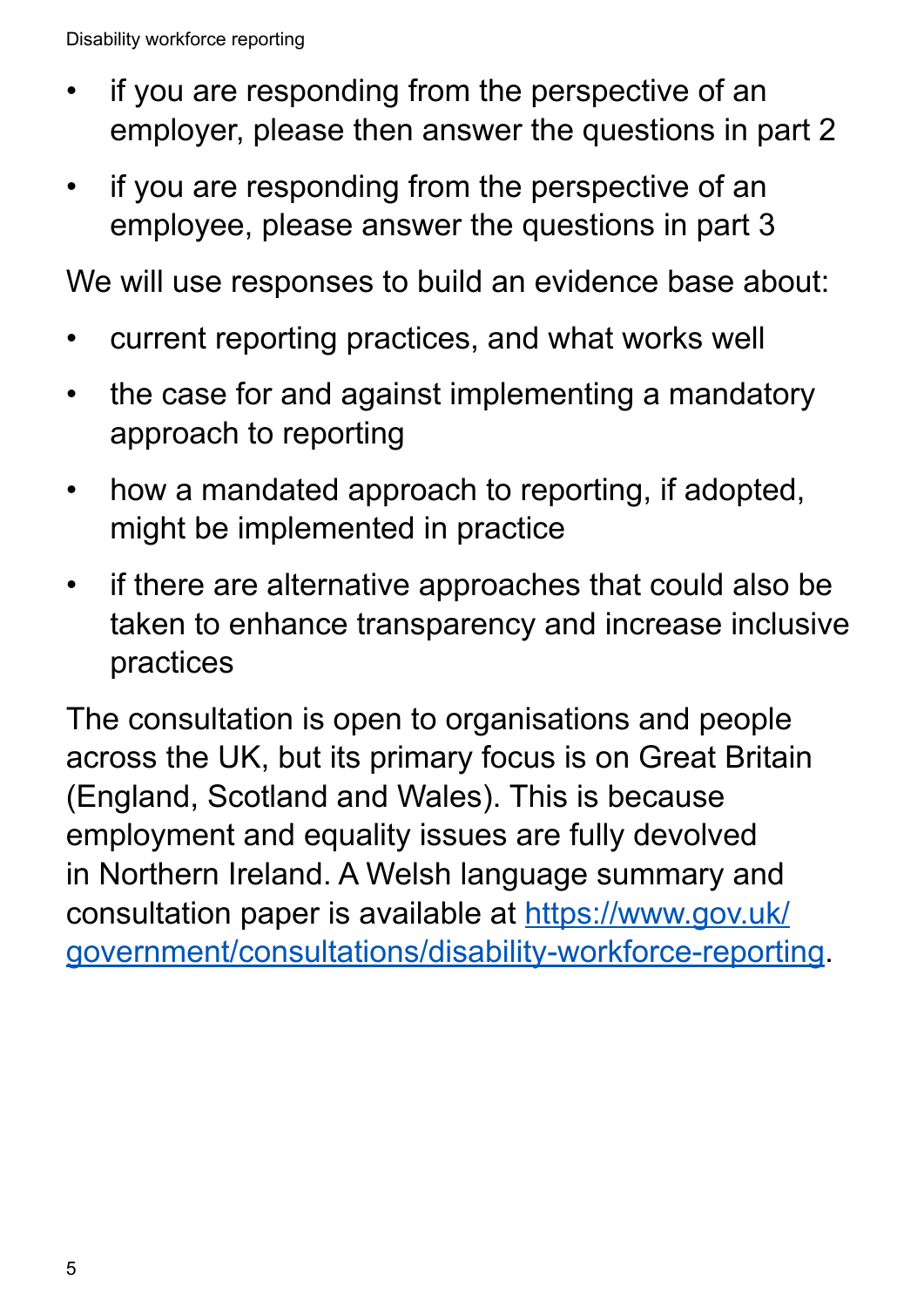# <span id="page-12-0"></span>**Background**

The National Disability Strategy includes a wide range of practical actions aimed at making tangible improvements to the everyday lives of disabled people, focused on the issues that disabled people have told us matter most. Amongst these, many disabled people highlight the importance of being able to get a good job and to progress in their careers.

The government agrees that the disability employment gap is unacceptably high at 28.4%. Whilst this is a decrease of 4.8% since 2013, the gap remains far too big. Alongside the impact this has on the day-to-day lives of many disabled people, it represents a pool of untapped skills and talent that is being wasted for our society and our economy.

A number of measures have helped to deliver the progress made so far. Discrimination against disabled people has of course long been unlawful<sup>2</sup>, and under the Equality Act 2010 employers have an obligation to make reasonable adjustments for disabled employees $^3$ .

The Disability Confident scheme, which covers over 11 million paid employees, works with employers to help organisations recognise and make the most of the talents disabled people bring, by giving them the knowledge,

<sup>2</sup> [Equality and Human Rights Commission: Disability Discrimination](https://www.equalityhumanrights.com/en/advice-and-guidance/disability-discrimination)

<sup>3</sup> [Equality Act 2010, Section 20: Reasonable Adjustments](https://www.legislation.gov.uk/ukpga/2010/15/section/20)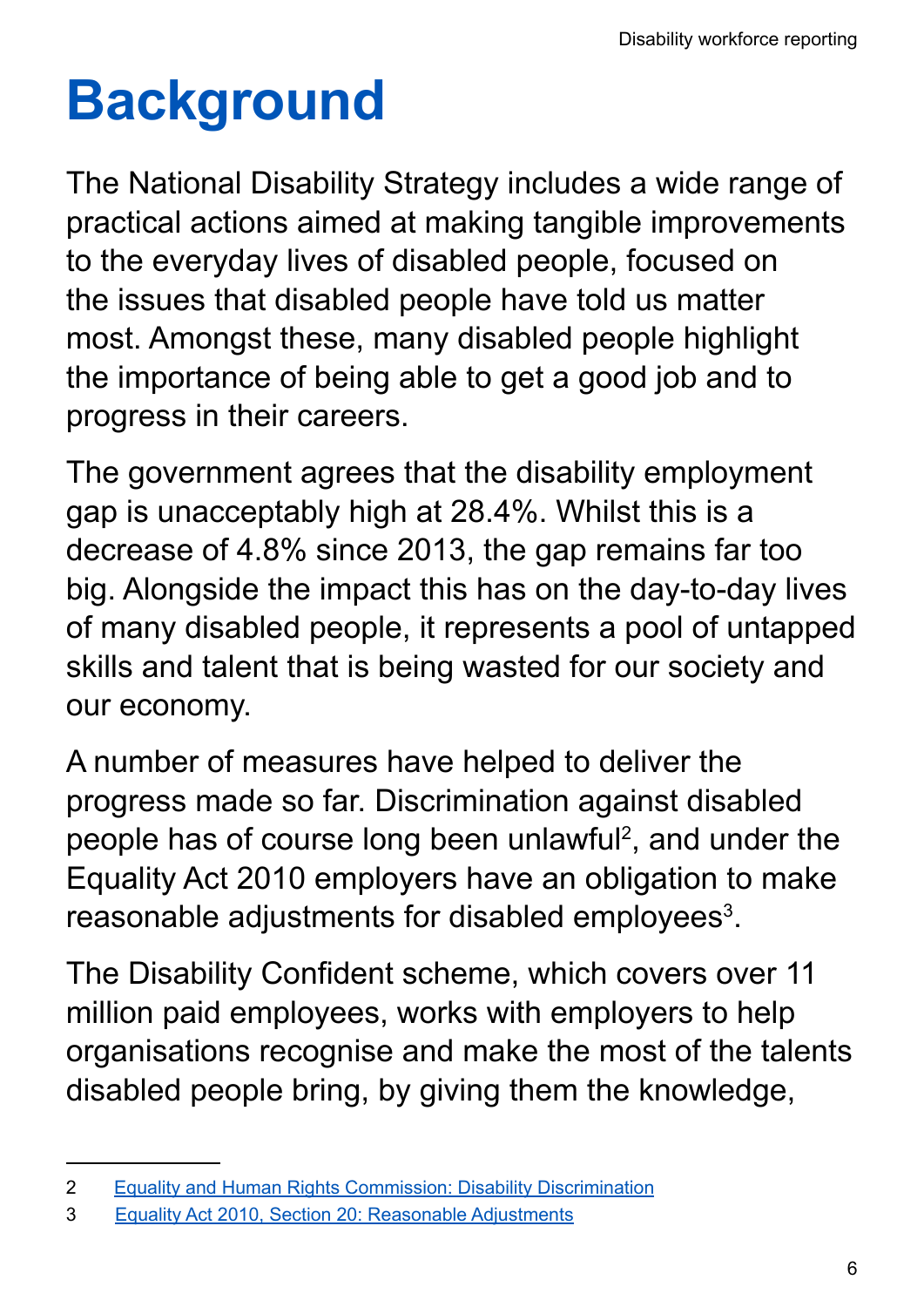<span id="page-13-0"></span>skills and confidence they need to attract, recruit, retain and progress disabled people.

This sits alongside a broad suite of actions across government, many set out in the National Disability Strategy, which provide targeted support and advice for both individuals and employers.

## **Disability workforce reporting**

We recognise the role that transparency and reporting can play in helping employers to implement the cultural changes needed to build inclusive environments. Following publication of the 'Thriving at Work' independent review  $(2017)^4$ , the Department of Work and Pensions (DWP) worked with large employers and expert partners to develop a voluntary reporting framework.

The voluntary reporting framework helps organisations to record and voluntarily report information on disability, mental health and wellbeing in the workplace. It is aimed at employers with 250 or more employees, but is also available to smaller employers. A central aim has been to increase transparency to make workplaces across the UK more welcoming, supportive and open environments in which everyone can thrive, irrespective of a disability.

Employers are not currently asked to inform the government whether or not they are using the voluntary reporting framework, and evidence around its use is

<sup>4</sup> [Stevenson and Farmer \(2017\), 'Thriving at Work: The Stevenson / Farmer review of](https://assets.publishing.service.gov.uk/government/uploads/system/uploads/attachment_data/file/658145/thriving-at-work-stevenson-farmer-review.pdf)  [mental health and employers'](https://assets.publishing.service.gov.uk/government/uploads/system/uploads/attachment_data/file/658145/thriving-at-work-stevenson-farmer-review.pdf)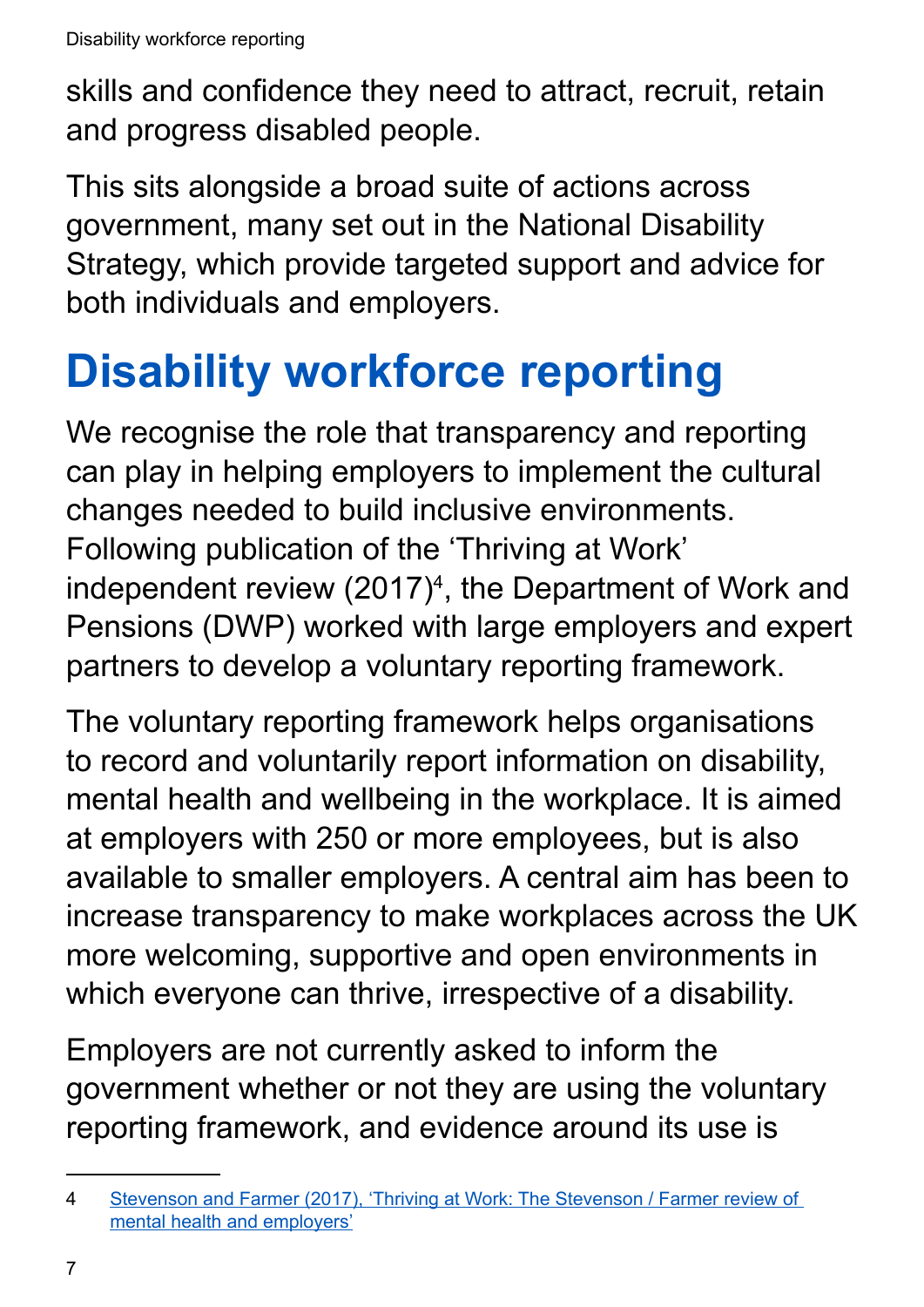limited. However research published by the Chartered Institute of Personnel and Development<sup>5</sup> in April 2021 found that only 21% of respondents were aware of the framework. Of these, 37% had adopted at least part of the framework. 54% of SMEs who were aware of the framework said that they had no plans to adopt it.

During development of the National Disability Strategy, some stakeholders argued that mandating reporting on disability for large employers has the potential to improve workplaces and outcomes for disabled people through increased transparency. Others shared concerns around mandatory approaches, highlighting challenges for employers and the potential for unintended consequences that would go against the intended aims of such a policy. Unintended consequences might include employees feeling under pressure to disclose disability or identify as disabled when they do not want to. Another concern is that publication of a single statistic may misrepresent the work being done by an employer to create inclusive environments.

Through this consultation we want to explore the issue of disability workforce reporting further, seeking views that will shape our future approach. It will seek views and gather evidence in 4 main areas:

- 1. Understanding the current landscape
- 2. Benefits and barriers to disability workforce reporting

<sup>5</sup> [Chartered Institute for Personnel and Development \(2021\), 'Health and Wellbeing at work'.](https://www.cipd.co.uk/Images/health-wellbeing-work-report-2021_tcm18-93541.pdf)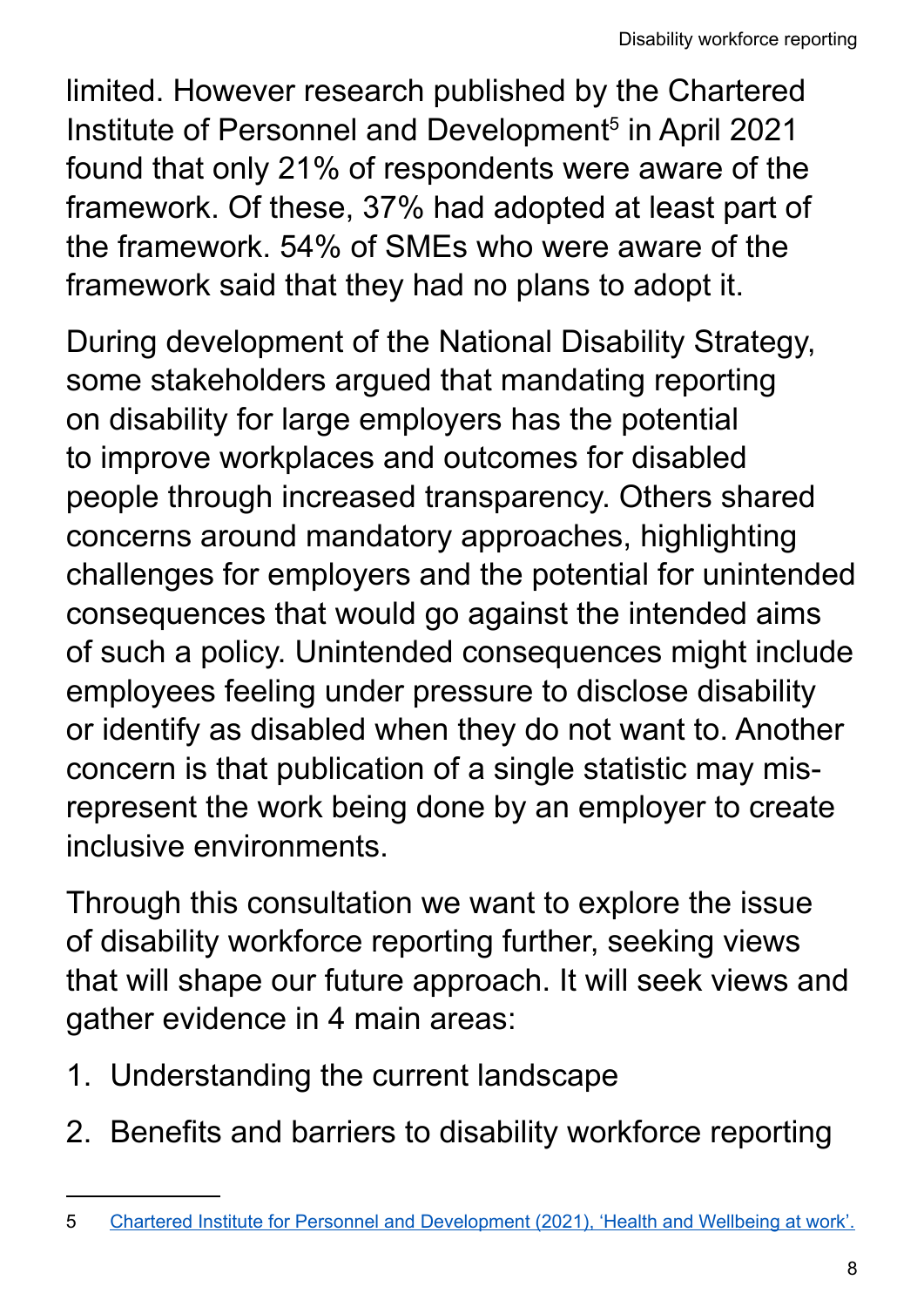- <span id="page-15-0"></span>3. Considerations if mandatory disability workforce reporting was implemented
- 4. Alternative approaches

# **Terminology**

**Disabled people:** The Equality Act (2010) defines disabled people as people with physical and mental conditions that have a 'substantial' and 'long-term' negative effect on their ability to do normal daily activities. In this consultation, 'disabled people' also includes people with chronic illnesses that have a substantial and long-term impact on every-day life, and people who identify as neurodiverse.

**Disabled person led organisation:** These are organisations that are run and controlled by disabled people.

**Neurodiversity:** Neurodiversity recognises diversity in people's brains and how brains and minds function. People who are neurodiverse include people with autism, Asperger's syndrome, dyslexia and dyscalculia.

**Protected characteristics:** The Equality Act sets out a number of characteristics that it is unlawful to discriminate on the basis of. These characteristics are: age, disability, gender reassignment, marriage and civil partnership, pregnancy, race, religion or belief, sex, and sexual orientation.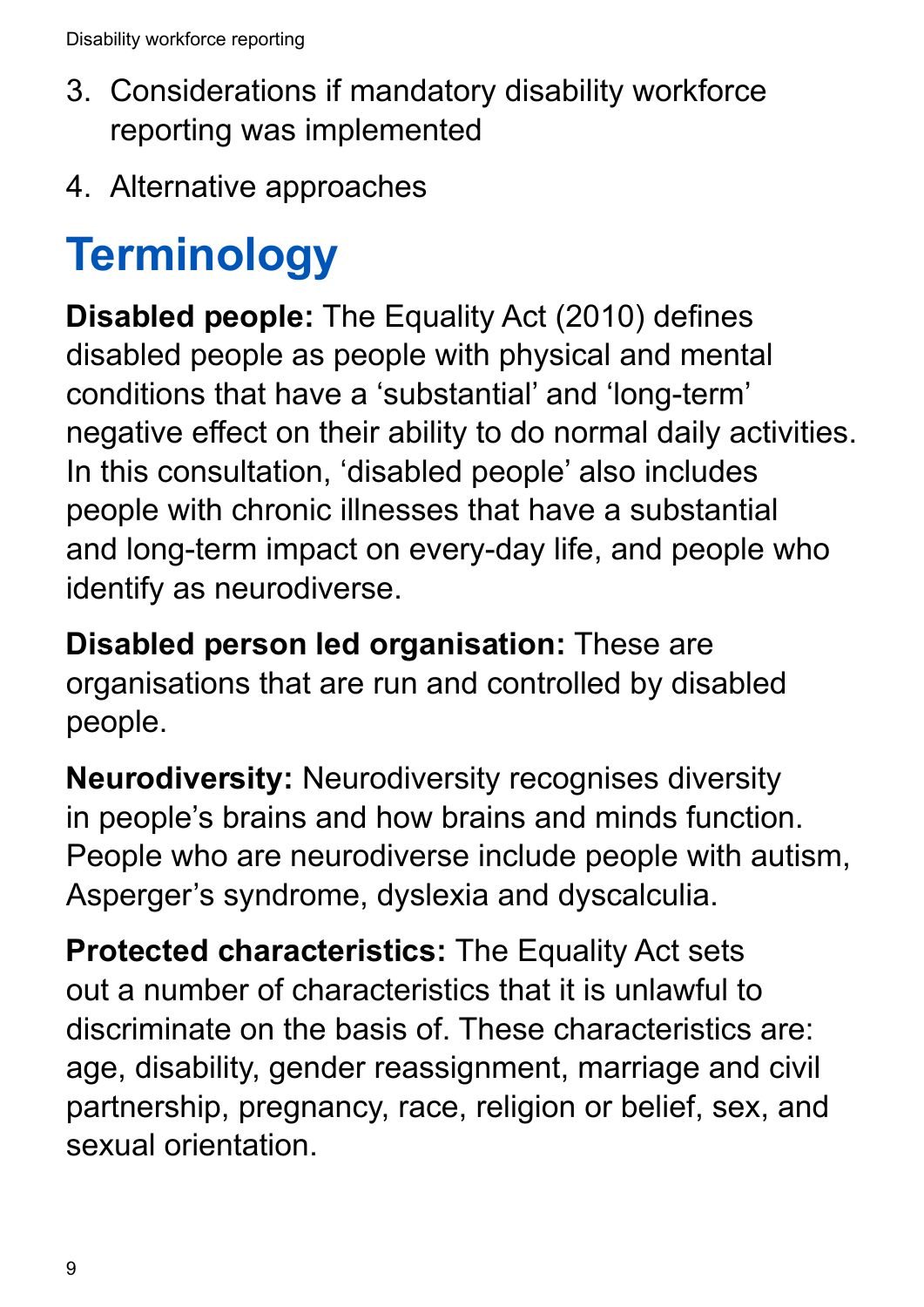# <span id="page-16-0"></span>**Questionnaire**

## **Part 1 - Information about you/your organisation**

This section seeks information about you or your organisation. It will be used to check that we have received responses from across our target audiences. Demographic information will allow us to better understand trends across respondents, and to consider equality impacts in any future policy decisions.

If you are responding as an employer or employer representative organisation or network, please go to Section A.

If you are responding as an employee or employee representative organisation or network, please go to Section B.

## **Section A: Employer demographics**

- 1. What type of organisation do you represent? (Tick one box)
	- employer
	- $\Box$  employer representative organisation or network
	- $\Box$  other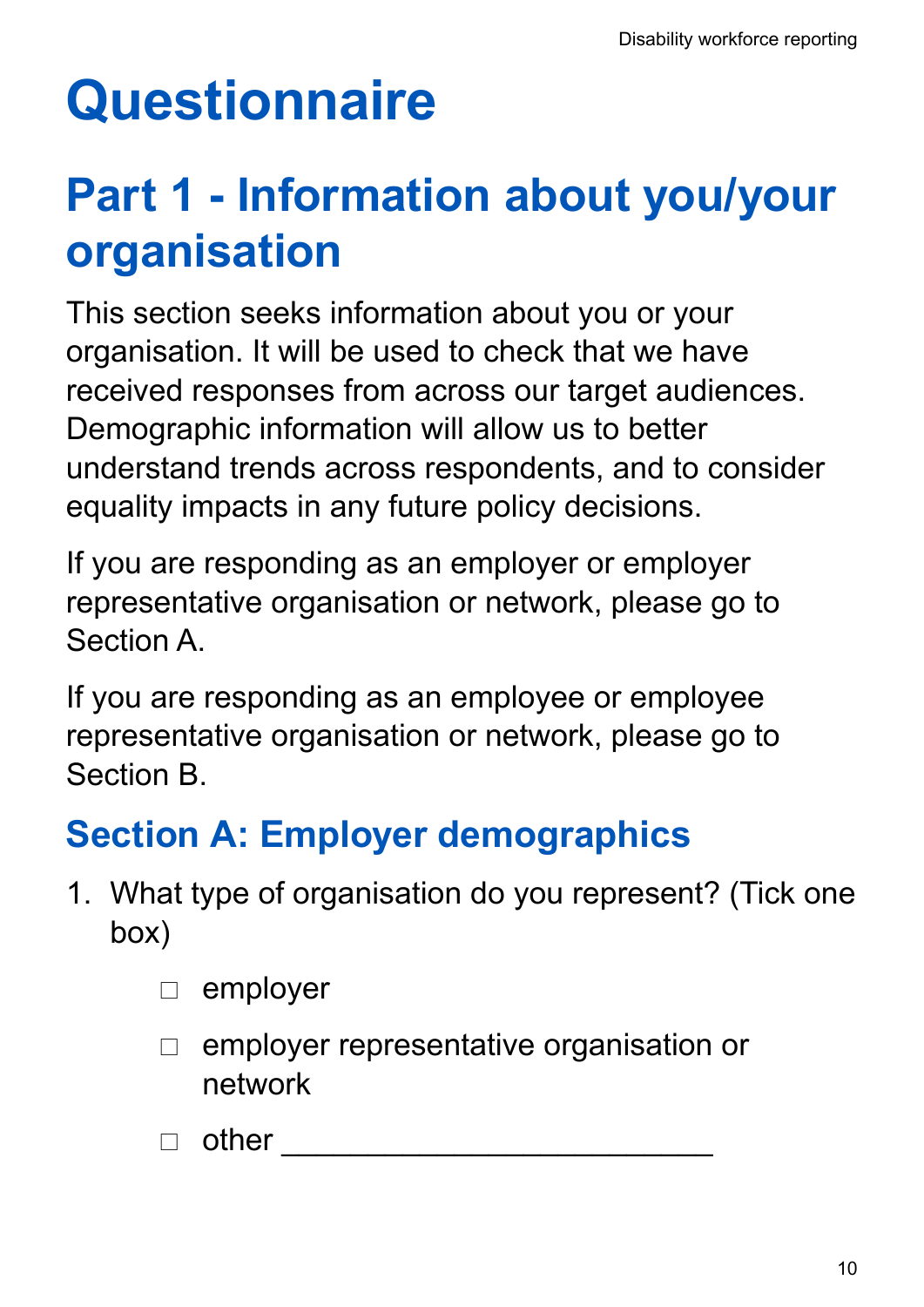Please provide the organisation's name:

 $\mathcal{L}_\text{max}$  , and the contract of the contract of the contract of the contract of the contract of the contract of the contract of the contract of the contract of the contract of the contract of the contract of the contr

If you would like to receive updates on this consultation, please provide an email address or address here:

 $\mathcal{L}_\text{max}$  and  $\mathcal{L}_\text{max}$  and  $\mathcal{L}_\text{max}$  and  $\mathcal{L}_\text{max}$  and  $\mathcal{L}_\text{max}$  and  $\mathcal{L}_\text{max}$ 

- 2. How many employees or members does your organisation have?
	- $\Box$  1 24
	- $\Box$  25 249
	- $\Box$  250 999
	- $\Box$  1000+
- 3. Where does your organisation operate? (Tick one box)
	- □ England
	- $\Box$  England and Wales
	- □ Great Britain (England, Wales and Scotland)
	- UK (England, Wales, Scotland and Northern Ireland)
	- $\Box$  International (UK and other countries)
	- $\Box$  Other
- 4. What sector is your organisation based in? (Tick one box)
	- D Public sector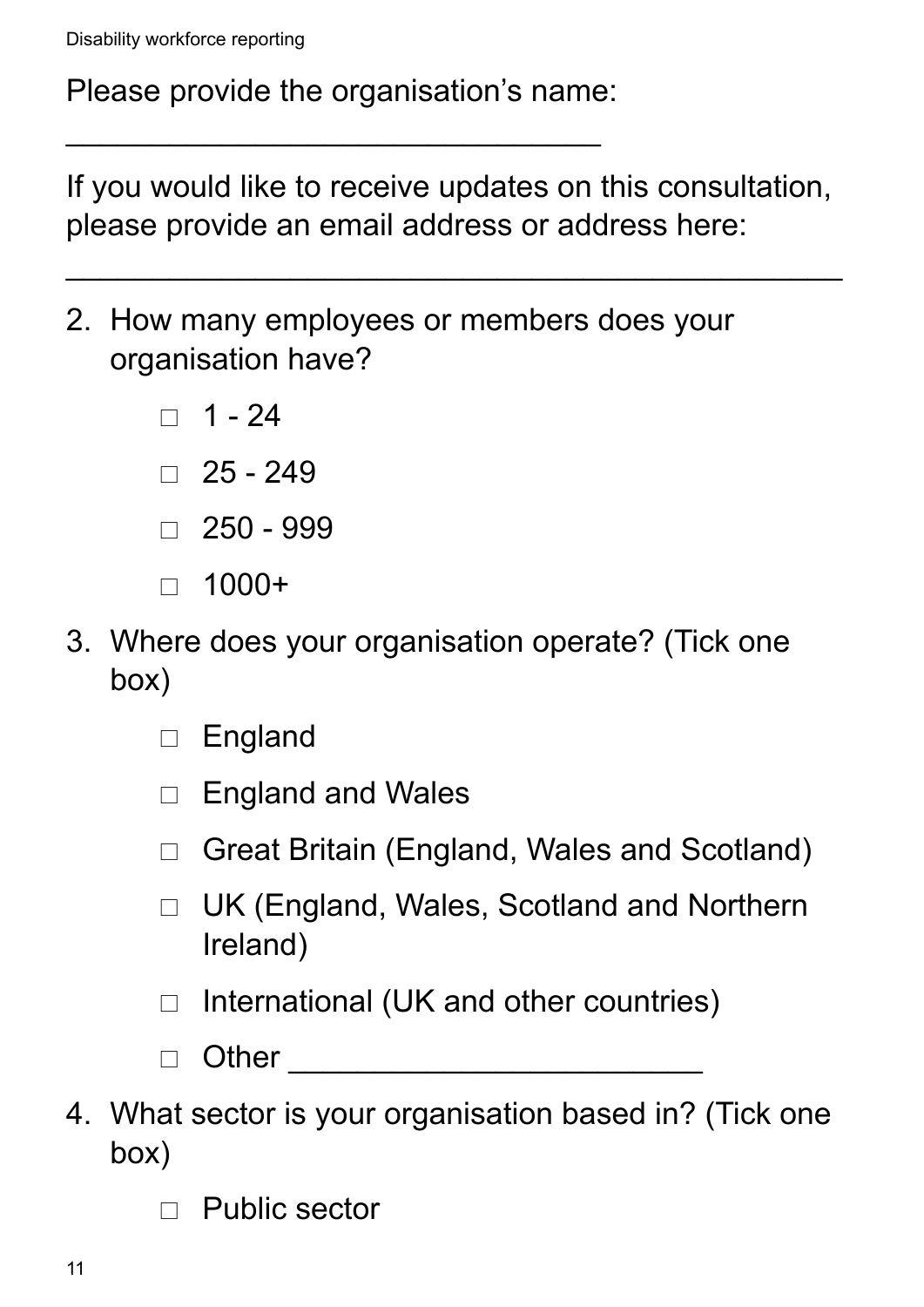$\Box$  Private sector

D Voluntary sector

- $\Box$  Other  $\Box$
- 5. What industry is your organisation based in? (Tick all boxes that apply)
	- □ Agriculture and forestry
	- □ Construction
	- $\Box$  Education and research
	- $\Box$  Energy and mining
	- Entertainment
	- $\Box$  Finance and banking
	- $\Box$  Health and social care
	- $\Box$  Hospitality and retail
	- $\Box$  Information technology
	- □ Legal
	- $\Box$  Leisure and tourism
	- □ Manufacturing
	- $\Box$  Recruitment and human resources
	- $\Box$  Transportation and logistics
	- $\Box$  Other  $\Box$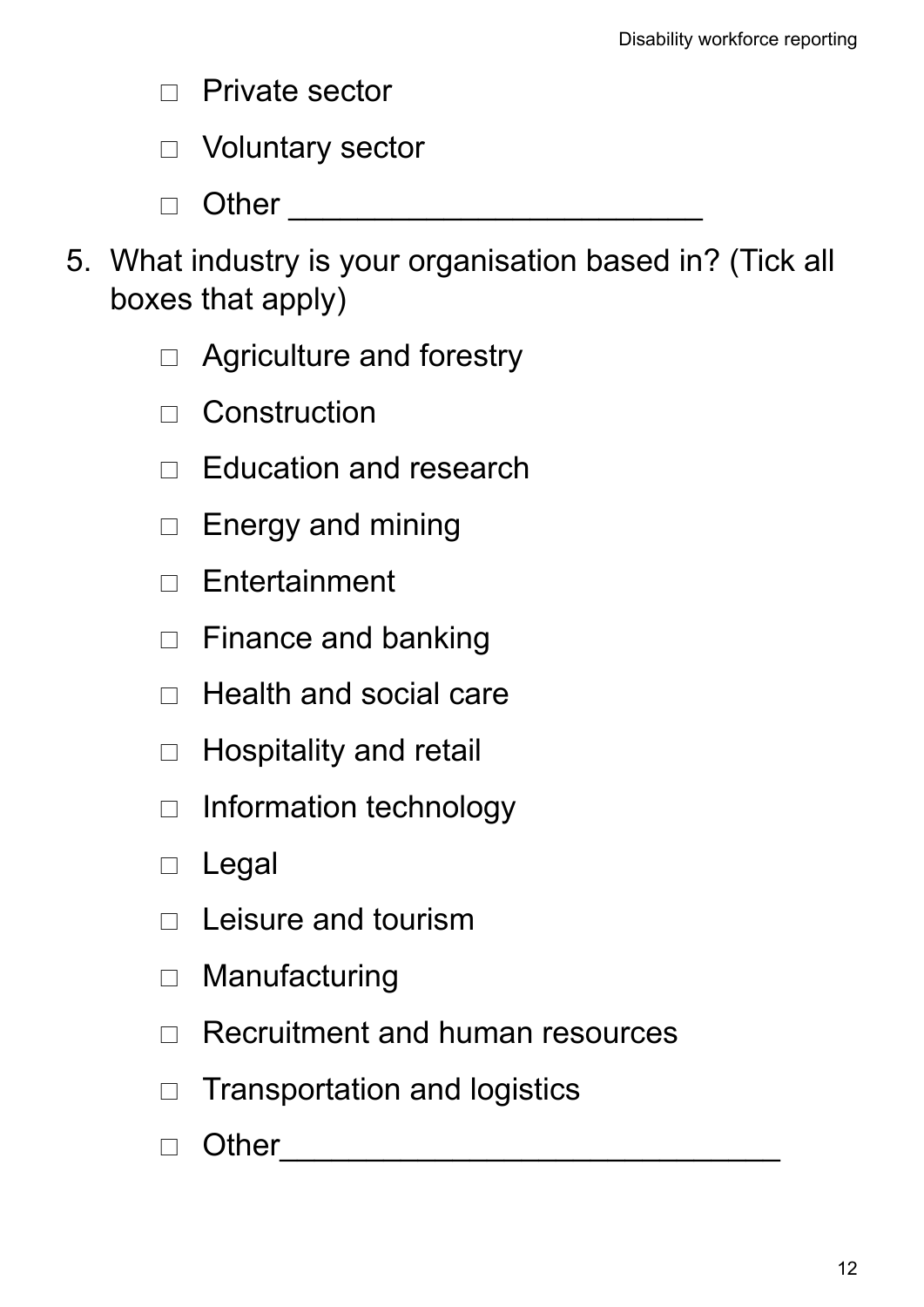- 6. Does your organisation currently collect diversity workforce data on a voluntary basis for the following? (Tick all boxes that apply)
	- □ Age
	- Disability
	- **D** Ethnicity
	- □ Sex or gender
	- □ Nationality
	- □ Religion or belief
	- $\Box$  Sexual orientation
	- Other \_\_\_\_\_\_\_\_\_\_\_\_\_\_\_\_\_\_\_\_\_\_\_\_
	- D Unsure
- 7. What is your role in the organisation? (Tick all boxes that apply)
	- $\Box$  CEO or equivalent
	- $\Box$  Head of network
	- □ HR professional
	- $\Box$  Diversity and Inclusion professional
	- $\Box$  Other  $\Box$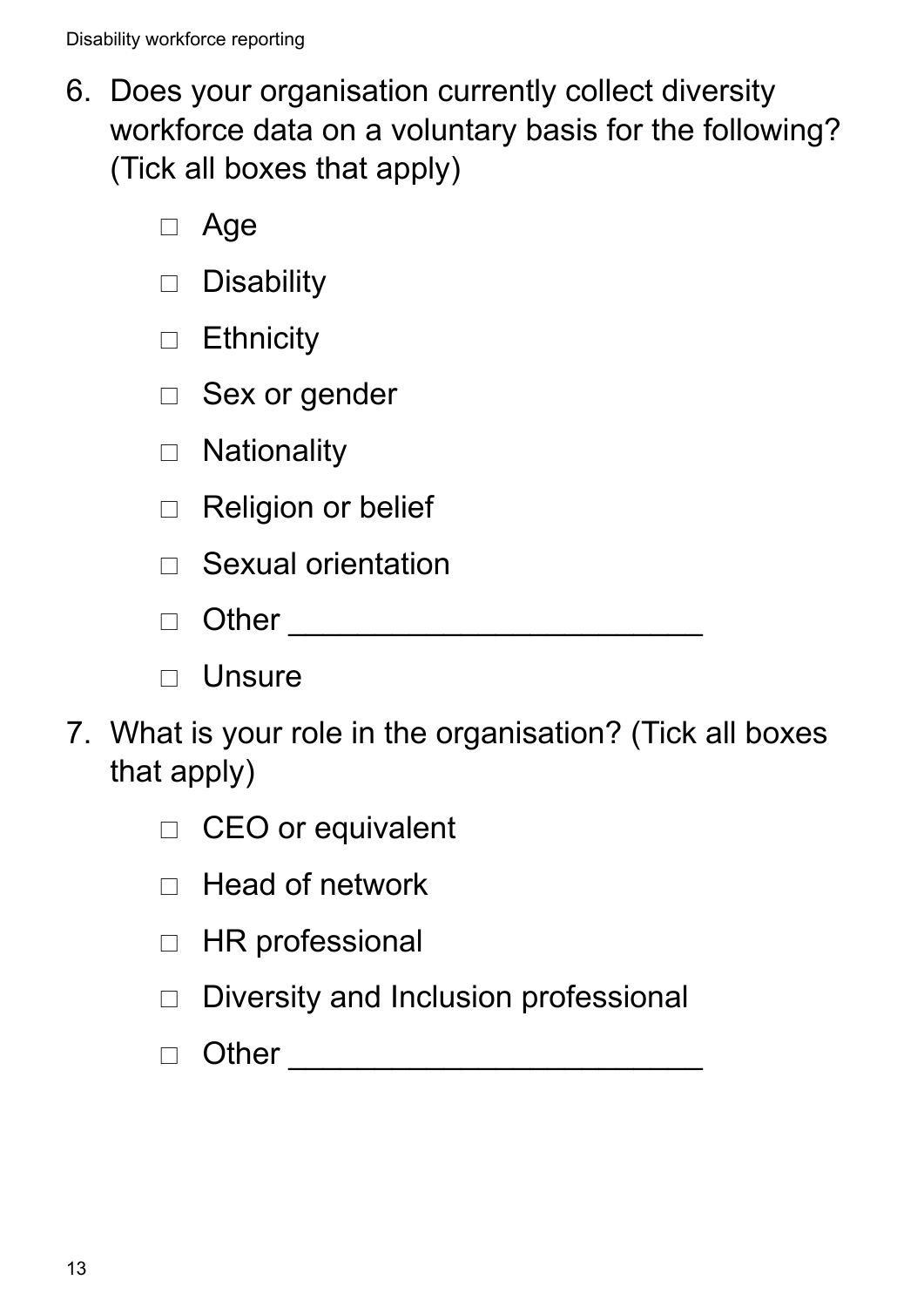### <span id="page-20-0"></span>**Section B: Employee demographics**

- 1. Whose views are you representing in this response? (Tick one box)
	- $\Box$  the views of an employee representative organisation or network
	- $\Box$  my own, as an employee or other individual

If you would like to receive updates on this consultation, please provide your name, and email address or address here: \_\_\_\_\_\_\_\_\_\_\_\_\_\_\_\_\_\_\_\_\_\_\_\_\_\_\_\_\_\_\_\_\_\_\_\_\_\_\_\_\_

#### **For employee representative organisations or networks:**

- 2. What type of organisations or networks does your response represent? (Tick all boxes that apply)
	- $\Box$  Disabled people led organisation
	- $\Box$  Disabled staff network
	- $\Box$  Trade union
	- Other \_\_\_\_\_\_\_\_\_\_\_\_\_\_\_\_\_\_\_\_\_\_\_\_\_\_
- 3. a. Whose views does your organisation or network represent? Please state whether members are individuals or organisations.

\_\_\_\_\_\_\_\_\_\_\_\_\_\_\_\_\_\_\_\_\_\_\_\_\_\_\_\_\_\_\_\_\_\_\_\_\_\_\_\_\_\_\_\_\_\_\_\_\_\_\_\_\_\_\_\_\_\_\_\_\_\_\_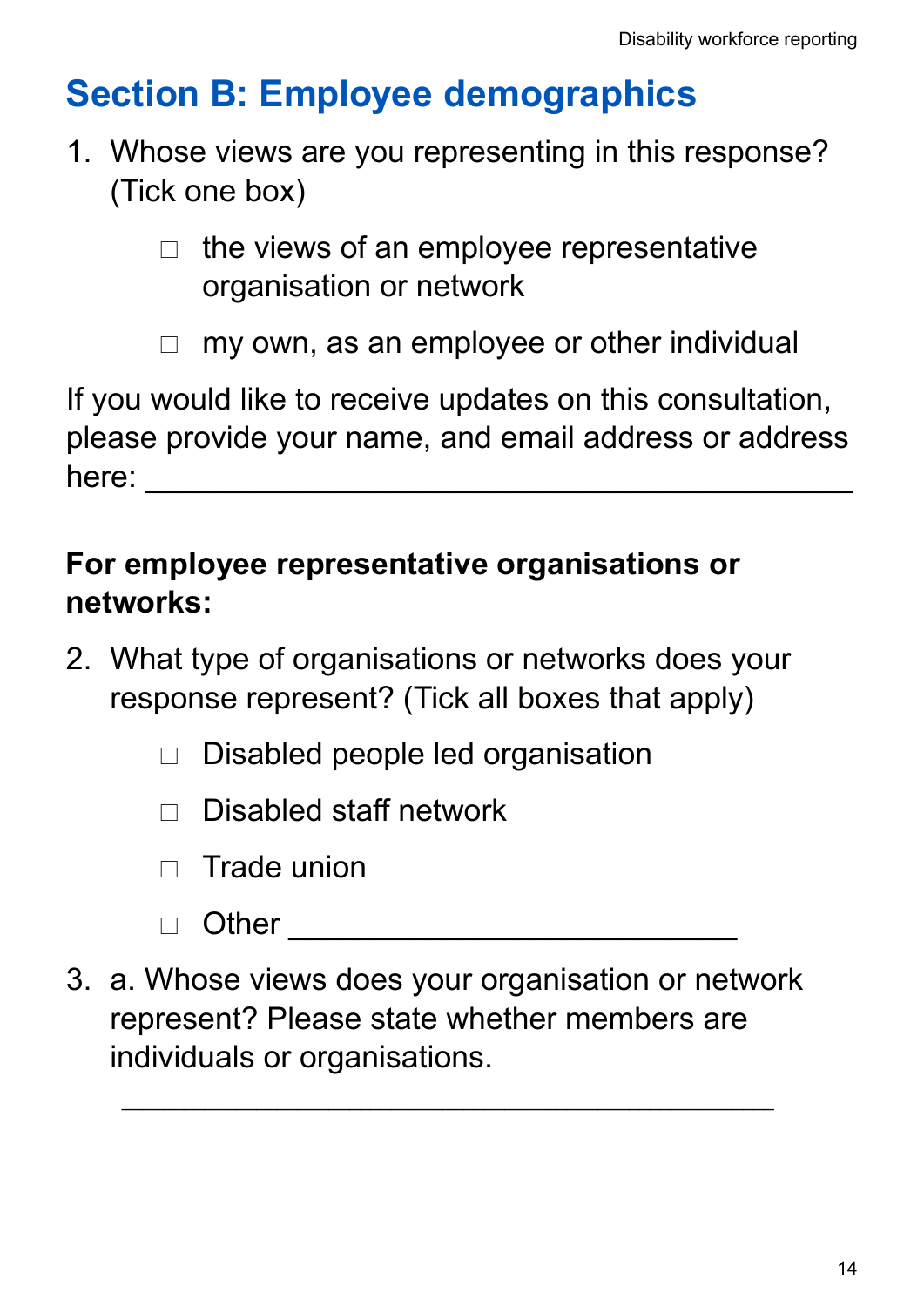b. How many members does your organisation or network represent?

- $\Box$  1 24
- $\Box$  25 249
- $\Box$  250 999
- $\Box$  1000+
- 4. Where does your organisation or network operate? (Tick one box)
	- □ England
	- □ England and Wales
	- □ Great Britain (England, Wales and Scotland)
	- UK (England, Wales, Scotland and Northern Ireland)
	- $\Box$  International (UK and other countries)
	- $\Box$  Other
- 5. What sector is the organisation or network in? (Tick all boxes that apply)
	- □ Agriculture and forestry
	- □ Construction
	- $\Box$  Education and research
	- $\Box$  Energy and mining
	- $\Box$  Entertainment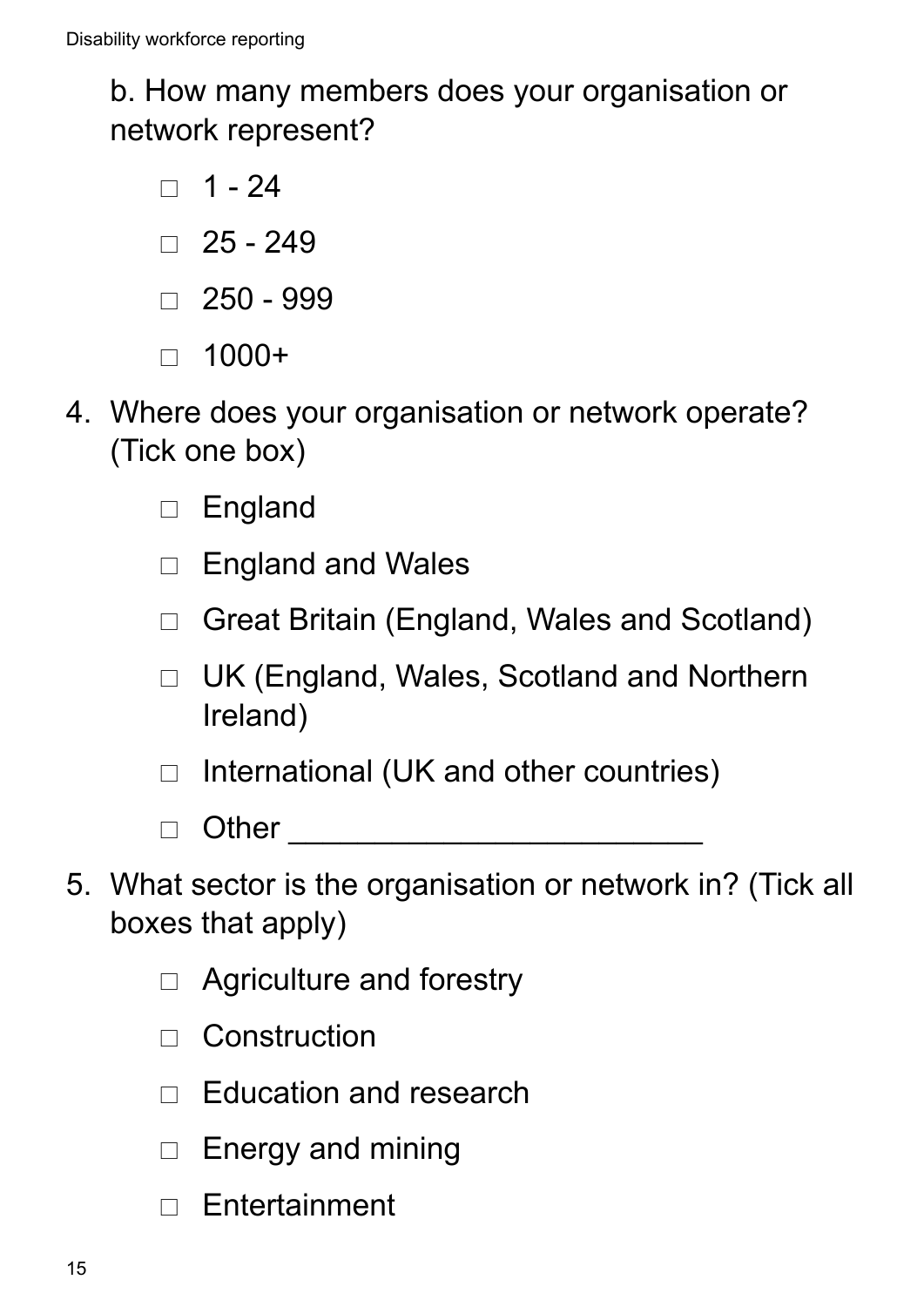- $\Box$  Finance and banking
- $\Box$  Health and social care
- $\Box$  Hospitality and retail
- $\Box$  Information technology
- □ Legal
- □ Leisure and tourism
- Manufacturing
- □ Recruitment and human resources
- $\Box$  Transportation and logistics
- Other\_\_\_\_\_\_\_\_\_\_\_\_\_\_\_\_\_\_\_\_\_\_\_\_\_\_\_\_\_
- 6. What is your role in the organisation?
	- $\Box$  CEO or equivalent
	- $\Box$  Head of network
	- $\Box$  Trade Union representative
	- □ HR professional
	- $\Box$  Diversity and Inclusion professional
	- $\Box$  Other  $\Box$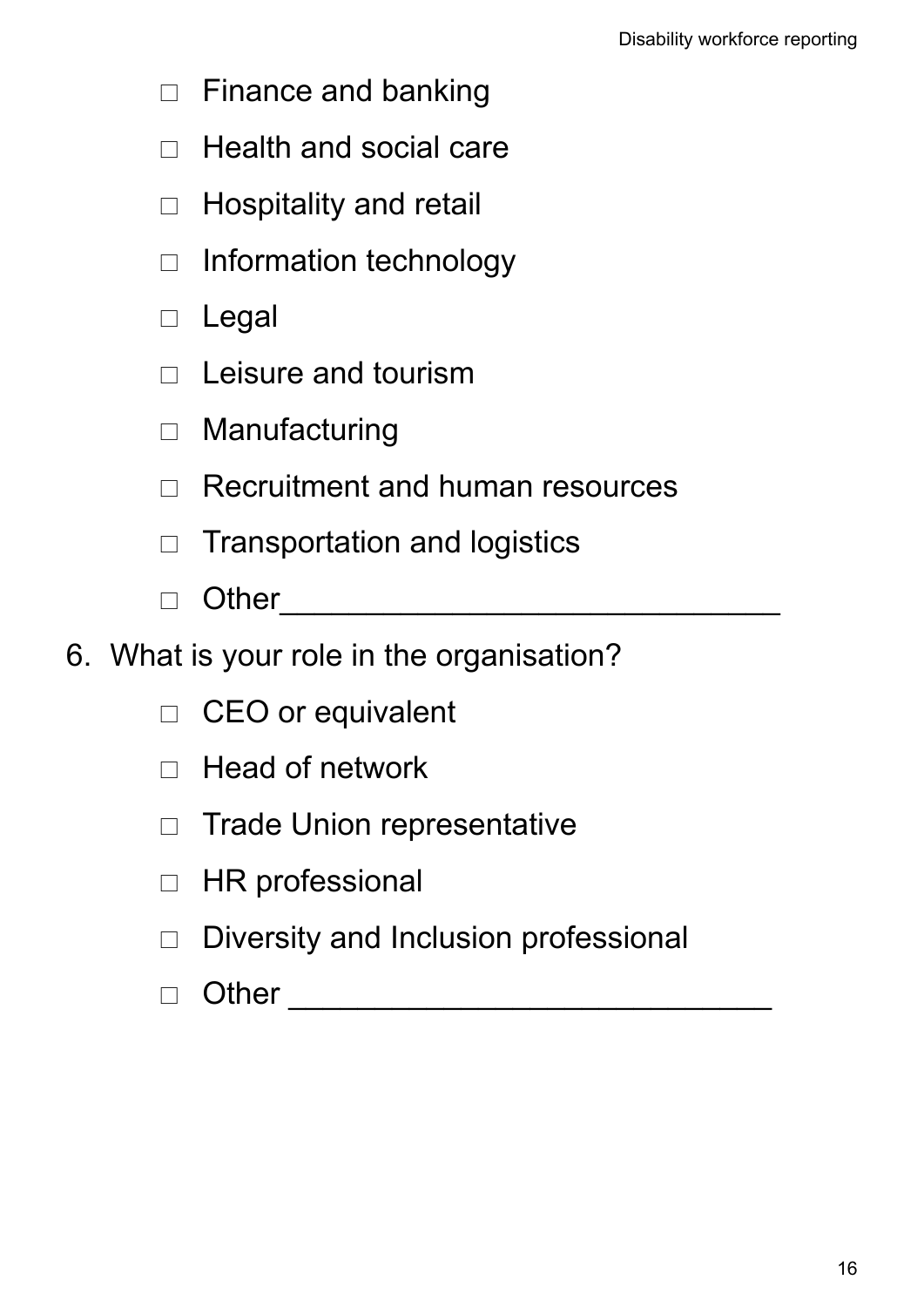#### **For employees and other individuals:**

- 2. a. Which of the following descriptions do you identify with? (Tick all boxes that apply)
	- Disabled
	- $\Box$  Neurodiverse
	- $\Box$  Deaf
	- $\Box$  Having one or more physical or mental health conditions or illnesses lasting or expected to last for 12 months or more
	- $\Box$  None of the above
	- $\Box$  Other
	- $\Box$  Prefer not to say

b. Do you identify as having conditions or illnesses that affect you in any of the following areas? (Tick all boxes that apply)

- $\Box$  Vision (for example blindness or partial sight)
- $\Box$  Hearing (for example deafness or partial hearing)
- □ Mobility (for example walking short distances or climbing stairs)
- $\Box$  Dexterity (for example lifting and carrying objects, using a keyboard)
- $\Box$  Learning or understanding or concentrating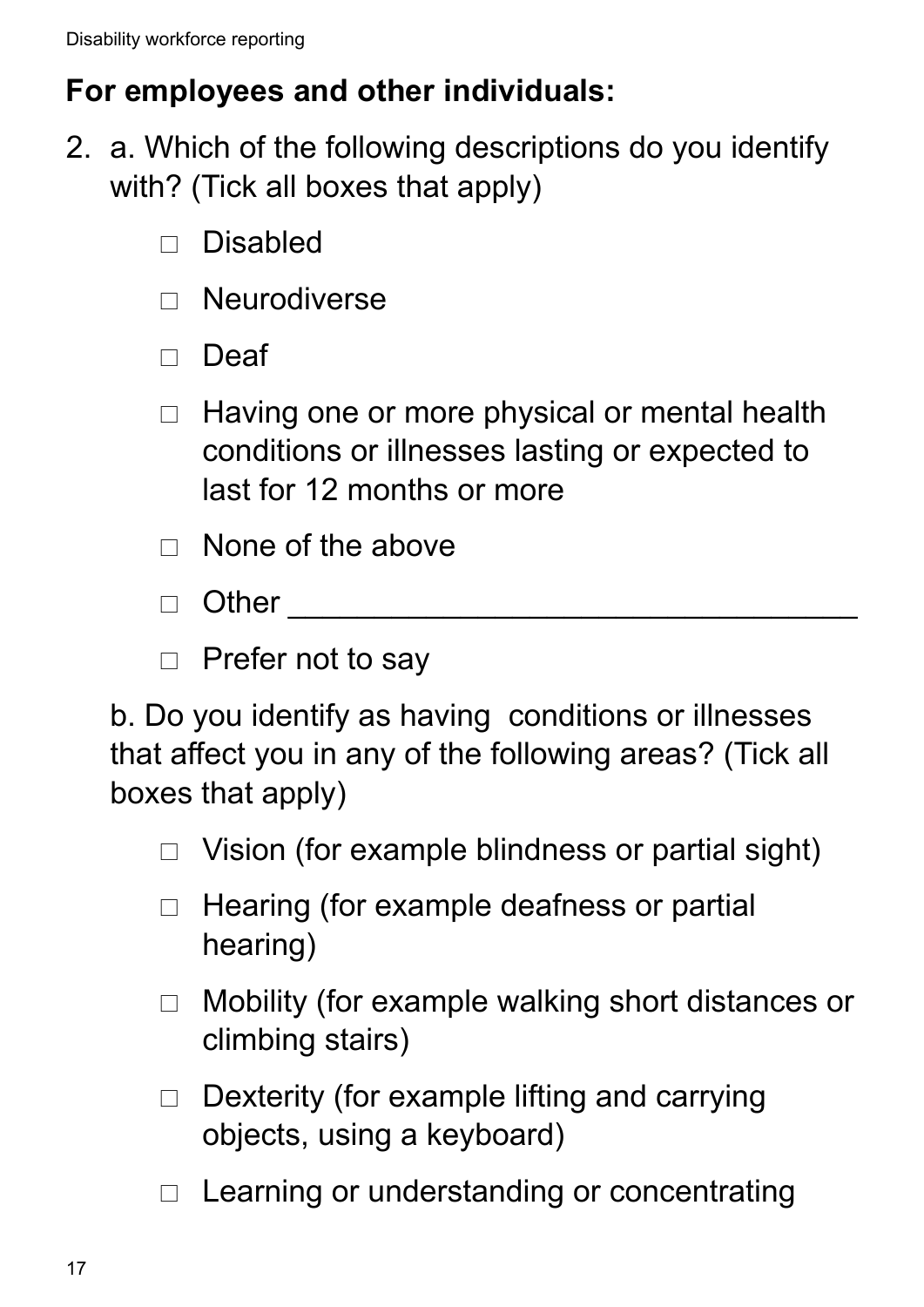□ Memory

 $\Box$  Mental health (for example depression, anxiety, post-traumatic stress disorder)

 $\Box$  Stamina or breathing or fatigue

- $\Box$  Socially or behaviourally (for example autism spectrum disorder (ASD) which includes Asperger's, or attention deficit hyperactivity disorder (ADHD))
- $\Box$  None of the above
- $\Box$  Prefer not to say
- $\Box$  Other
- 3. Where do you mostly work? If you are currently not in work, please indicate where you live most of the time. (Tick one box)
	- □ England
	- □ Northern Ireland
	- □ Scotland
	- Wales
	- $\Box$  Other
- 4. What is your ethnicity? Please choose the option that best describes your ethnic group or background.

**White** 

□ English, Welsh, Scottish, Northern Irish, British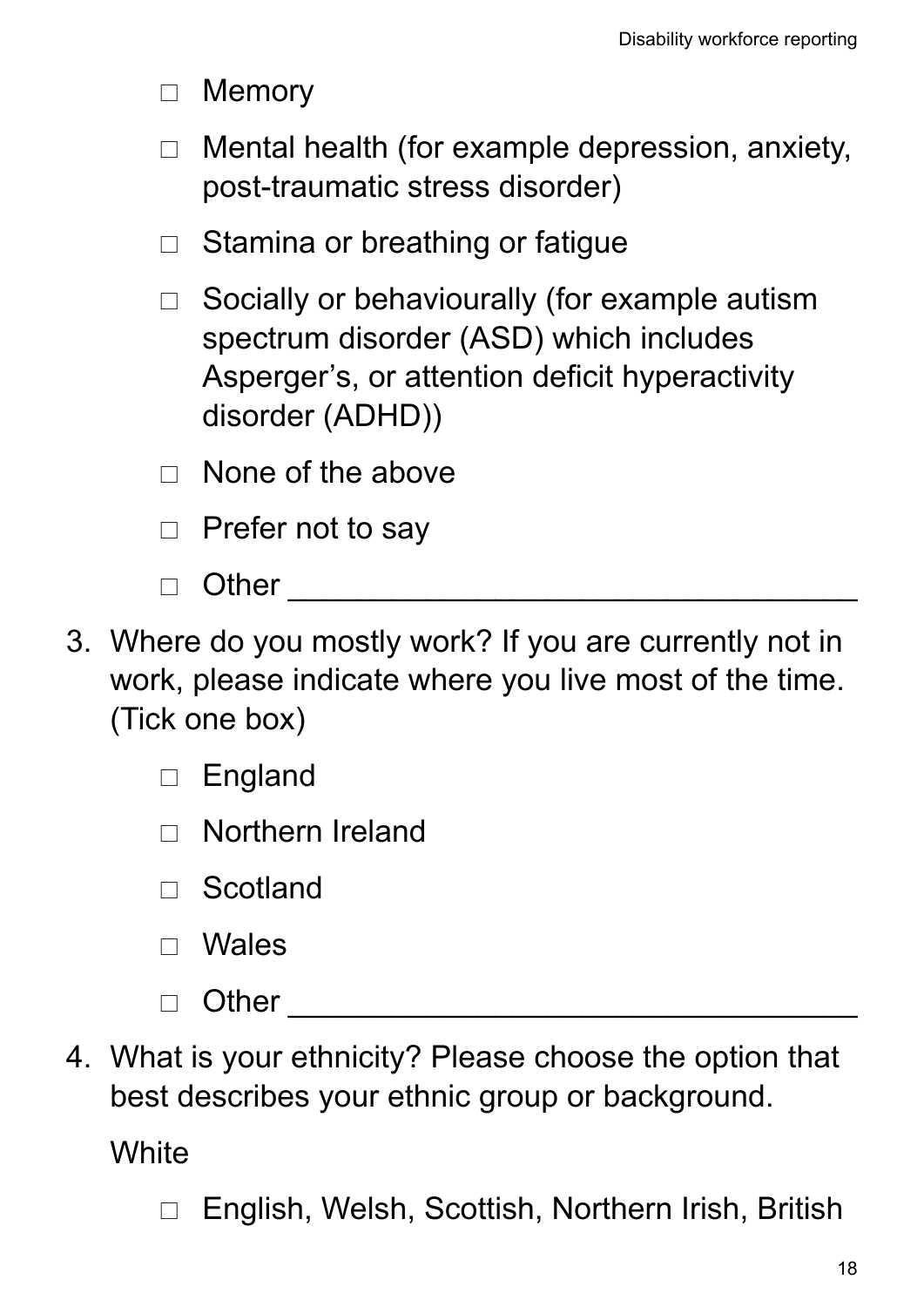- $\Box$  Irish
- Gypsy or Irish Traveller
- Roma
- $\Box$  Any other white background

Mixed or multiple ethnic groups

- □ White and Black Caribbean
- □ White and Black African
- $\Box$  White and Asian
- $\Box$  Any other mixed or multiple ethnic background

Asian or Asian British

- □ Bangladeshi
- Chinese
- $\Box$  Indian
- Pakistani
- □ Any other Asian background
- Black, Black British, Caribbean or African
	- □ Caribbean
	- □ African
	- □ Any other Black, Black British, Caribbean or African background

Other ethnic groups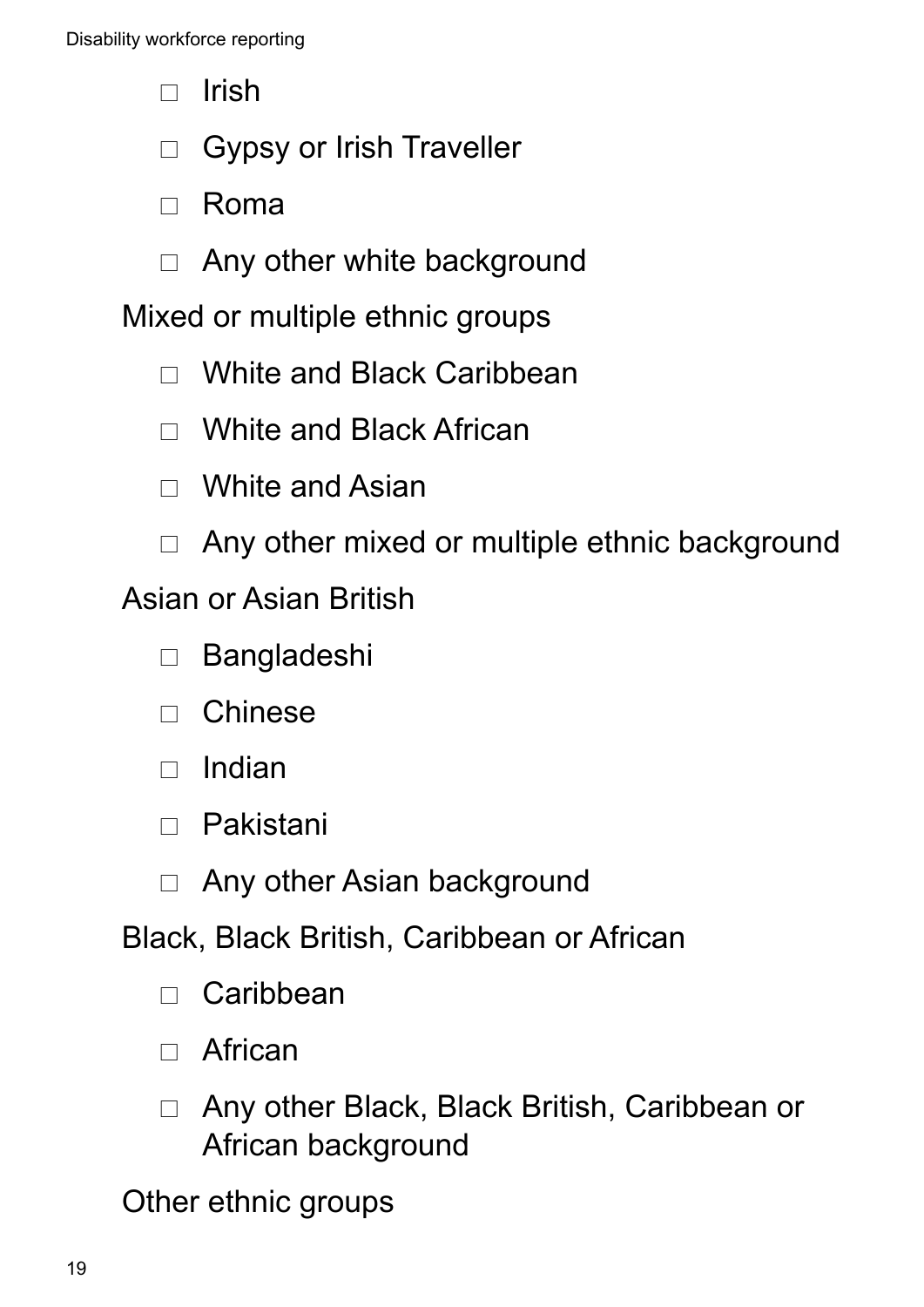Arab

 $\Box$  Other ethnic group

 $\Box$  Prefer not to say

- 5. What is your religion? (Tick one box)
	- □ No religion
	- □ Christian (including Church of England, Catholic, Protestant and all other Christian denominations)

 $\mathcal{L}=\{1,2,3,4,5\}$  , we can assume that  $\mathcal{L}=\{1,2,3,4,5\}$ 

 $\mathcal{L}_\text{max}$  , and the contract of the contract of the contract of the contract of the contract of the contract of the contract of the contract of the contract of the contract of the contract of the contract of the contr

- Buddhist
- $\Box$  Hindu
- $\Box$  Jewish
- Muslim
- Sikh
- □ Any other religion
- $\Box$  Prefer not to say
- 6. How old are you? (Tick one box)
	- □ 24 years or under
	- $\Box$  25 to 34 years
	- $\Box$  35 to 44 years
	- $\Box$  45 to 54 years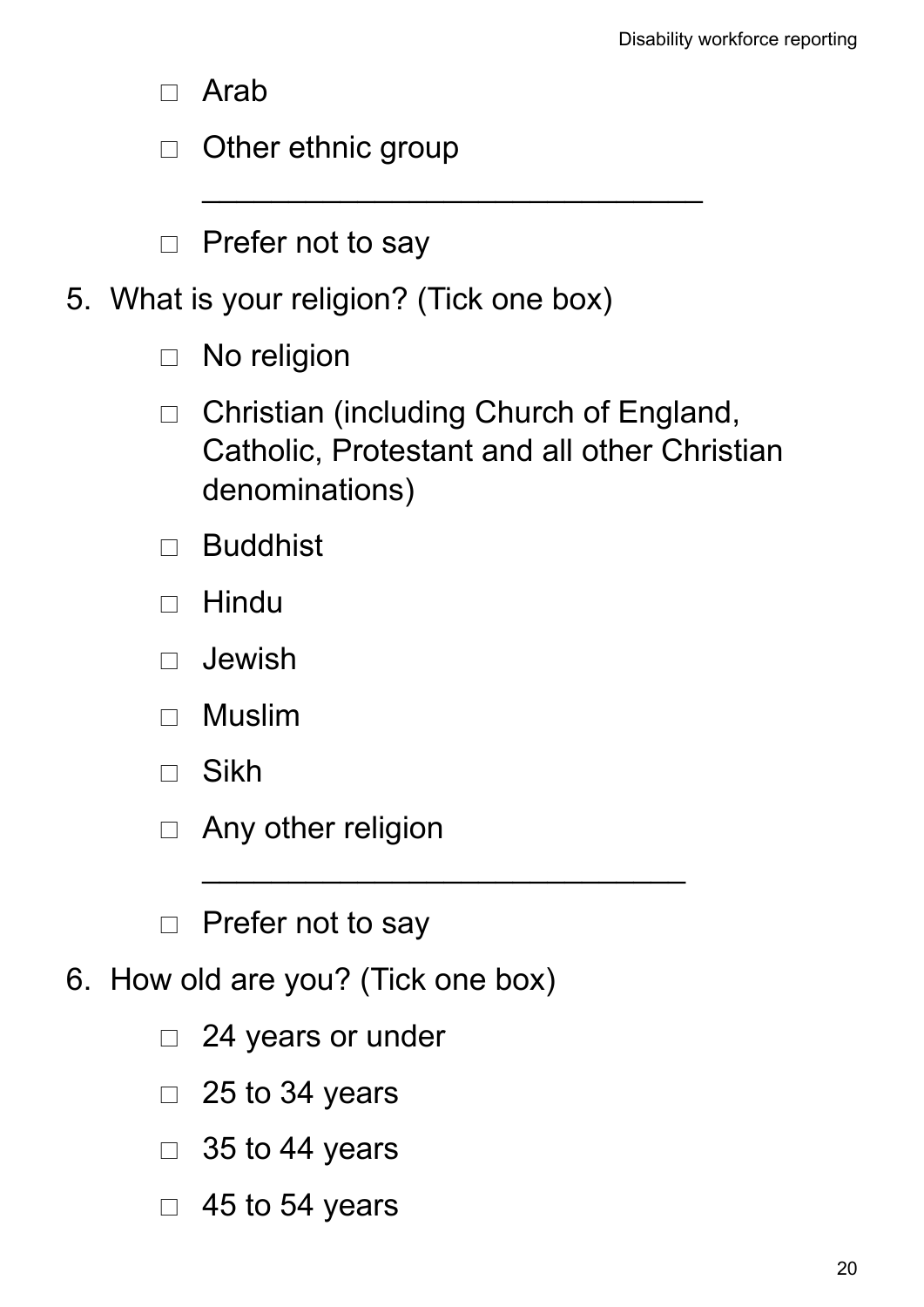Disability workforce reporting

- $\Box$  55 to 65 years
- $\Box$  Over 65 years
- $\Box$  Prefer not to say
- 7. What is your sex? (We will ask about gender next) (Tick one box)
	- Female
	- Male
	- $\Box$  Prefer not to say
- 8. Is the gender you identify with the same as your sex registered at birth?

(Tick one box)

Yes

 $\Box$  No, enter gender identity

 $\Box$  Prefer not to say

9. Which of the following best describes your sexual orientation? (Tick one box)

 $\mathcal{L}=\{1,2,3,4,5\}$  , we can also the contract of  $\mathcal{L}=\{1,2,3,4,5\}$ 

- □ Straight or heterosexual
- □ Gay or lesbian
- Bisexual
- A-sexual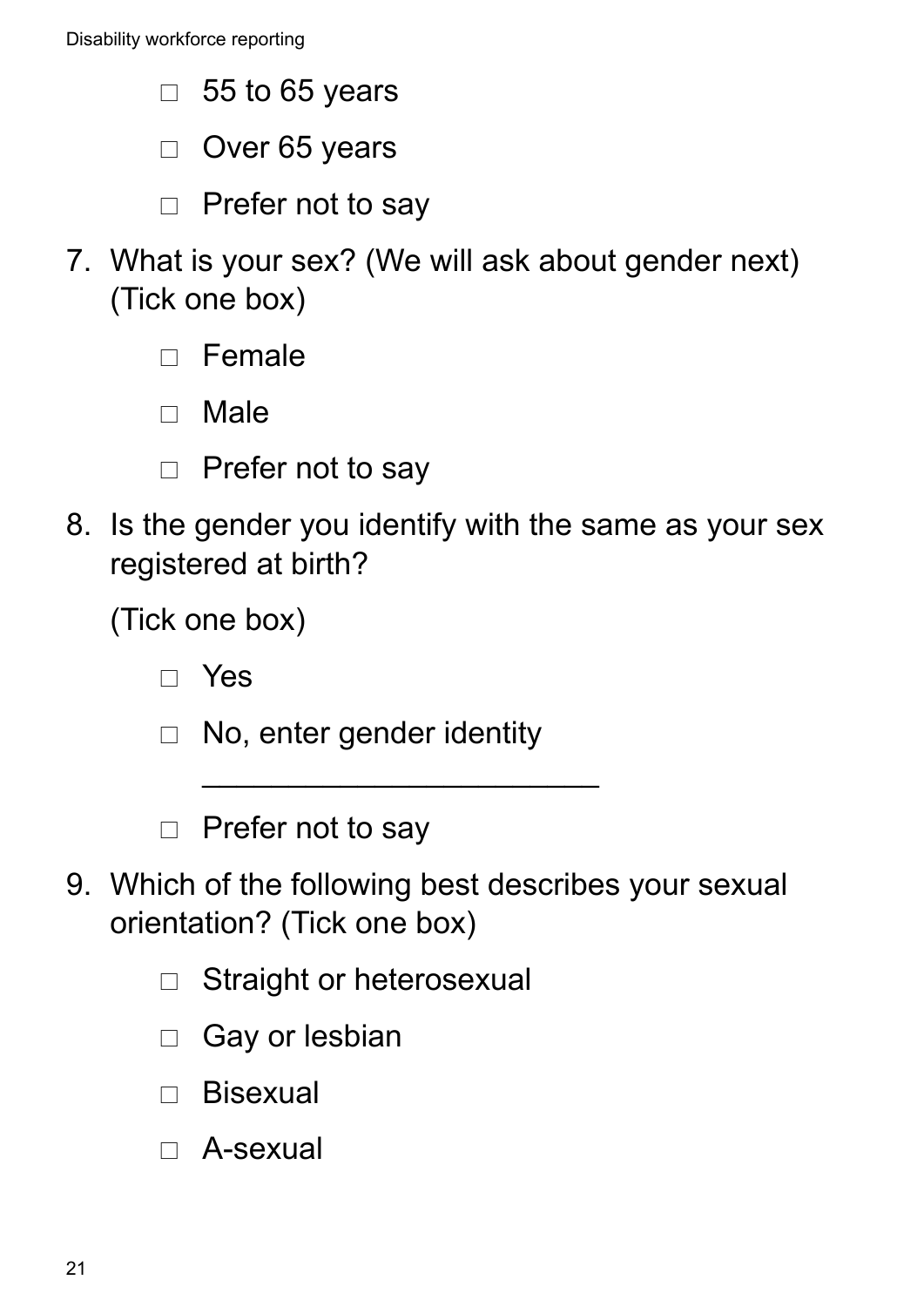$\Box$  Other sexual orientation

 $\mathcal{L}_\text{max}$  , we can also the contract of  $\mathcal{L}_\text{max}$ 

- $\Box$  Prefer not to say
- 10.What was the occupation of your main household earner when you were about aged 14? This question provides an indication of socio-economic background.

(Tick one box)

□ Modern professional & traditional professional occupations such as: teacher, nurse, physiotherapist, social worker, musician, police officer (sergeant or above), software designer, accountant, solicitor, medical practitioner, scientist, civil / mechanical engineer

- $\Box$  Senior, middle or junior managers or administrators such as: finance manager, chief executive, large business owner, office manager, retail manager, bank manager, restaurant manager, warehouse manager
- $\Box$  Clerical and intermediate occupations such as: secretary, personal assistant, call centre agent, clerical worker, nursery nurse.
- $\Box$  Technical and craft occupations such as: motor mechanic, plumber, printer, electrician, gardener, train driver
- □ Routine, semi-routine manual and service occupations such as: postal worker, machine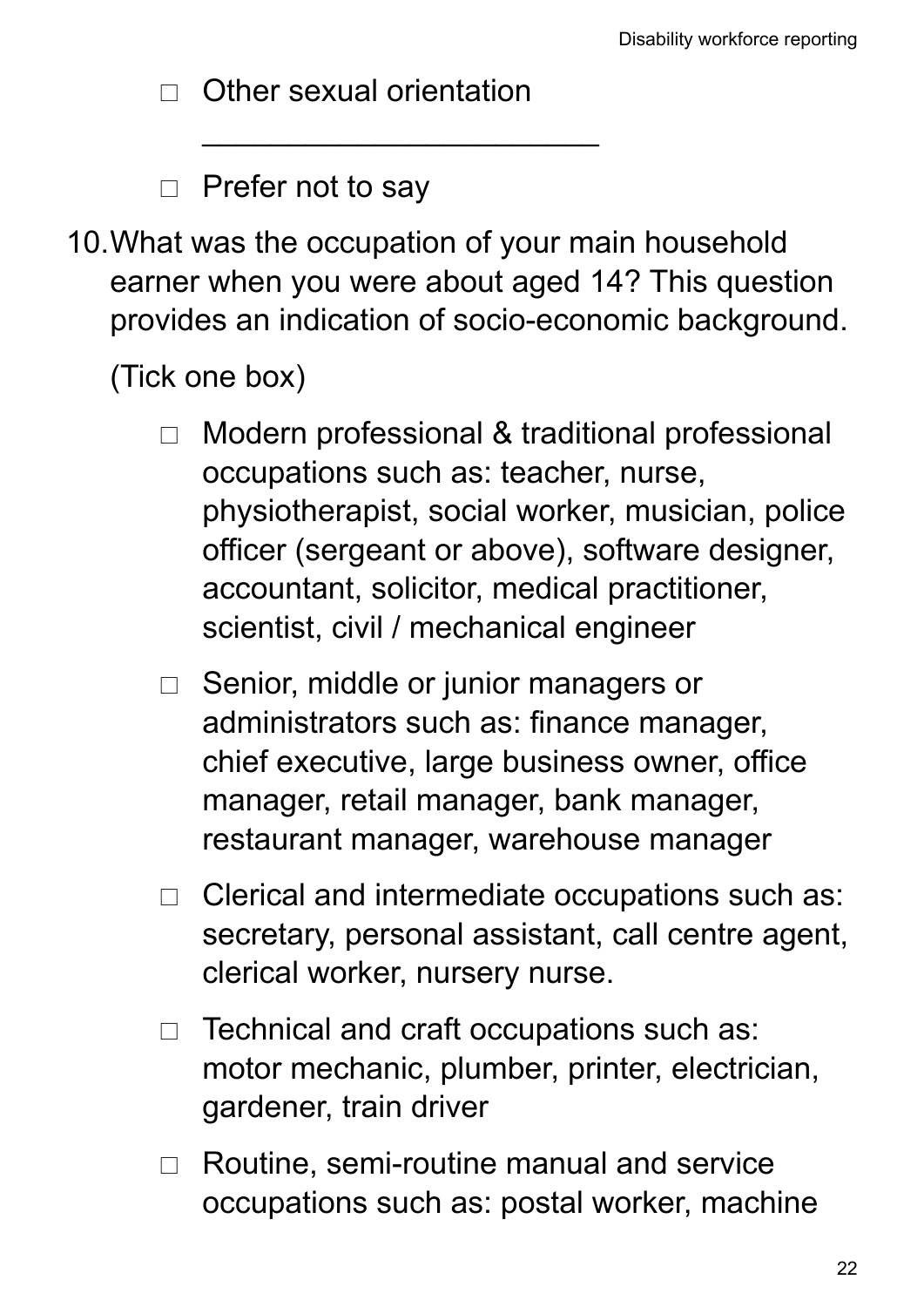operative, security guard, caretaker, farm worker, catering assistant, sales assistant, HGV driver, cleaner, porter, packer, labourer, waiter/ waitress, bar staff

- □ Long-term unemployed (claimed Jobseeker's Allowance or earlier unemployment benefit for more than a year)
- $\Box$  Small business owners who employed less than 25 people such as: corner shop owners, small plumbing companies, retail shop owner, single restaurant or cafe owner, taxi owner, garage owner
- $\Box$  Prefer not to say
- $\Box$  Other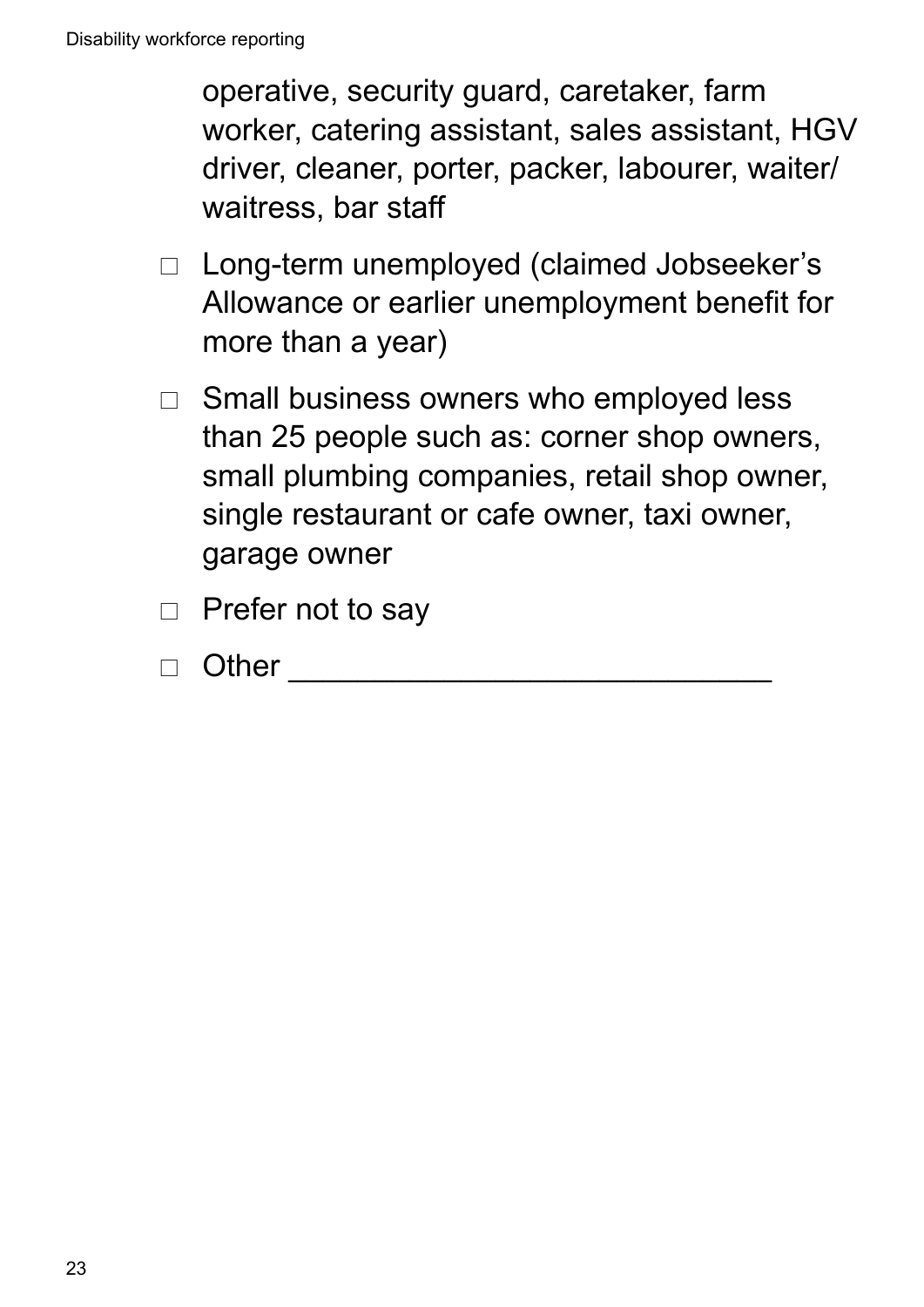# <span id="page-30-0"></span>**Part 2 - Employer perspectives**

We welcome contributions from all employers and employer representative organisations and networks in this section. We are particularly interested in hearing from large employers (over 250 staff) and business representative groups.

There is a duty on public authorities to consider how their policies and decisions affect people who are protected under the Equality Act 2010. In responding to this consultation, please highlight any equalities impacts across protected characteristics (see page 9) in your answers.

### **Section A: Understanding the current landscape**

We want to understand how and what information is currently collected by employers on disability in the workforce, the impact to business, and the behaviours it causes.

- 1. Does your organisation currently collect information on the proportion of disabled people in your workforce? (Tick one box)
	- □ Yes (continue below)
	- $\Box$  No (move to page 28)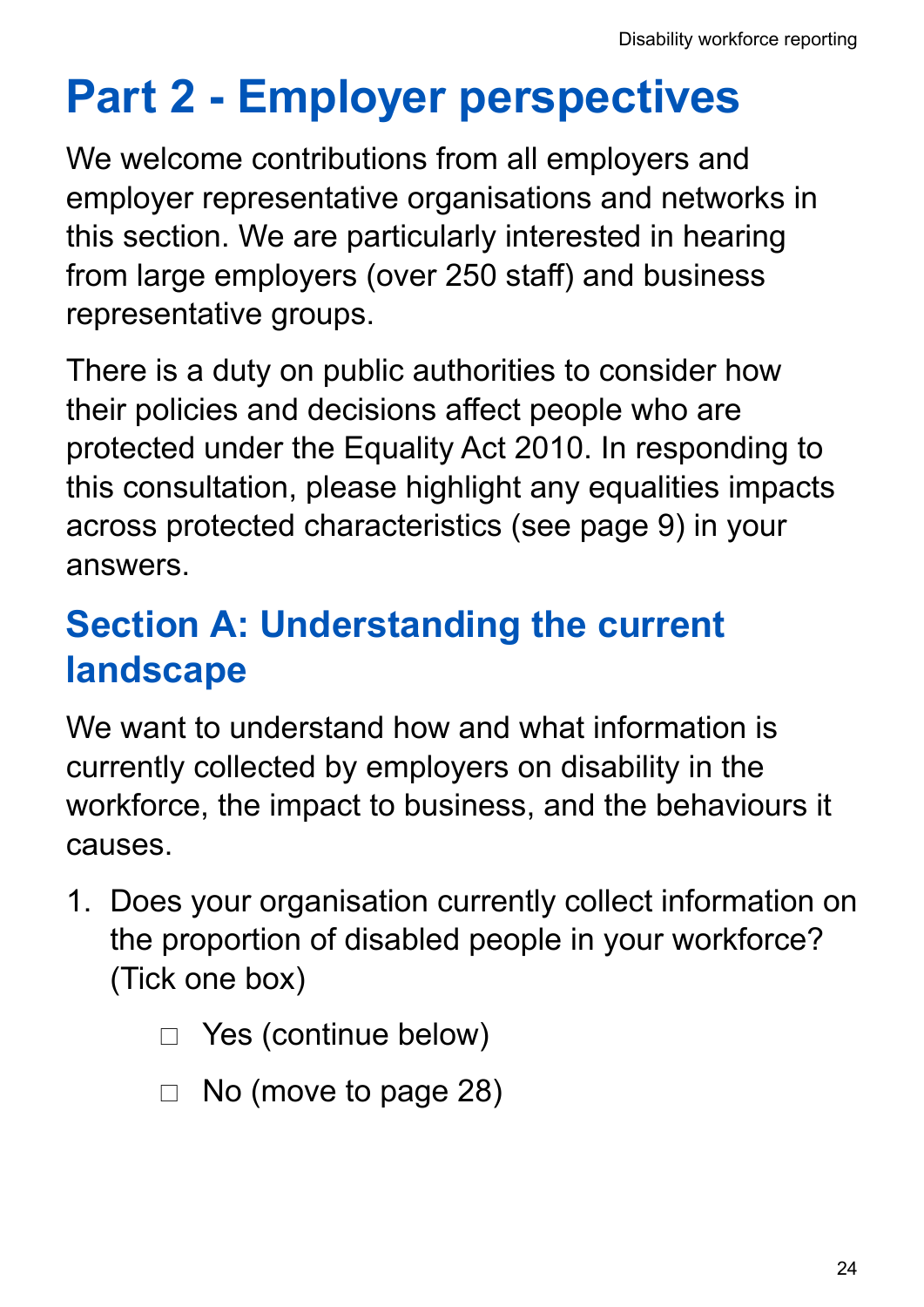$\Box$  I don't know, or this is not relevant as I am responding on behalf of a representative organisation or network (move to page 23)

#### **If yes:**

- 2. a. What information does your organisation collect? (Tick all boxes that apply)
	- $\Box$  Proportion of disabled people in the workforce
	- $\Box$  Proportion of staff requesting reasonable adjustments
	- $\Box$  Condition types of staff members
	- $\Box$  Proportion of disabled staff working at different levels in the organisation
	- $\Box$  Proportion of disabled staff on career progression schemes
	- $\Box$  Pay of disabled people comparative to nondisabled staff

 $\mathcal{L}_\text{max}$  , and the contract of the contract of the contract of the contract of the contract of the contract of the contract of the contract of the contract of the contract of the contract of the contract of the contr

- $\Box$  Performance markings of disabled staff comparative to non-disabled staff
- □ Other <u>\_\_\_\_\_\_\_\_\_\_\_\_\_\_\_\_\_\_\_\_</u>
- b. How is this information collected? (Tick all boxes that apply)
	- $\Box$  By anonymous survey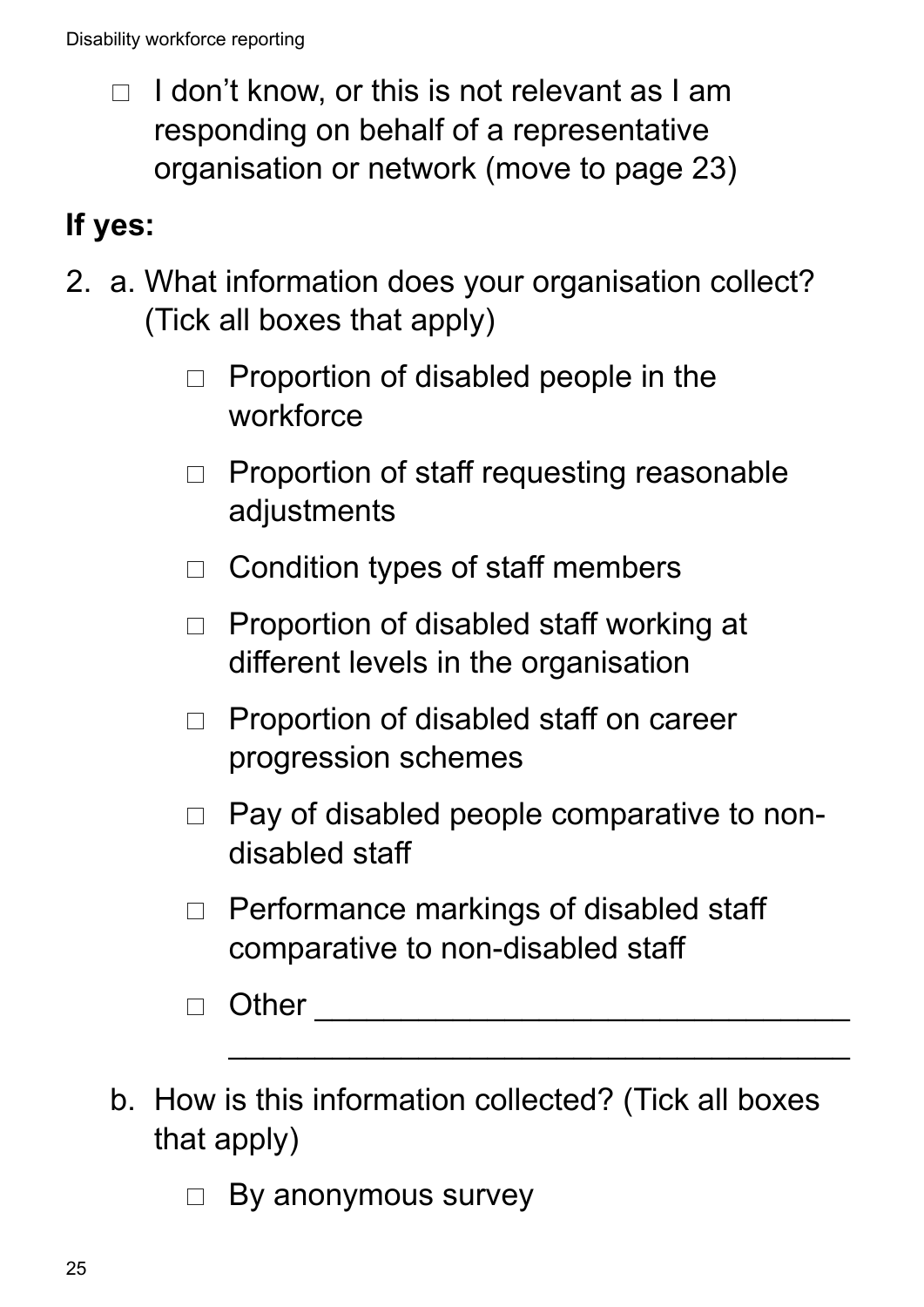□ By open survey

 $\Box$  Using existing HR systems and processes

- $\Box$  Other
- c. How long has your organisation collected this information for? (Tick one box)

 $\Box$  Less than 1 year

|  | $\Box$ Between 1 to 5 years |  |  |  |  |
|--|-----------------------------|--|--|--|--|
|--|-----------------------------|--|--|--|--|

- $\Box$  More than 5 years
- $\Box$  I don't know
- $\Box$  Other
- 3. a. Do you know if your organisation uses the [disability](https://www.gov.uk/government/publications/voluntary-reporting-on-disability-mental-health-and-wellbeing)  <u>voluntary reporting framework</u>6? (Tick one box)
	- □ My organisation does use it
	- $\Box$  My organisation does not use it
	- $\Box$  I don't know if my organisation uses it
	- b. If your organisation does use the framework, how useful is it ? (Tick one box)
		- □ Very useful
		- Average
		- □ Not very useful

<sup>6</sup> [https://www.gov.uk/government/publications/voluntary-reporting-on-disability-mental](https://www.gov.uk/government/publications/voluntary-reporting-on-disability-mental-health-and-wellbeing)[health-and-wellbeing](https://www.gov.uk/government/publications/voluntary-reporting-on-disability-mental-health-and-wellbeing)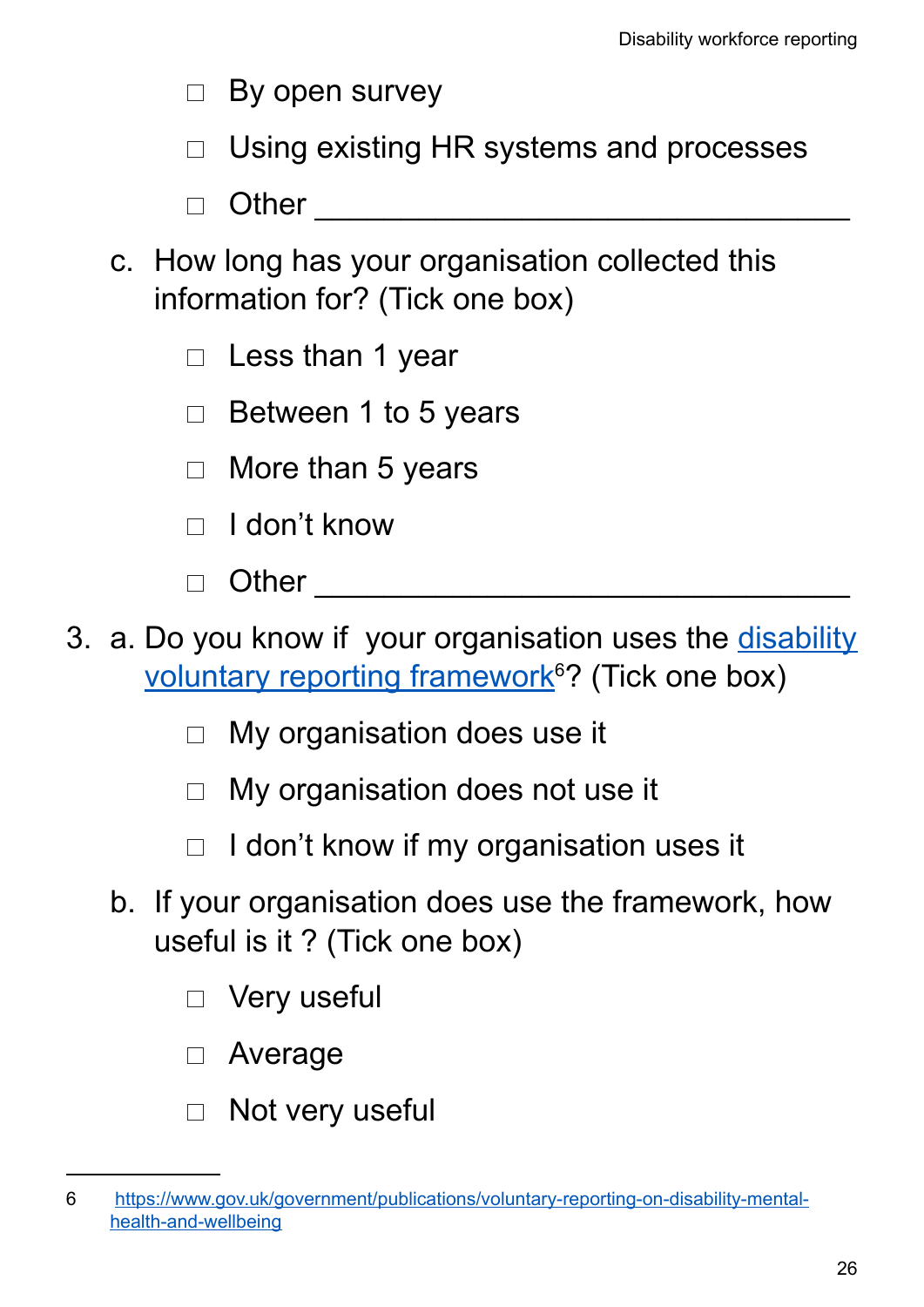□ I don't know

- Other \_\_\_\_\_\_\_\_\_\_\_\_\_\_\_\_\_\_\_\_\_
- c. Please explain your answer.
- 4. Is there a cost to your organisation for collecting this data? (Tick one box)
	- □ None or negligible
	- □ Some, but not a lot
	- □ Significant
	- $\Box$  I don't know
	- $\Box$  Prefer not to say
- 5. How does your organisation use workforce information on disability in your organisation? (Tick all boxes that apply)
	- $\Box$  To inform recruitment practices
	- $\Box$  To inform diversity and inclusion initiatives
	- $\Box$  To inform talent management practices
	- $\Box$  To track progress made on diversity and inclusion initiatives
	- $\Box$  I don't know how this information is used
	- Other \_\_\_\_\_\_\_\_\_\_\_\_\_\_\_\_\_\_\_\_\_\_\_\_\_\_\_\_\_\_\_\_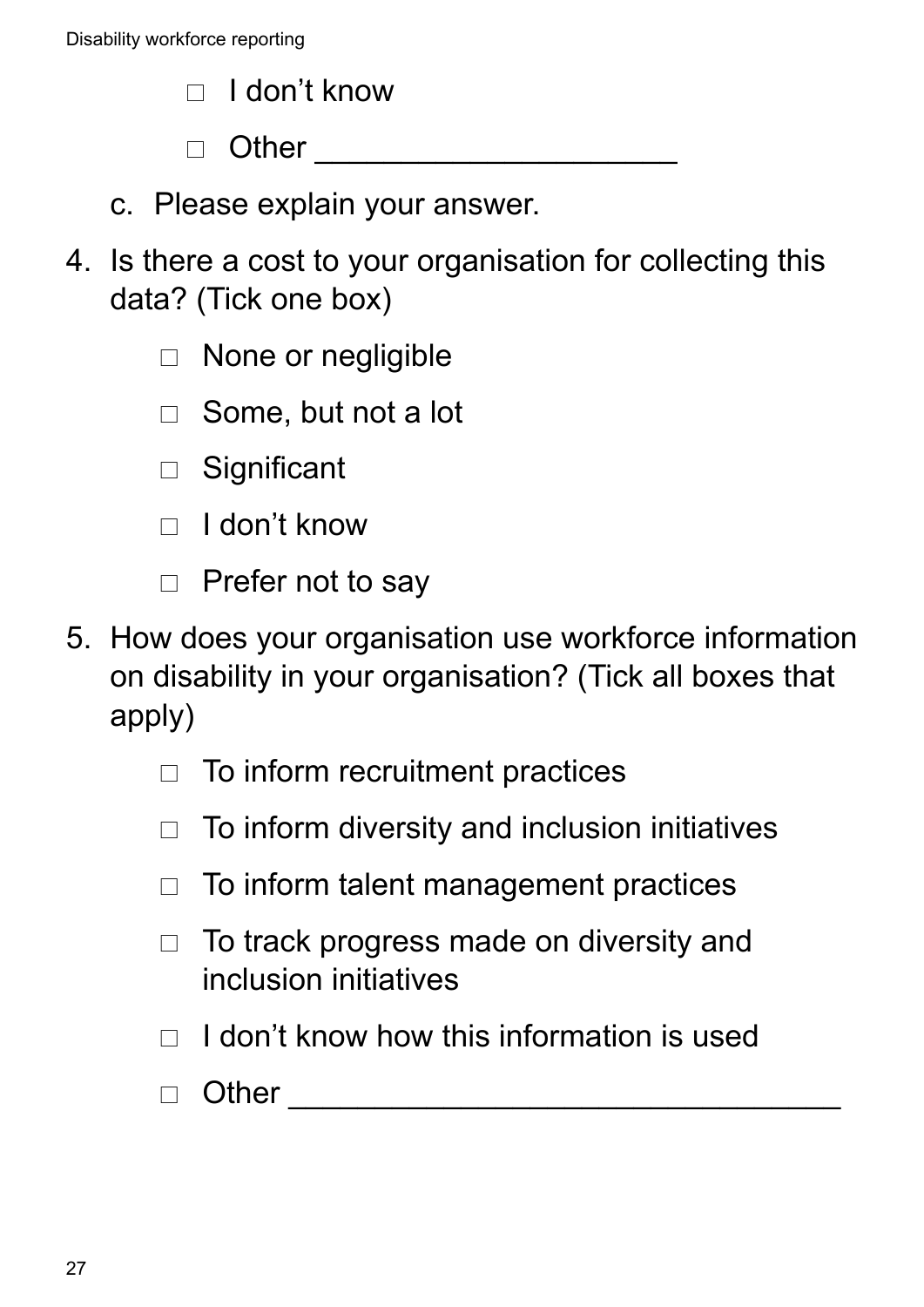- 6. a. Does your organisation publish disability workforce data externally? (Tick one box)
	- Yes
	- No
	- $\Box$  I don't know
	- b. If yes, where does your organisation publish this? (Tick all boxes that apply)
		- $\Box$  On your website
		- $\Box$  In publicly available reports on diversity and inclusion
		- $\Box$  Other  $\Box$

#### **If no:**

- 2. a. What is your organisation's reason for not recording or reporting on disability in the workplace? (Tick all boxes that apply)
	- $\Box$  It is not a legal requirement
	- $\Box$  It is too time consuming
	- $\Box$  No systems in place currently to collect this data
	- $\Box$  Too few or too many employees
	- $\Box$  It is too difficult to implement
	- $\Box$  Do not believe there are many benefits to collecting this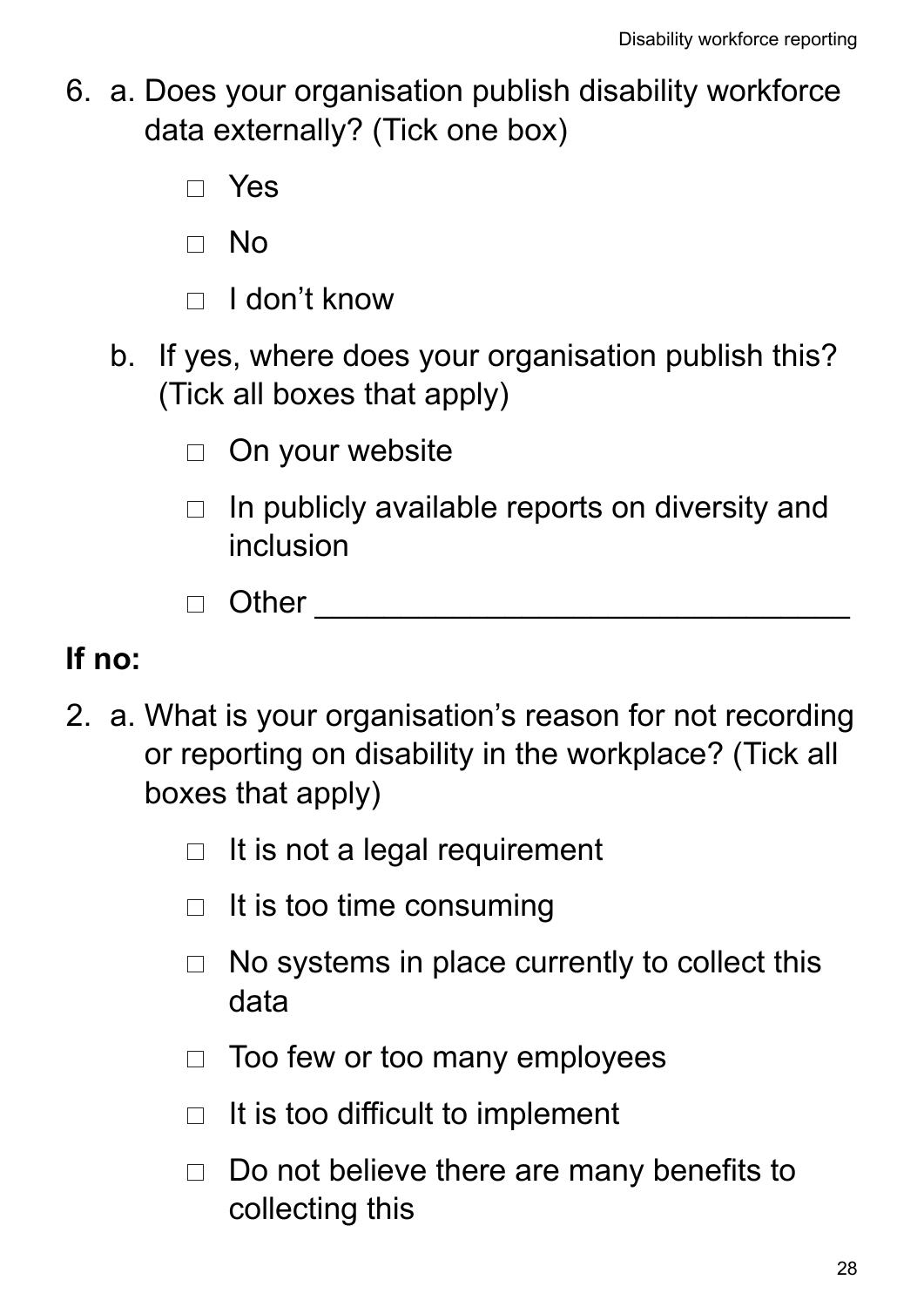□ I don't know

- Other\_\_\_\_\_\_\_\_\_\_\_\_\_\_\_\_\_\_\_\_\_\_\_\_\_\_\_\_\_\_
- b. Please explain your response.
- 3. a. Is your organisation aware of the disability voluntary reporting framework? (Tick one box)
	- Yes
	- No
	- $\Box$  I don't know
	- b. If yes, does your organisation find it useful? (Tick one box)
		- □ Very useful
		- Average
		- □ Not very useful
		- Other \_\_\_\_\_\_\_\_\_\_\_\_\_\_\_\_\_\_\_\_
	- c. Please explain your answer.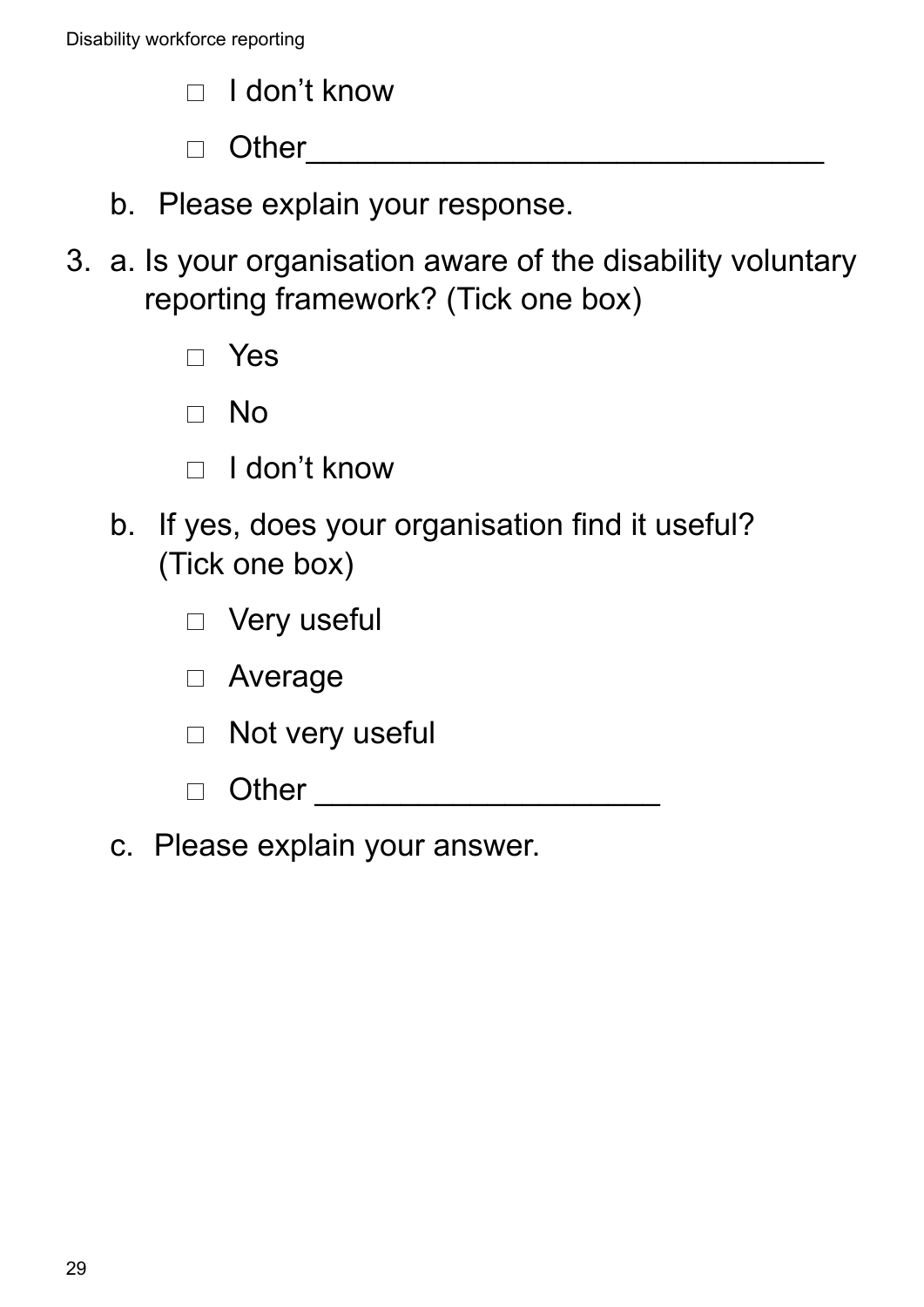## <span id="page-36-0"></span>**Section B: Benefits and barriers to disability workforce reporting**

This section seeks to better understand perceived benefits and risks involved in disability workforce reporting, both voluntary and mandatory.

Please explain and provide evidence for your answers where possible.

7. a. Do you think that greater transparency on disability in the workforce leads to more inclusive practices? (Tick one box)

Yes

No

 $\Box$  I don't know

- b. Please explain and provide evidence where possible.
- 8. Do you think that disability workforce reporting by large employers (250+ employees) should be voluntary or mandatory? (Tick one box)
	- D Voluntary

□ Mandatory

- $\Box$  Other
- 9. a. What do you think the main benefits of a voluntary approach to disability workforce reporting are?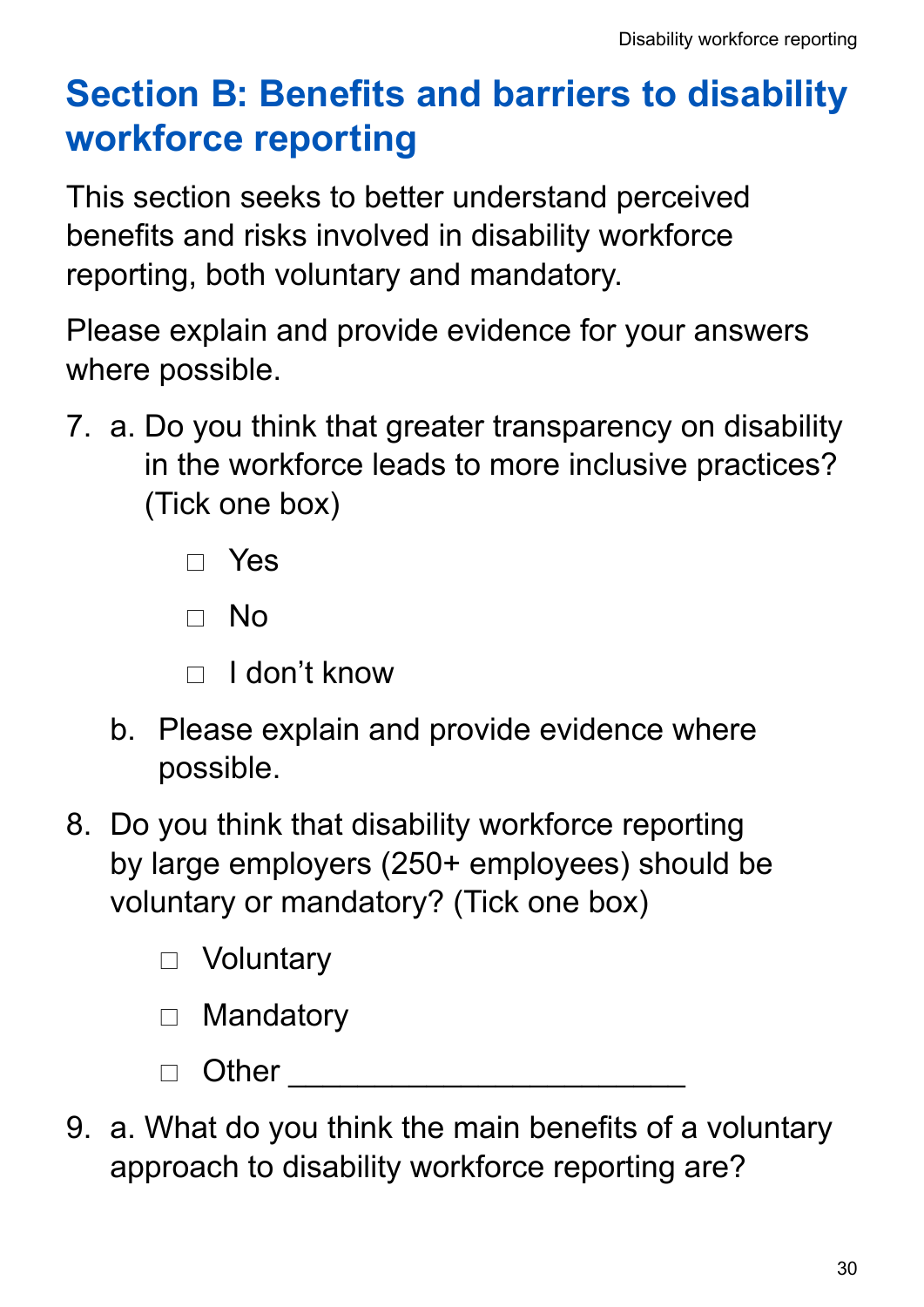- b. What do you think the main risks are?
- 10.The research available indicates low uptake of the disability voluntary reporting framework. How could voluntary reporting be increased?
- 11.a. What do you think the main benefits of a mandatory approach to disability workforce reporting are?
	- b. What do you think the main risks are?
- 12.a. What do you think the main benefits of publishing disability workforce information are?
	- b. What do you think the main risks are?

## **Section C: Considerations if mandatory disability workforce reporting were to be implemented**

This section explores issues requiring careful consideration if disability workforce reporting were to be made mandatory through legislation.

The information you provide here will be considered in the broader context of answers to sections A and B, where you were asked to set out the benefits and risks of voluntary and mandatory reporting processes.

13.a. Disability workforce reporting is intended to increase transparency and the recruitment, retention and progression of disabled people. Do you agree or disagree that the proportion of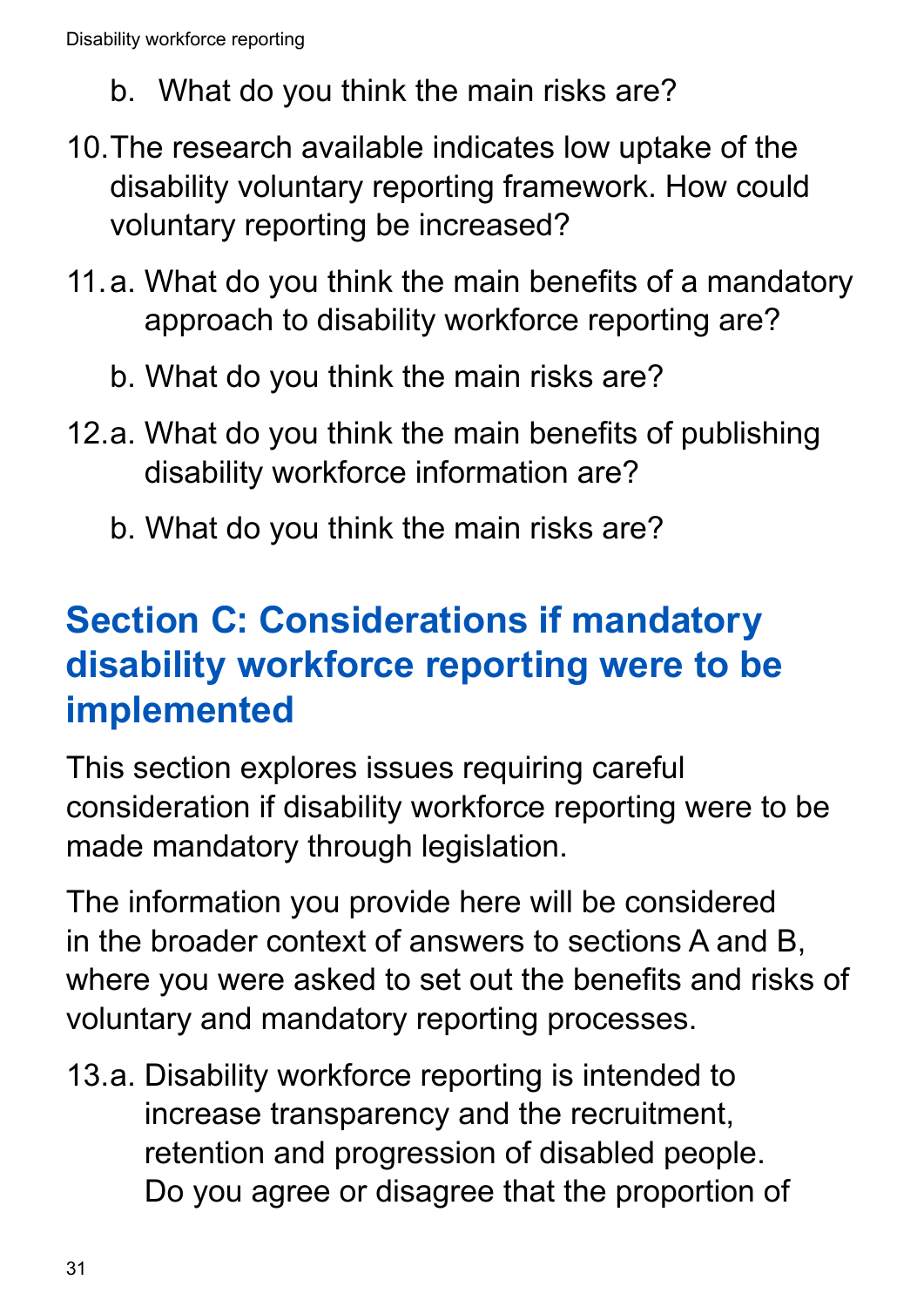<span id="page-38-0"></span>employees identifying as disabled is a useful statistic to report on? (Tick one box)

□ Strongly agree

Agree

Disagree

 $\Box$  Strongly disagree

 $\Box$  I don't know

 $\Box$  Other

b. Please explain your answer.

c. What, if any, statistic could be reported alongside or instead of the proportion of employees identifying as disabled? Please explain.

14.a. Do you agree or disagree that large employers (250+ employees) should use a standardised approach to collect disability workforce data if reporting became mandatory? (Tick one box)

□ Strongly agree

Agree

Disagree

 $\Box$  Strongly disagree

 $\Box$  I don't know

b. Please explain your answer.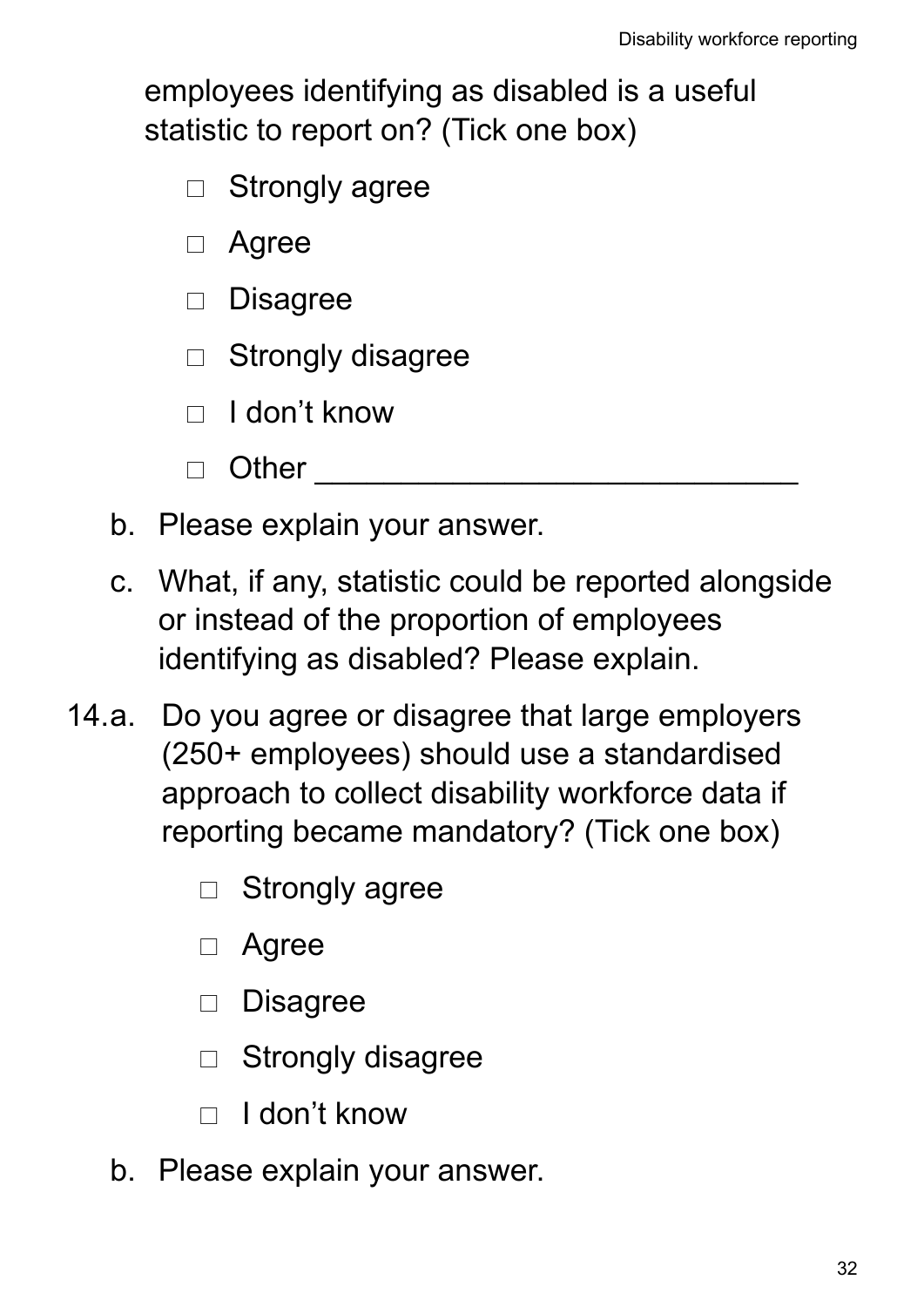- 15.There are many ways that people are asked to self-identify as disabled. If large employers were to use a standardised approach to data collection, which wording do you think should be used to ask employees if they identify as disabled? (Tick all boxes that apply)
	- D 'Do you consider yourself to have a disability or a long-term health condition (mental health and/or physical health)?' Wording from the voluntary reporting framework
	- $\Box$  'a. Do you have any physical or mental health conditions or illnesses lasting or expected to last 12 months or more?' and 'b. Does your condition or illness\do any of your conditions or illnesses reduce your ability to carry out day-today activities?' Wording from the **Government** [Statistical Service](https://gss.civilservice.gov.uk/policy-store/measuring-disability-for-the-equality-act-2010/)
	- $\Box$  None collection of data should not be standardised
	- $\Box$  I don't know
	- $\Box$  Other
- 16.What could support large employers to implement disability workforce reporting in consistent and effective ways? For example, would tools or guidance help consistency across organisations and sectors, and if so what could these look like.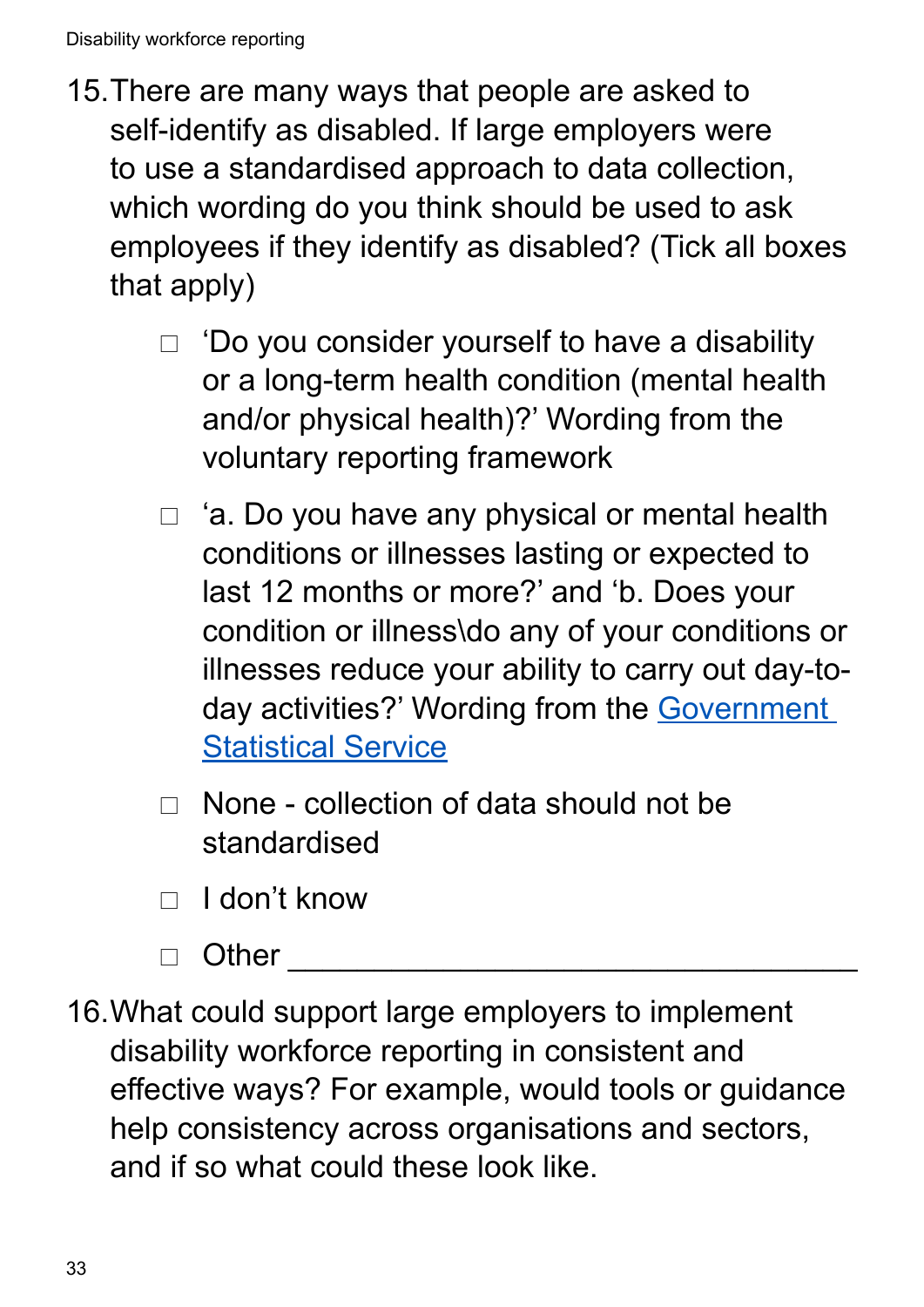- 17.If large employers were required to collect disability workforce information and report it to another organisation, which organisation do you think they should report to? (Tick all boxes that apply)
	- □ Central government
	- $\Box$  A disabled person led organisation
	- $\Box$  A regulatory body
	- $\Box$  None there should not be centralised collection of this information
	- $\Box$  Other
- 18.a. Should large employers publish organisation-level disability workforce statistics? For example, the proportion of their workforce identifying as disabled. (Tick one box)
	- Yes
	- No
	- $\Box$  I don't know
	- b. If published, who do you think should publish this information? (Tick all boxes that apply)
		- $\Box$  The employer
		- $\Box$  Central government
		- $\Box$  A disabled person led organisation
		- □ A regulatory body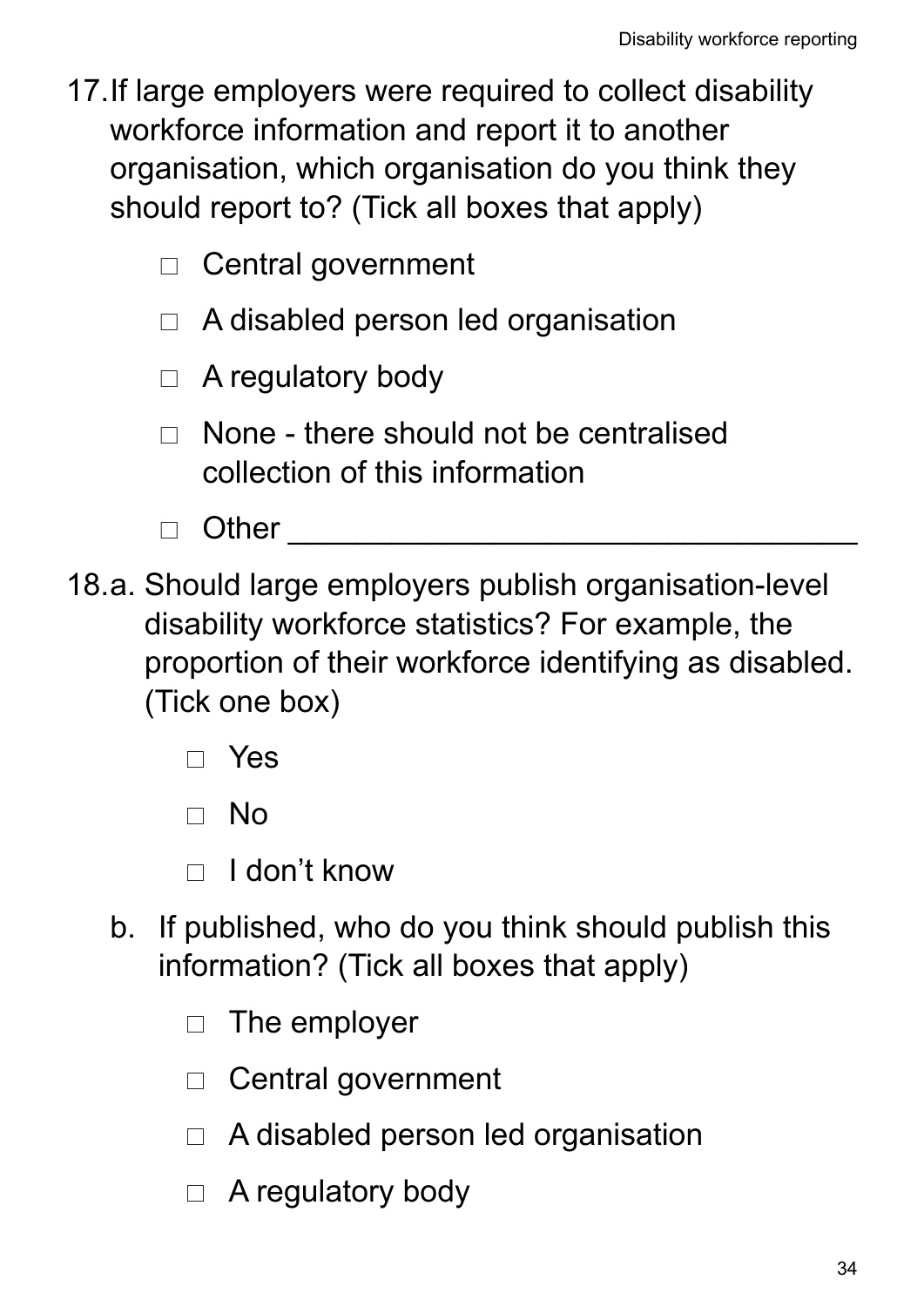$\Box$  I don't know

 $\Box$  Other

## **Section D: Alternative approaches**

Mandatory workforce reporting is one means to increase transparency on disability in the workforce, with the aim to improve information and achieve more inclusive practices. We are interested to hear your views on other initiatives that might have the same outcomes.

19.What alternative approaches would you suggest to increase transparency, inclusion and employment of disabled people in the workplace? If you have any evidence to support this suggestion, please provide it.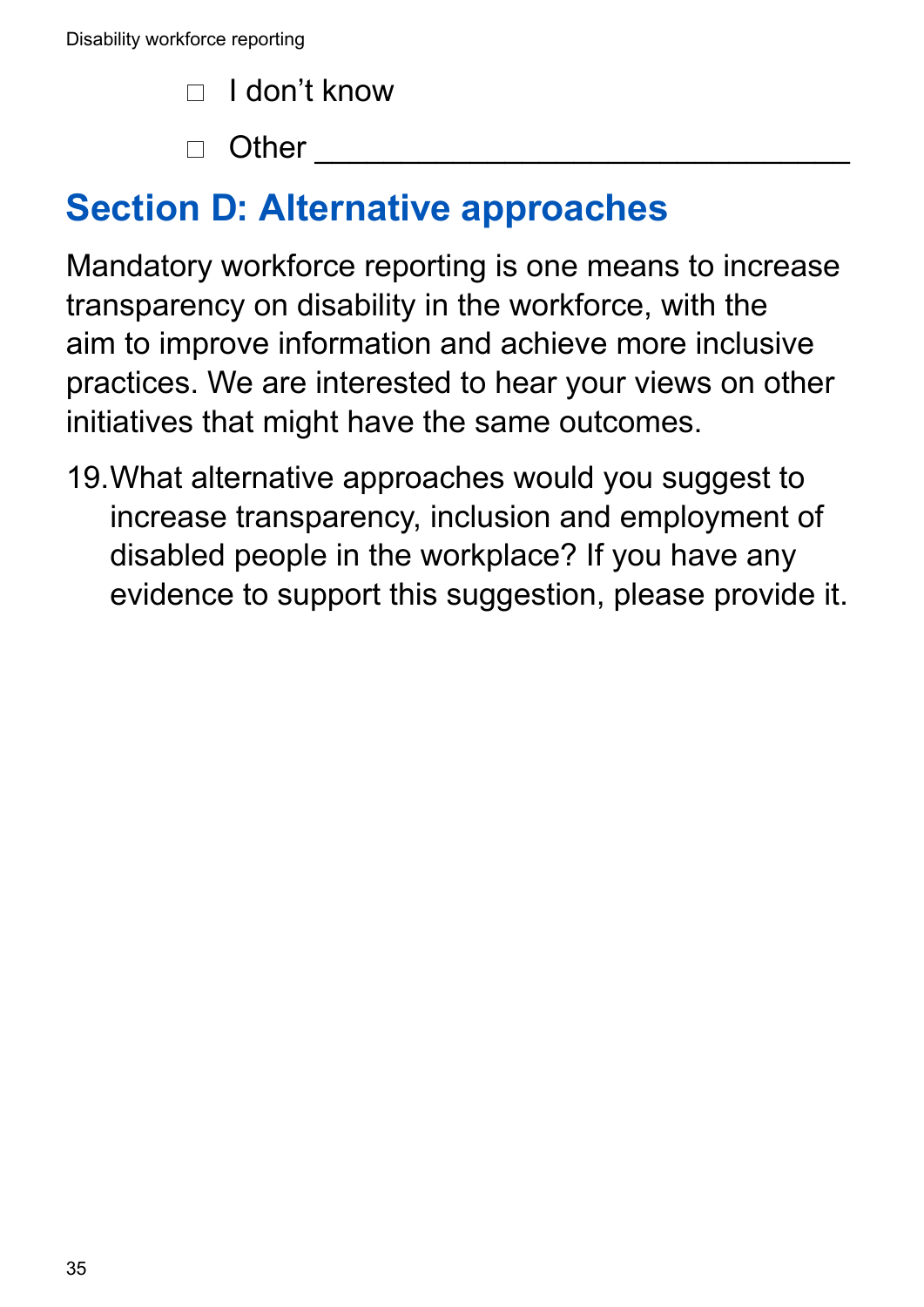# <span id="page-42-0"></span>**Part 3 - Employee perspectives**

We welcome contributions from all interested parties from an employee perspective in this section. We are particularly interested in hearing from disabled people, disabled people led organisations, disability staff networks, and trade unions.

There is a duty on public authorities to consider or think about how their policies or decisions affect people who are protected under the Equality Act 2010. In responding to this consultation, please highlight any equalities impacts across protected characteristics (see page 9) in your answers.

### **Section A: Understanding the current landscape**

We want to understand how and what information is currently collected by employers on disability in the workforce, and the behaviours it causes.

- 1. Does your current or did your previous employer collect information on the proportion of disabled people in their workforce? (Tick one box)
	- □ Yes (continue below)
	- $\Box$  No (move to page 39)
	- $\Box$  I don't know or this is not relevant as I am answering as a representative organisation or network (go to page 29)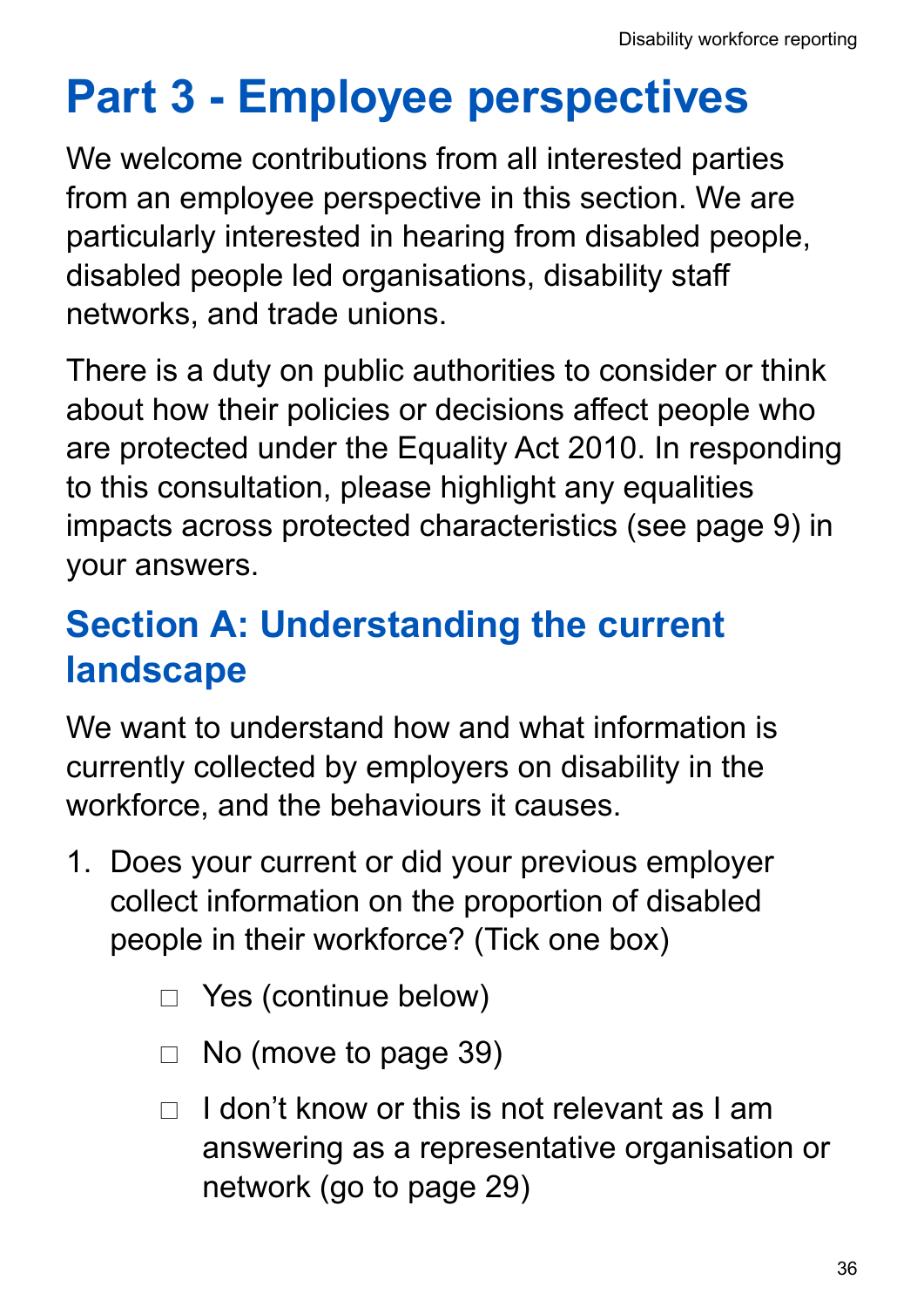### <span id="page-43-0"></span>**If yes:**

- 2. What information does your employer collect? (Tick all boxes that apply)
	- $\Box$  Proportion of disabled people in the workforce
	- $\Box$  Proportion of staff requesting reasonable adjustments
	- $\Box$  Condition types of staff members
	- $\Box$  Proportion of disabled staff working at different levels in the organisation
	- $\Box$  Proportion of disabled staff on career progression schemes
	- $\Box$  Pay of disabled people comparative to nondisabled staff
	- $\Box$  Performance markings of disabled staff comparative to non-disabled staff
	- $\Box$  I don't know
	- $\Box$  Other
- 3. Do you know if your employer uses workforce information on disability for any of the following reasons? (Tick all boxes that apply)
	- $\Box$  To inform recruitment practices
	- $\Box$  To inform diversity and inclusion initiatives
	- $\Box$  To inform talent management practices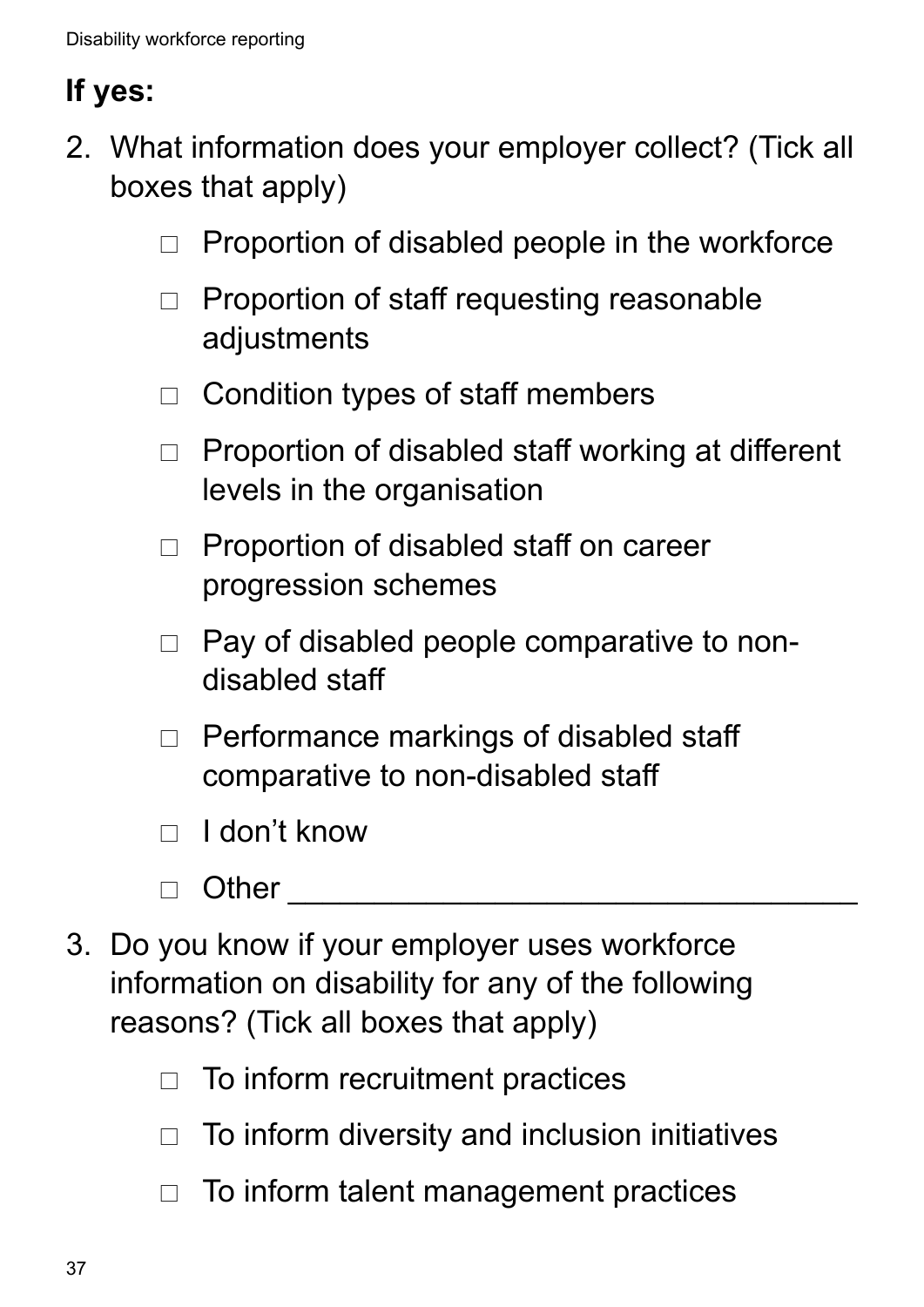- $\Box$  To track progress made on diversity and inclusion initiatives
- $\Box$  I don't know how this information is used
- □ Other <u>\_\_\_\_\_\_\_\_\_\_\_\_\_\_\_\_\_\_\_\_\_\_\_\_\_\_\_\_\_\_</u>
- 4. a. Does your employer publish your disability workforce data externally? (Tick one box)
	- Yes
	- No
	- $\Box$  I do not know
	- b. If yes, where does your employer publish this? (Tick all boxes that apply)
		- $\Box$  On their website
		- $\Box$  In publicly available reports on diversity and inclusion
		- $\Box$  I don't know where this information is published
		- $\Box$  Other  $\Box$
- 5. a. Do you agree or disagree that your employer should collect disability workforce data?

(Tick one box)

- $\Box$  I strongly agree that they should
- $\Box$  I agree that they should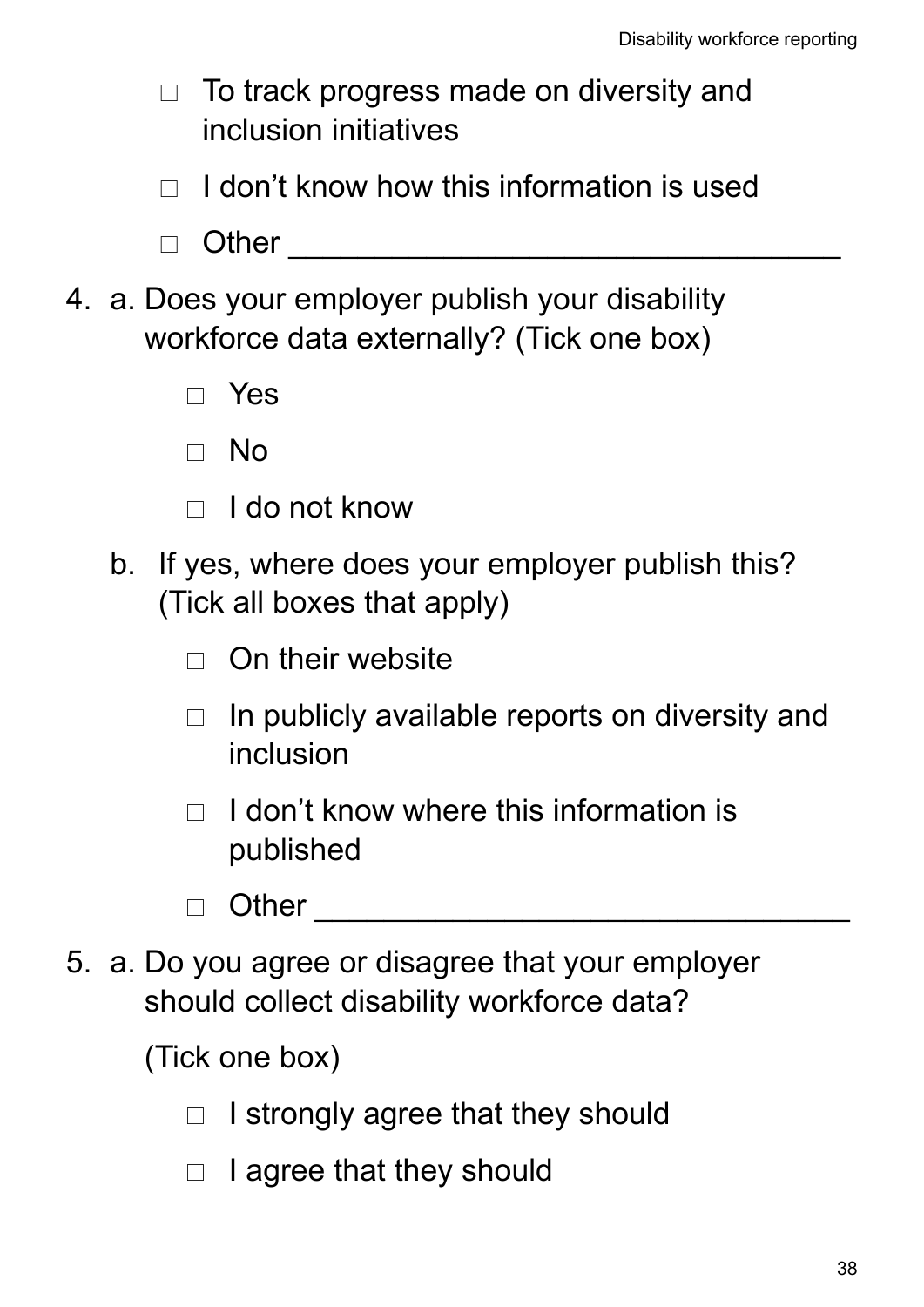- $\Box$  I do not agree that they should
- $\Box$  I strongly disagree that they should
- $\Box$  I don't know
- b. Please explain your answer.

#### **If no / unsure:**

- 2. a. Do you agree or disagree that employers should collect disability workforce data? (Tick one box)
	- $\Box$  I strongly agree that they should
	- $\Box$  I agree that they should
	- $\Box$  I do not agree that they should
	- $\Box$  I strongly disagree that they should
	- $\Box$  I don't know
	- b. Please explain your answer.

### **Section B: Benefits and barriers to disability workforce reporting**

This section seeks to better understand perceived benefits and risks involved in disability workforce reporting, both voluntary and mandatory.

Please explain and provide evidence for your answers where possible.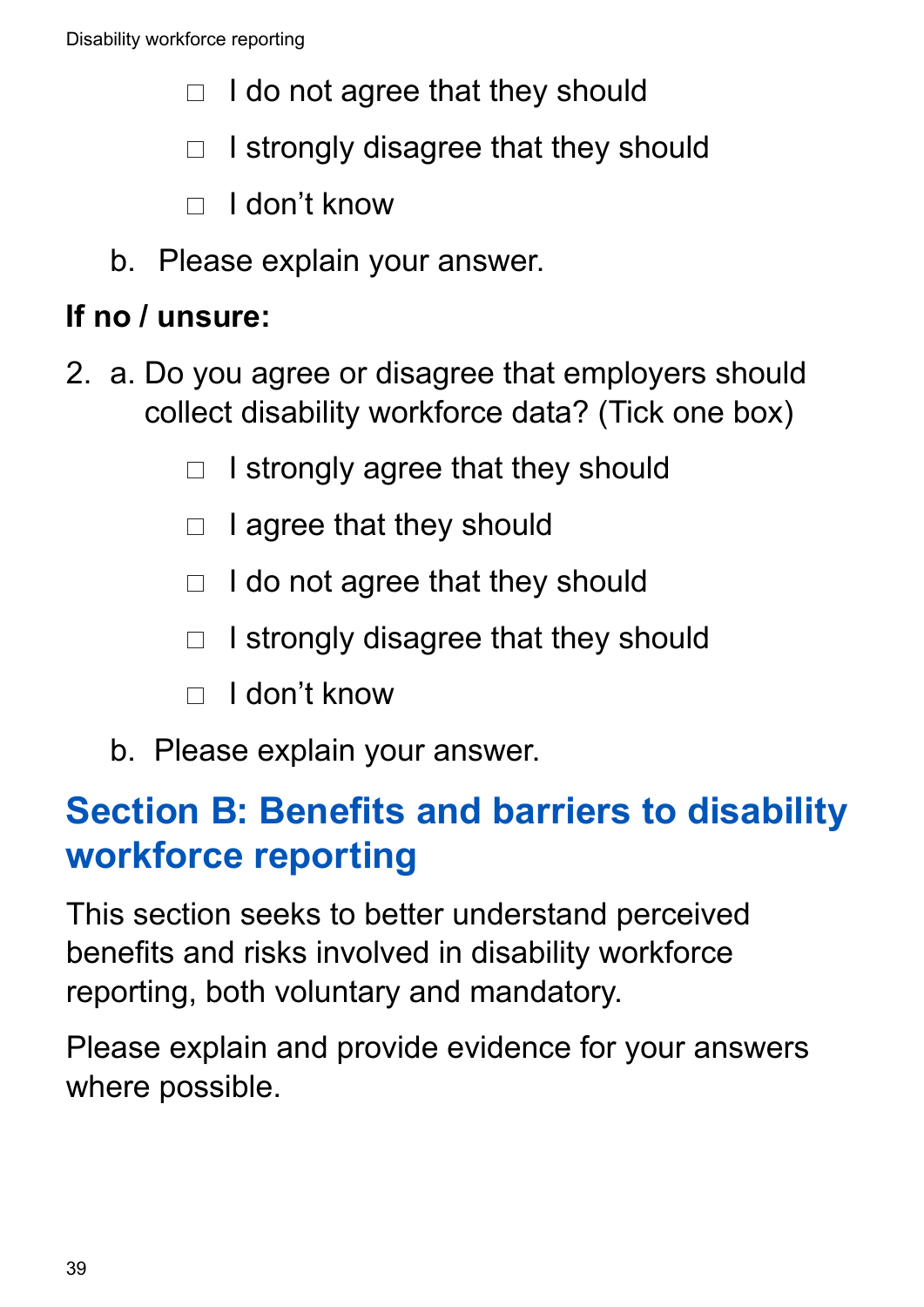- <span id="page-46-0"></span>7. a. Do you think that greater transparency on disability in the workforce leads to more inclusive practices? (Tick one box)
	- Yes
	- No
	- $\Box$  I don't know
	- b. Please explain your answer and provide evidence where possible.
- 8. Do you think that disability workforce reporting by large employers (250+ employees) should be voluntary or mandatory? (Tick one box)
	- D Voluntary
	- □ Mandatory
	- $\Box$  Other
- 9. a. What do you think the main benefits of a voluntary approach to disability workforce reporting are?
	- b. What do you think the main risks are?
- 10.The research available indicates low uptake of the disability voluntary reporting framework. How could voluntary reporting be increased?
- 11.a. What do you think the main benefits of a mandatory approach to disability workforce reporting are?
	- b. What are the main risks?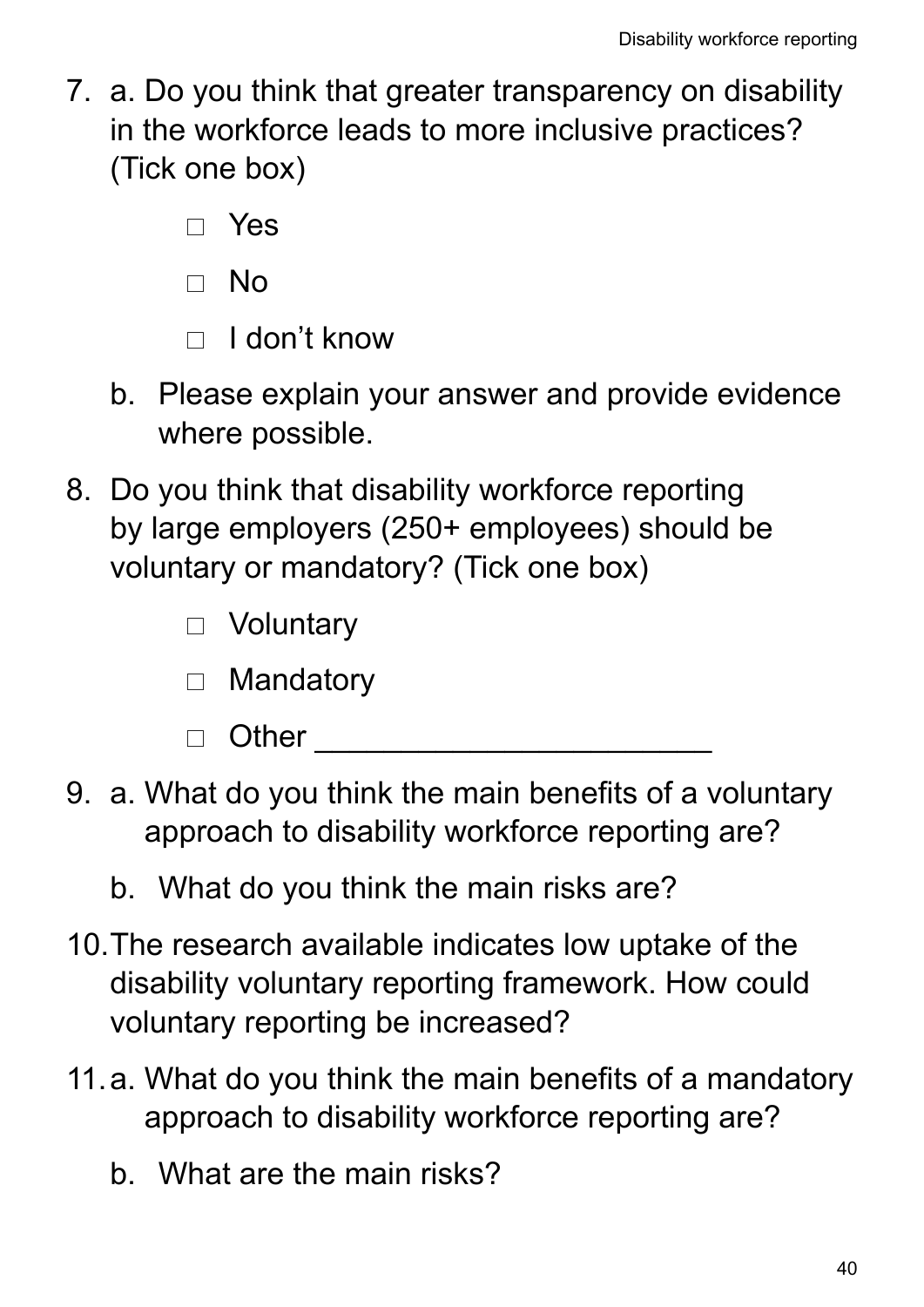- 12.a. What do you think the main benefits of publishing disability workforce information are?
	- b. What do you think the main risks are?

## **Section C: Considerations if mandatory disability workforce reporting were to be implemented**

This section explores issues requiring careful consideration if disability workforce reporting were to be made mandatory through legislation.

This information will be considered in the broader context of answers to sections A and B, where you were asked to set out the benefits and risks of voluntary and mandatory reporting processes.

- 13.a. Disability workforce reporting is intended to increase transparency and the recruitment, retention and progression of disabled people. Do you agree or disagree that the proportion of employees identifying as disabled is a useful statistic to report on? (Tick one box)
	- □ Strongly agree
	- Agree
	- Disagree
	- □ Strongly disagree
	- $\Box$  I don't know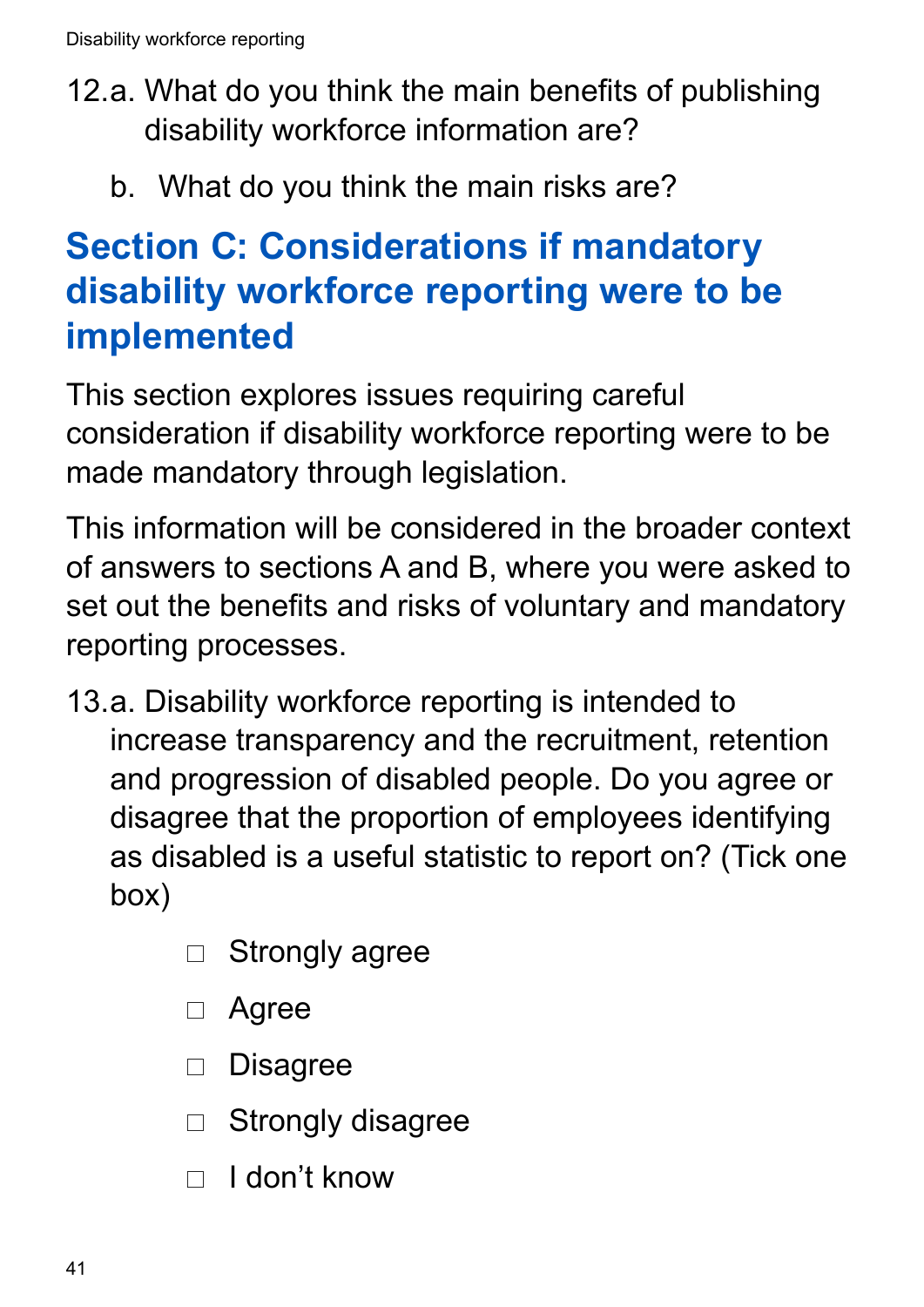$\Box$  Other

- <span id="page-48-0"></span>b. Please explain your answer.
- c. What, if any, statistic should be reported alongside or instead of the proportion of employees identifying as disabled? Please explain your answer.
- 14.a. Do you agree or disagree that large employers (250+ employees) should use a standardised approach to collect disability workforce data if reporting became mandatory? (Tick one box)
	- □ Strongly agree
	- Agree
	- Disagree
	- $\Box$  Strongly disagree
	- $\Box$  I don't know
	- $\Box$  Please explain your answer.
- 15.There are many ways that people are asked to self-identify as disabled. If large employers were to use a standardised approach to data collection, which wording do you think should be used to ask employees if they identify as disabled? (Tick all boxes that apply)
	- $\Box$  'Do you consider yourself to have a disability or a long-term health condition (mental health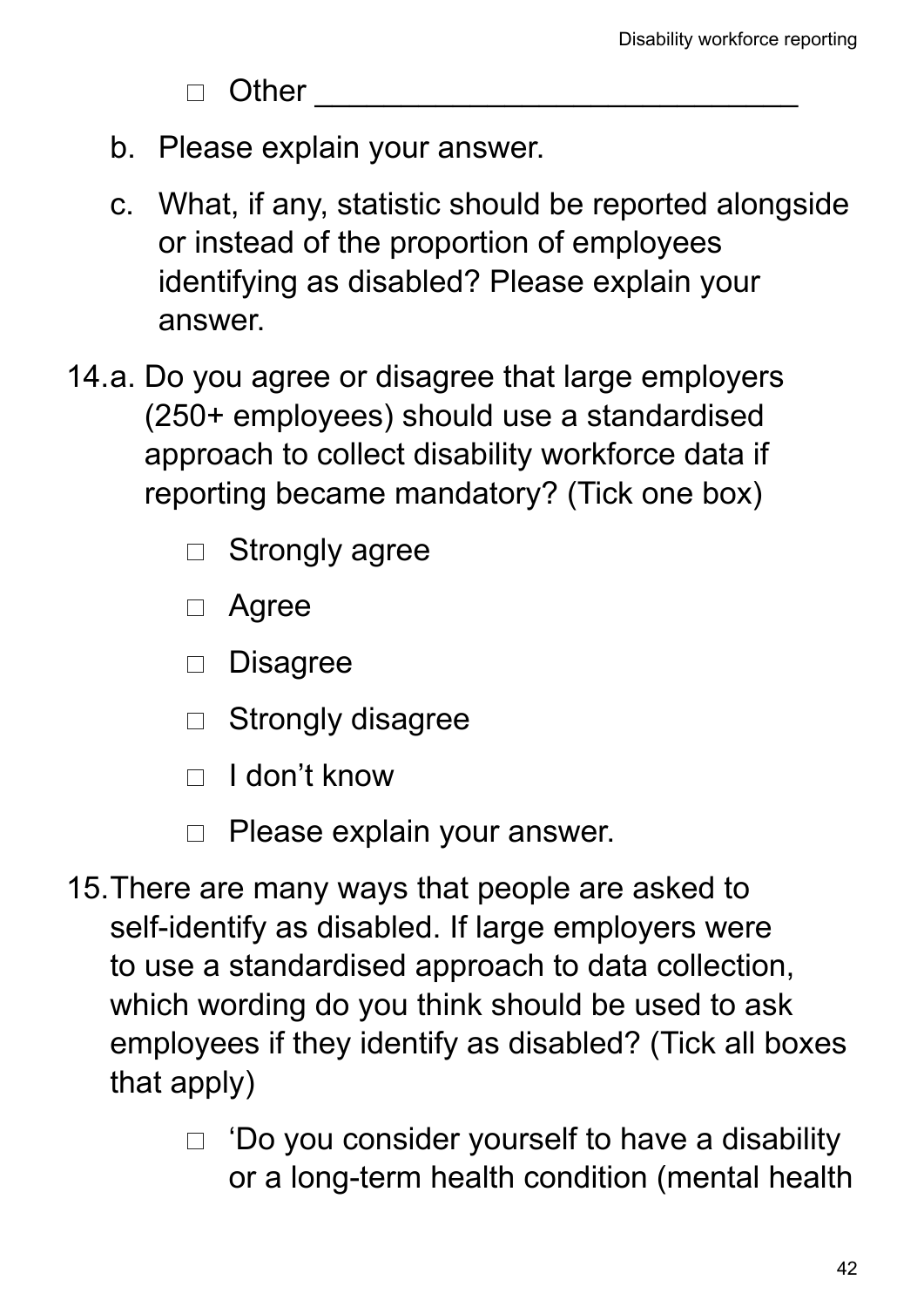and/or physical health)?' Wording from the voluntary reporting framework

- $\Box$  'a.Do you have any physical or mental health conditions or illnesses lasting or expected to last 12 months or more?' and 'b. Does your condition or illness\do any of your conditions or illnesses reduce your ability to carry out day-to-day activities?' Wording from the [Government Statistical Service](https://gss.civilservice.gov.uk/policy-store/measuring-disability-for-the-equality-act-2010/)
- $\Box$  None collection of data should not be standardised.
- $\Box$  I don't know
- $\Box$  Other
- 16.Not everyone who meets the criteria for disability as set out in the [Equality Act 2010](https://www.equalityhumanrights.com/en/advice-and-guidance/disability-discrimination)<sup>7</sup> identifies as disabled or feels comfortable disclosing this information to their employer. What measures or approaches could make data collection more inclusive of people who do not feel comfortable identifying as or disclosing disability? Please explain your suggestions.
- 17.If large employers were required to collect disability workforce information and report it to another organisation, which organisation do you think they should report to? (Tick all boxes that apply)

<sup>7</sup> [https://www.equalityhumanrights.com/en/advice-and-guidance/disability-discrimination;](https://www.equalityhumanrights.com/en/advice-and-guidance/disability-discrimination) [https://www.](https://www.legislation.gov.uk/ukpga/2010/15/section/6) [legislation.gov.uk/ukpga/2010/15/section/6](https://www.legislation.gov.uk/ukpga/2010/15/section/6)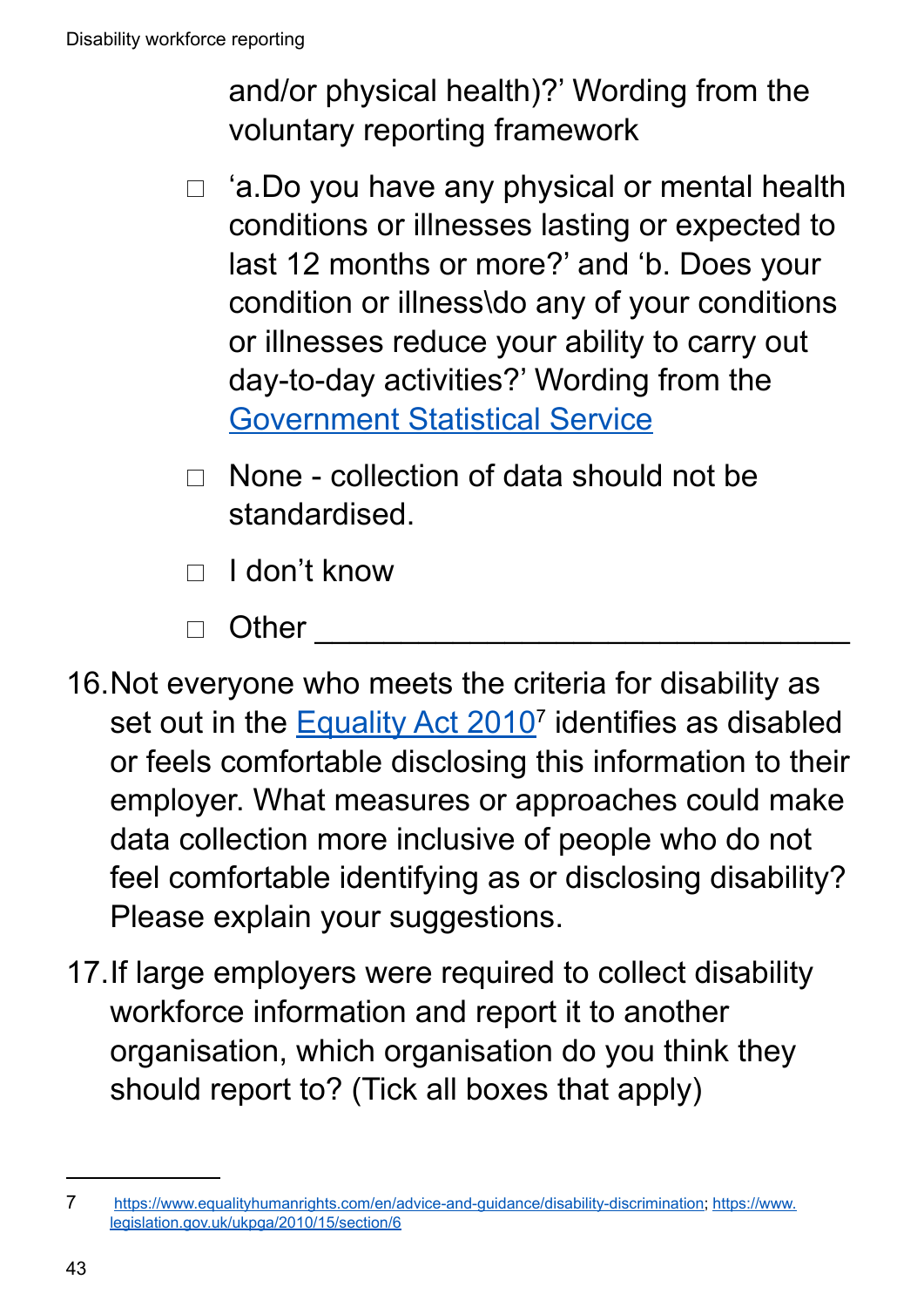- □ Central government
- $\Box$  A disabled person led organisation
- $\Box$  A regulatory body
- $\Box$  None collection of data should not be standardised
- □ I don't know
- Other \_\_\_\_\_\_\_\_\_\_\_\_\_\_\_\_\_\_\_\_\_\_\_\_\_\_\_\_\_\_\_
- 18.a. Should large employers publish organisation-level disability workforce statistics? For example, the proportion of their workforce identifying as disabled. (Tick one box)
	- Yes
	- No
	- $\Box$  I don't know
	- b. If published, who do you think should publish this information? (Tick all boxes that apply)
		- $\Box$  The employer
		- □ Central government
		- $\Box$  A disabled person led organisation
		- $\Box$  A regulatory body
		- $\Box$  I don't know
		- □ Other <u>\_\_\_\_\_\_\_\_\_\_\_\_\_\_\_\_\_\_\_\_</u>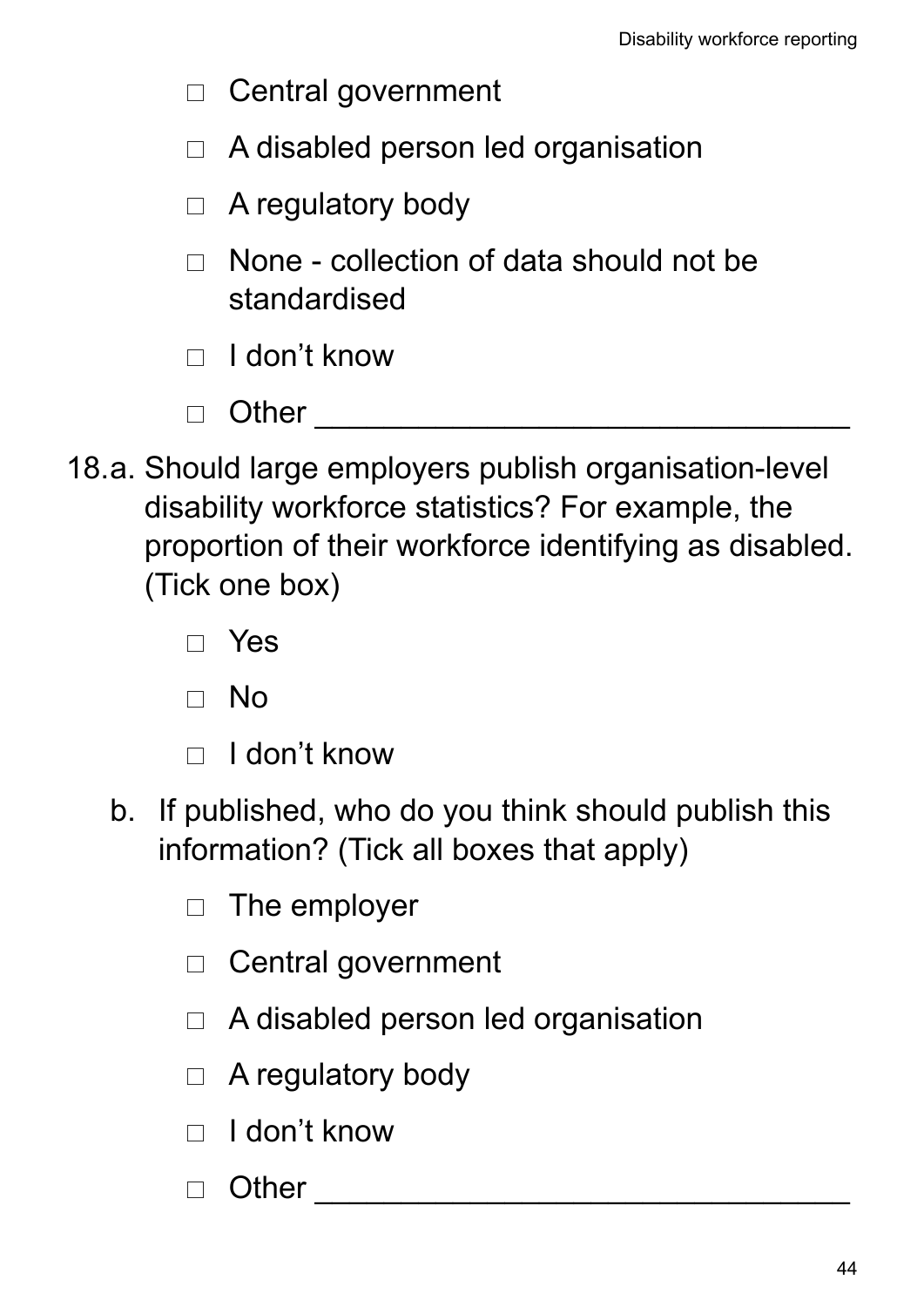## **Section D: Alternative approaches**

Mandatory workforce reporting is being considered as one way to improve transparency on disability in the workforce and support more inclusive practices. We are interested to hear your views on other initiatives that might have the same outcomes.

19.What alternative would you suggest to increase transparency, inclusion and employment of disabled people in the workplace? If you have any evidence to support this suggestion, please provide it.

**Thank you for participating in this consultation exercise.**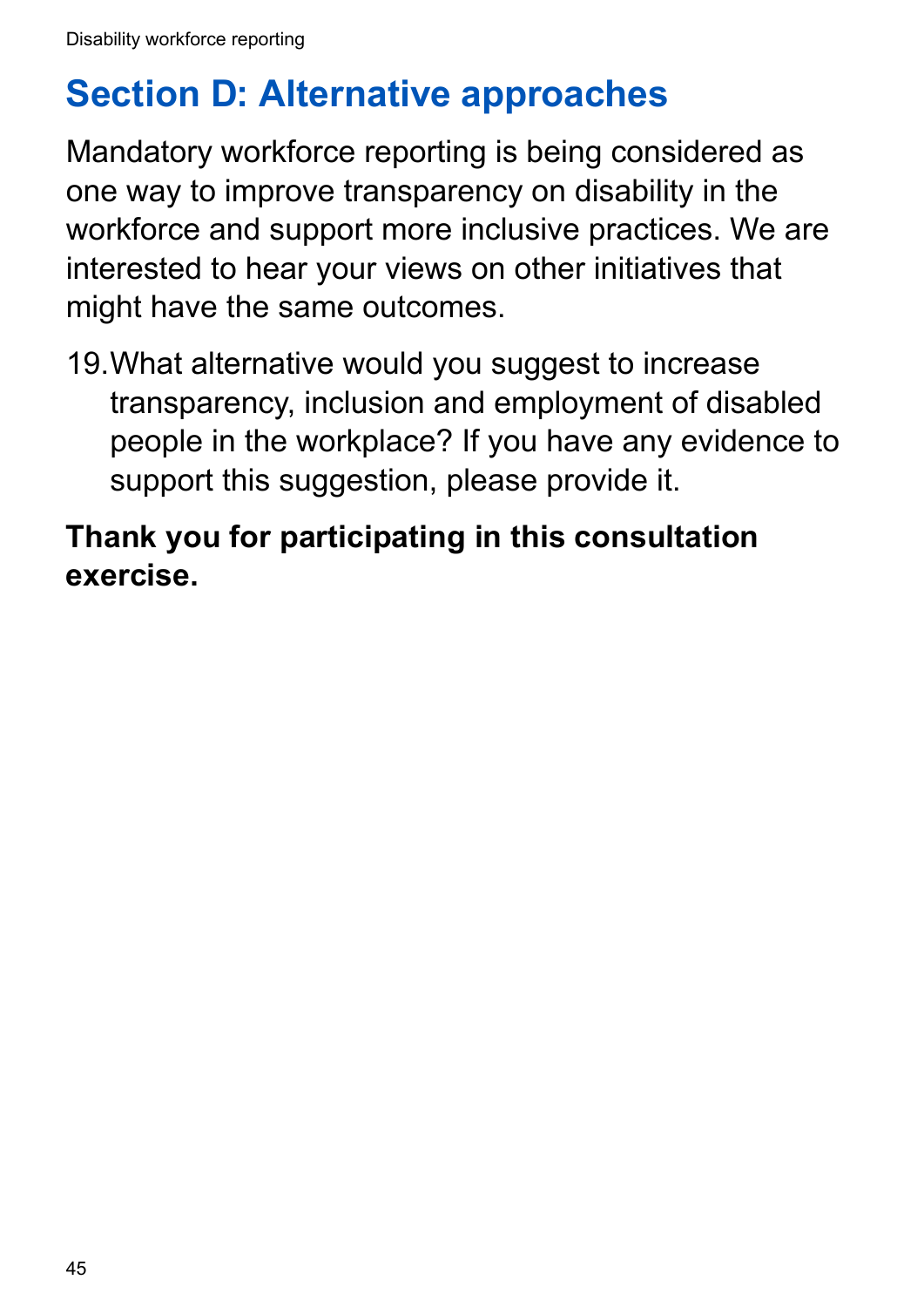# <span id="page-52-0"></span>**Contact details and how to respond**

For information about how we treat your personal data when you respond to our consultation, please see the **Privacy Notice at Annex A**.

Please send your response by 25/03/22 to:

Disability Workforce Reporting Consultation, Disability Unit 10 Victoria Street London SW1H 0NB

Tel: 07749 722203 or 07922 384293

Email: dupublications@cabinetoffice.gov.uk

## **Complaints or comments**

If you have any complaints or comments about the consultation process you should contact the Cabinet Office at the above address.

## **Alternative format versions**

Alternative formats of this consultation available online at the following link: [https://www.gov.uk/government/](https://www.gov.uk/government/consultations/disability-workforce-reporting) [consultations/disability-workforce-reporting](https://www.gov.uk/government/consultations/disability-workforce-reporting) by emailing dupublications@cabinetoffice.gov.uk or by writing to the above address.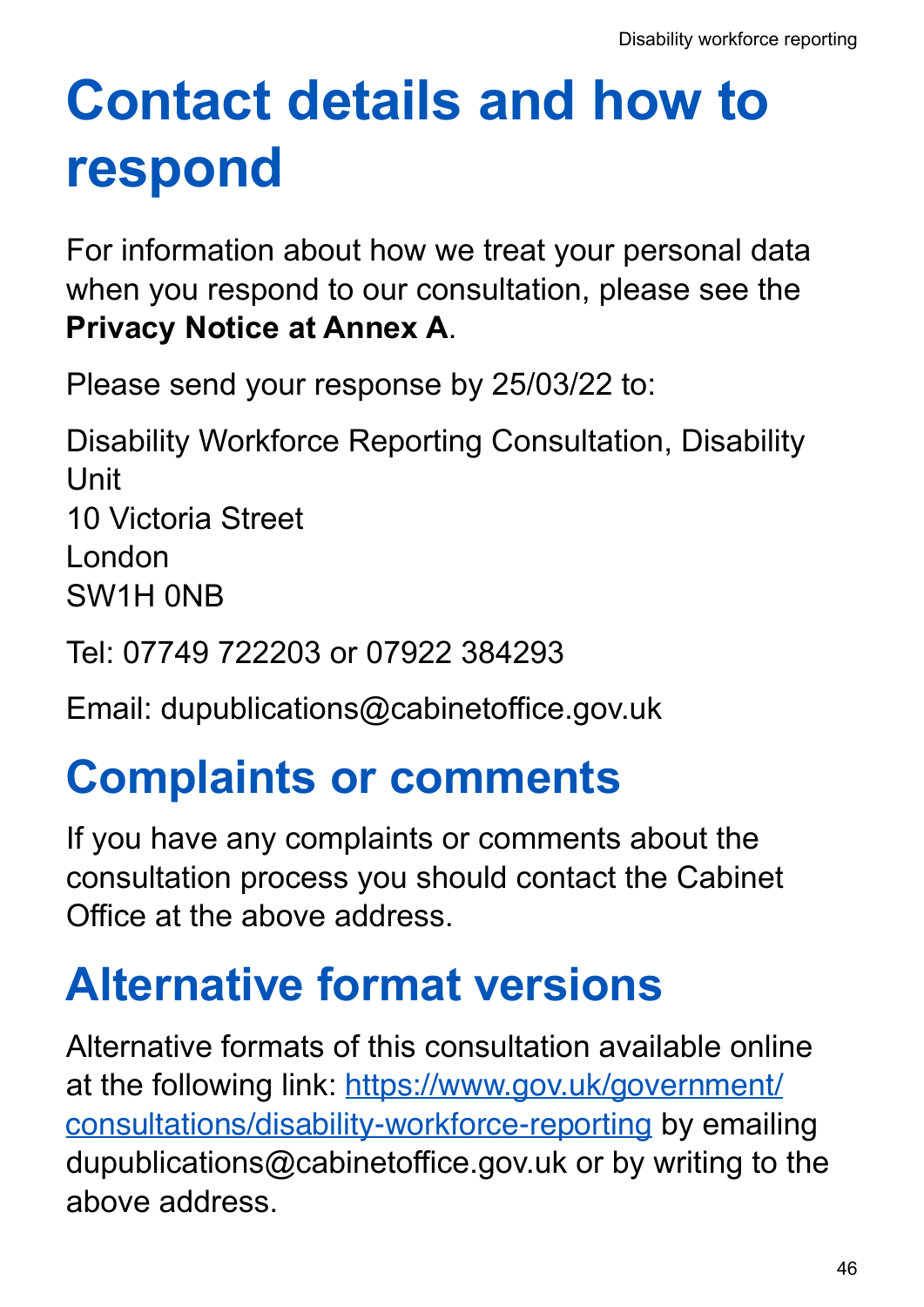<span id="page-53-0"></span>Alternative formats include: Audio, Braille, Large print, Easy read, Web Accessible version, Online survey version, and a Welsh translation.

# **Confidentiality**

If you want the information that you provide to be treated as confidential, please explain to us why you regard the information you have provided as confidential. We will take full account of your explanation, but we cannot give an assurance that confidentiality can be maintained in all circumstances. An automatic confidentiality disclaimer generated by your IT system will not, of itself, be regarded as binding on the Cabinet Office.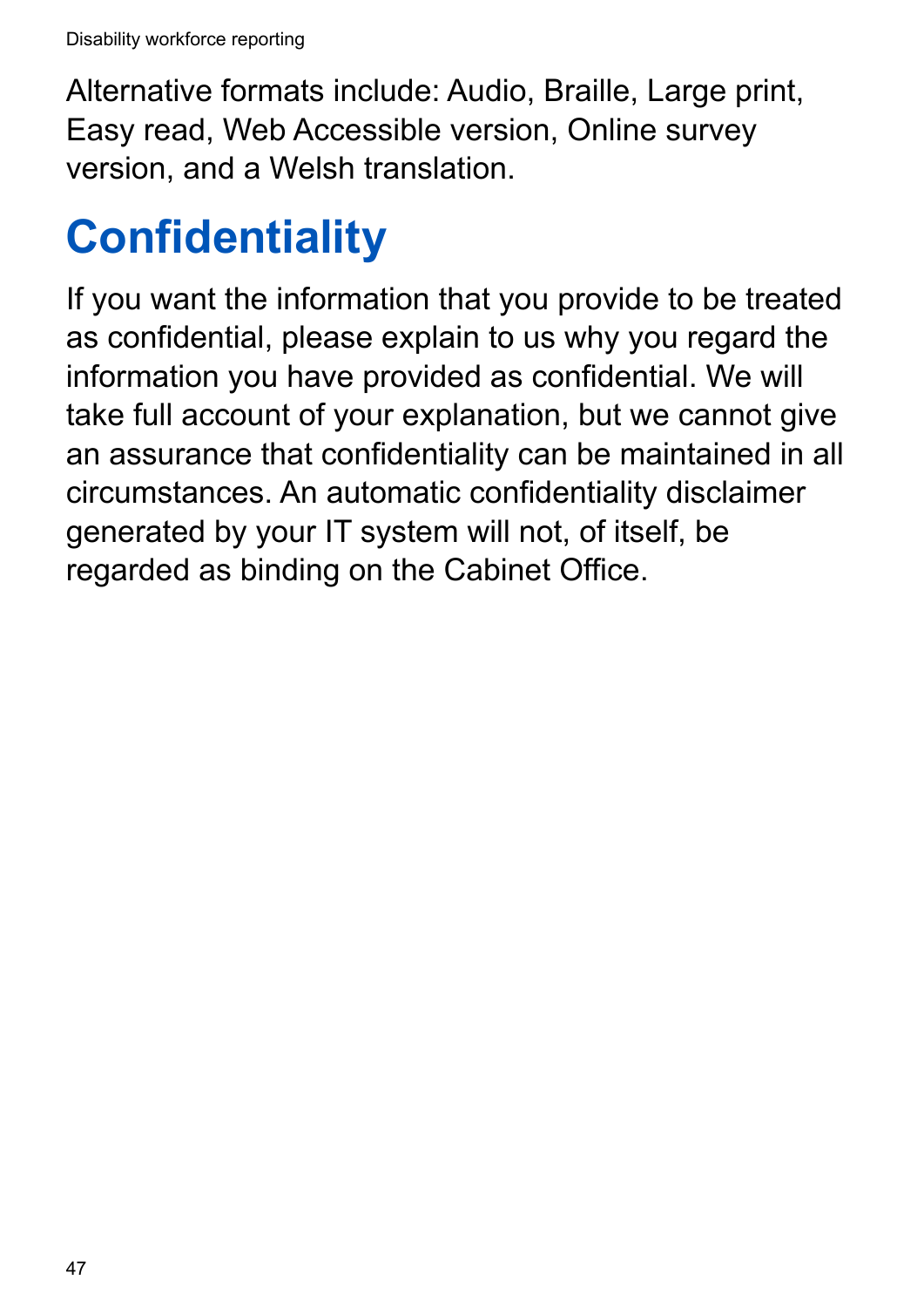# <span id="page-54-0"></span>**Annex A – Privacy Notice for Cabinet Office consultations**

This notice sets out how we will use your personal data, and your rights. It is made under Articles 13 and/or 14 of the General Data Protection Regulation (GDPR).

# **Your data**

### **Purpose**

The purpose for which we are processing your personal data is to obtain the opinions of members of the public, parliamentarians and representatives of organisations and companies about departmental policies, proposals, or generally to obtain public opinion data on an issue of public interest.

### **The data**

We will process the following personal data (where given): name, address, email address, job title, and employer, as well as opinions.

We will also process additional biographical information about respondents or third parties where it is volunteered.

### **Legal basis of processing**

The legal basis for processing your personal data is that it is necessary for the performance of a task carried out in the public interest or in the exercise of official authority vested in the data controller. In this case that is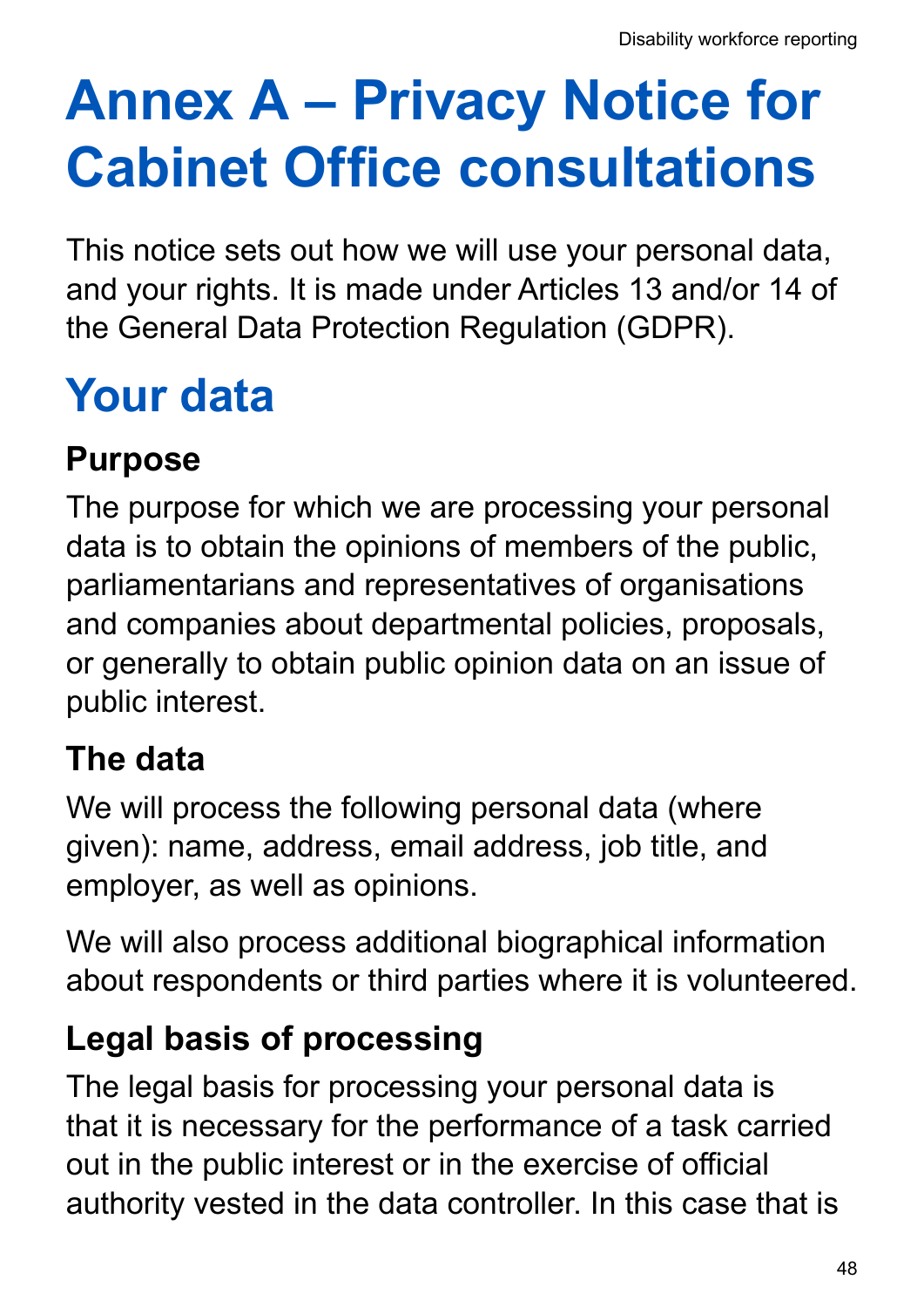<span id="page-55-0"></span>consulting on policies or proposals, or obtaining opinion data, in order to develop good effective policies.

Sensitive personal data is personal data revealing racial or ethnic origin, political opinions, religious or philosophical beliefs, or trade union membership, and the processing of genetic data, biometric data for the purpose of uniquely identifying a natural person, data concerning health or data concerning a natural person's sex life or sexual orientation.

The legal basis for processing your sensitive personal data, or data about criminal convictions (where you volunteer it), is that it is necessary for reasons of substantial public interest for the exercise of a function of the Crown, a Minister of the Crown, or a government department. The function is consulting on policies or proposals, or obtaining opinion data, in order to develop good effective policies.

### **Recipients**

Where individuals submit responses, we may publish their responses, but we will not publicly identify them. We will endeavour to remove any information that may lead to individuals being identified.

Responses submitted by organisations or representatives of organisations may be published in full.

Where information about responses is not published, it may be shared with officials within other public bodies in order to help develop policy.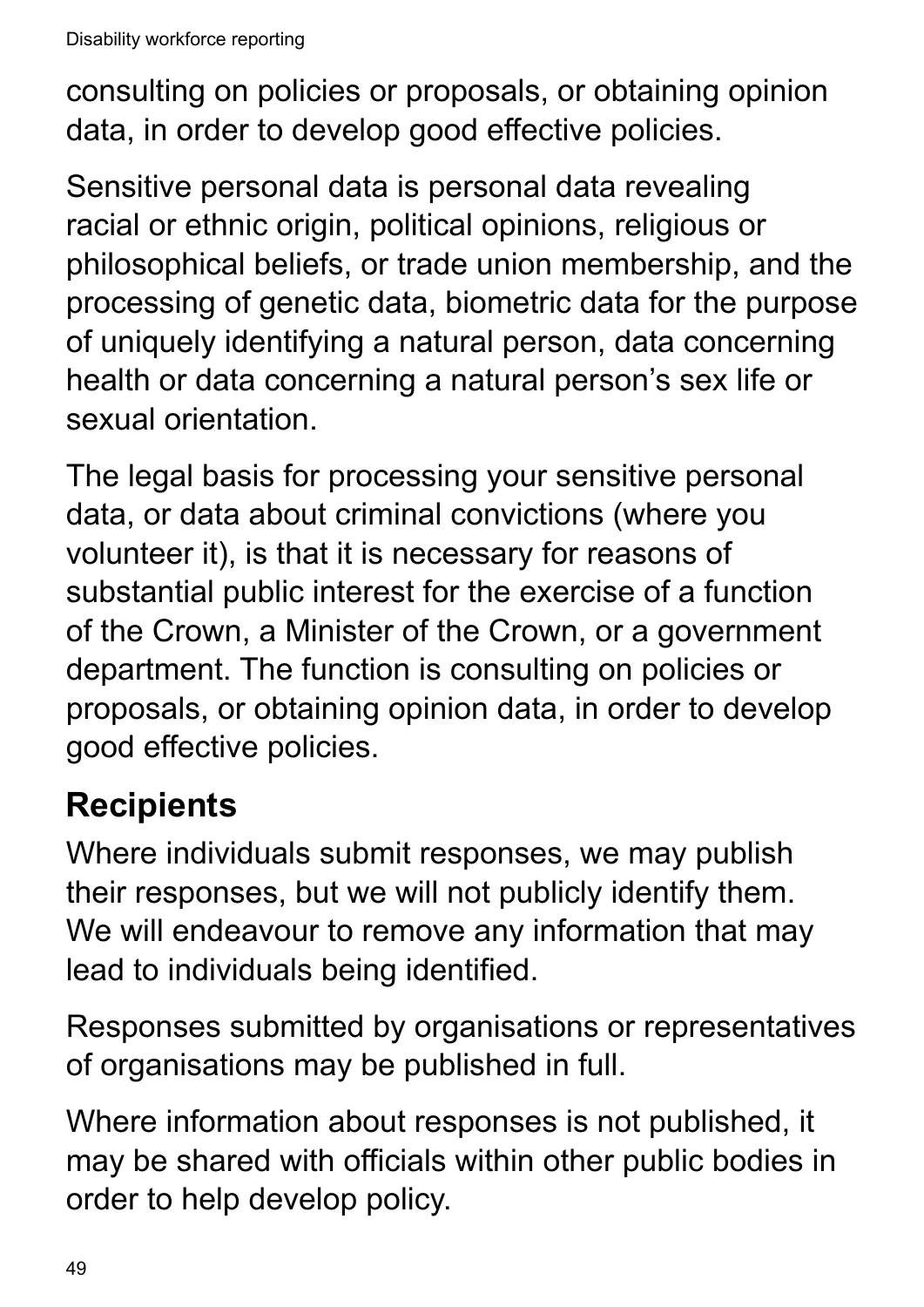As your personal data will be stored on our IT infrastructure it will also be shared with our data processors who provide email, and document management and storage services.

We may share your personal data where required to be law, for example in relation to a request made under the Freedom of Information Act 2000.

### **Retention**

Published information will generally be retained indefinitely on the basis that the information is of historic value. This would include, for example, personal data about representatives of organisations.

Responses from individuals will be retained in identifiable form for 3 calendar years after the consultation has concluded.

#### **Where personal data have not been obtained from you**

Your personal data were obtained by us from a respondent to a consultation.

# **Your rights**

You have the right to request information about how your personal data are processed, and to request a copy of that personal data.

You have the right to request that any inaccuracies in your personal data are rectified without delay.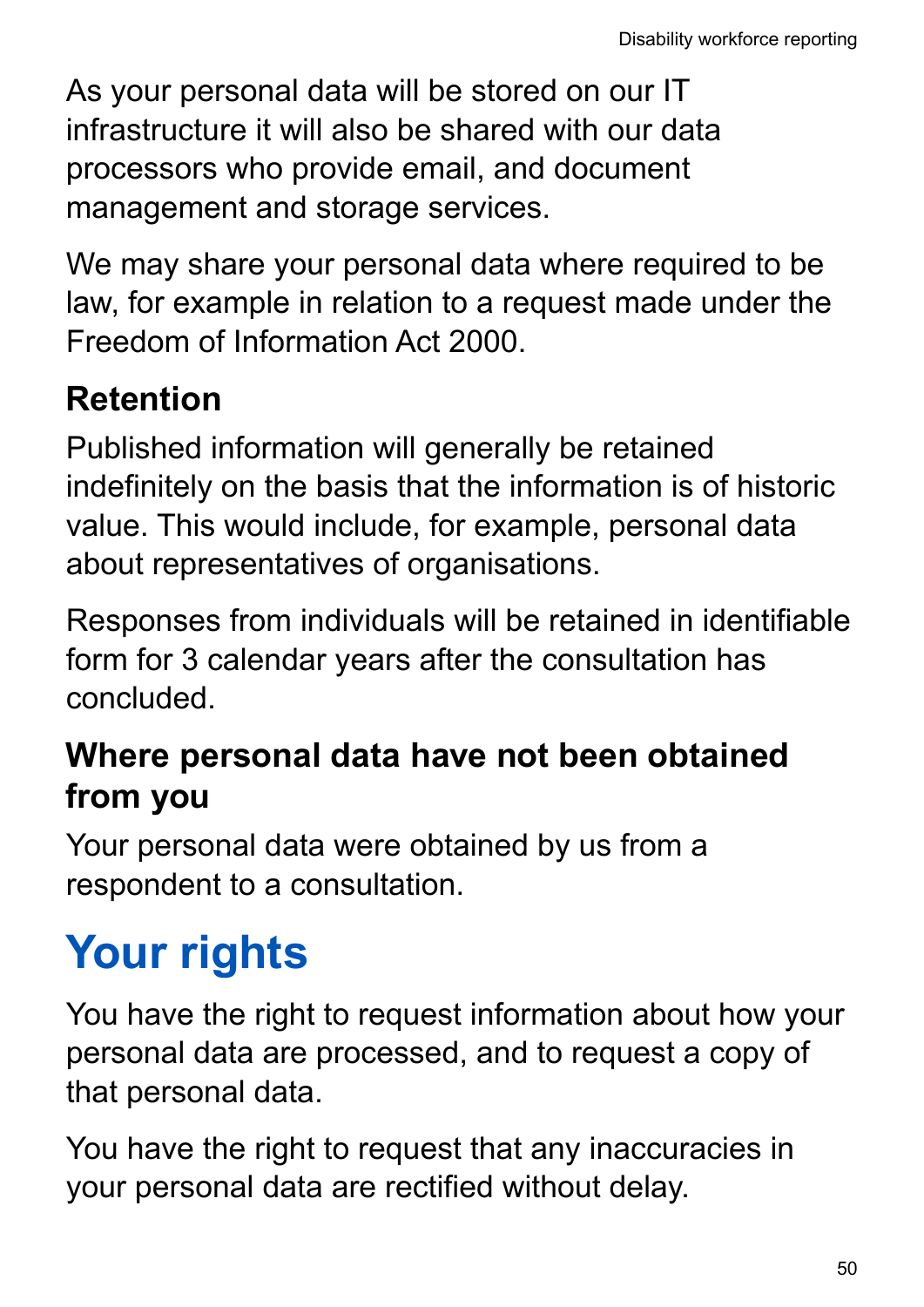You have the right to request that any incomplete personal data are completed, including by means of a supplementary statement.

You have the right to request that your personal data are erased if there is no longer a justification for them to be processed.

You have the right in certain circumstances (for example, where accuracy is contested) to request that the processing of your personal data is restricted.

You have the right to object to the processing of your personal data where it is processed for direct marketing purposes.

You have the right to object to the processing of your personal data.

## **International transfers**

As your personal data is stored on our IT infrastructure, and shared with our data processors, it may be transferred and stored securely outside the European Union. Where that is the case it will be subject to equivalent legal protection through the use of Model Contract Clauses.

## **Contact details**

The data controller for your personal data is the Cabinet Office. The contact details for the data controller are: Cabinet Office, 70 Whitehall, London, SW1A 2AS, or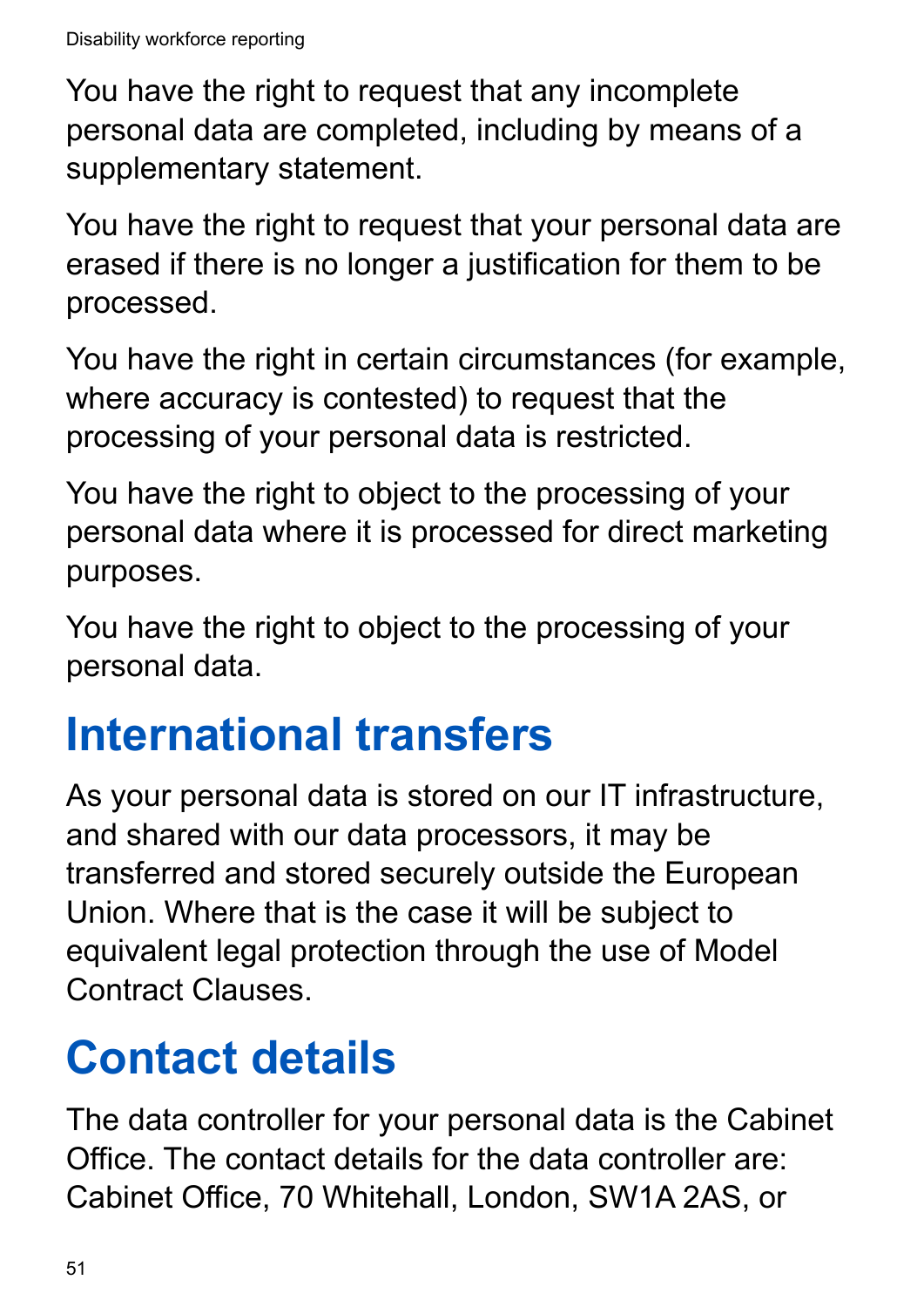<span id="page-58-0"></span>0207 276 1234, or [publiccorrespondence@cabinetoffice.](mailto:publiccorrespondence@cabinetoffice.gov.uk) [gov.uk.](mailto:publiccorrespondence@cabinetoffice.gov.uk)

The contact details for the data controller's Data Protection Officer are: Data Protection Officer, Cabinet Office, 70 Whitehall, London, SW1A 2AS, or [dpo@](mailto:dpo@cabinetoffice.gov.uk) [cabinetoffice.gov.uk](mailto:dpo@cabinetoffice.gov.uk).

The Data Protection Officer provides independent advice and monitoring of Cabinet Office's use of personal information.

# **Complaints**

If you consider that your personal data has been misused or mishandled, you may make a complaint to the Information Commissioner, who is an independent regulator. The Information Commissioner can be contacted at: Information Commissioner's Office, Wycliffe House, Water Lane, Wilmslow, Cheshire, SK9 5AF, or 0303 123 1113, or **casework@ico.org.uk.** Any complaint to the Information Commissioner is without prejudice to your right to seek redress through the courts.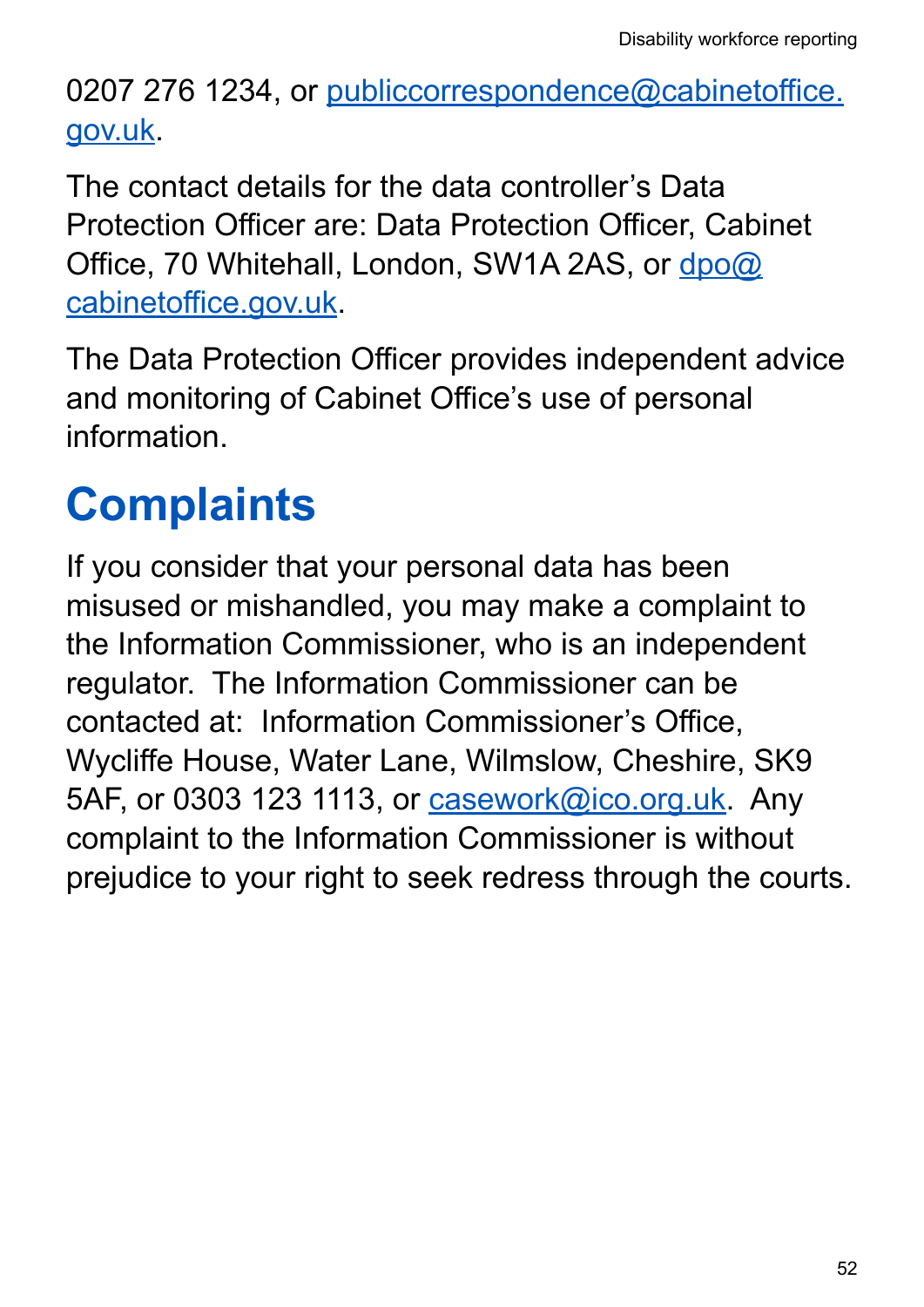<span id="page-59-0"></span>Disability workforce reporting